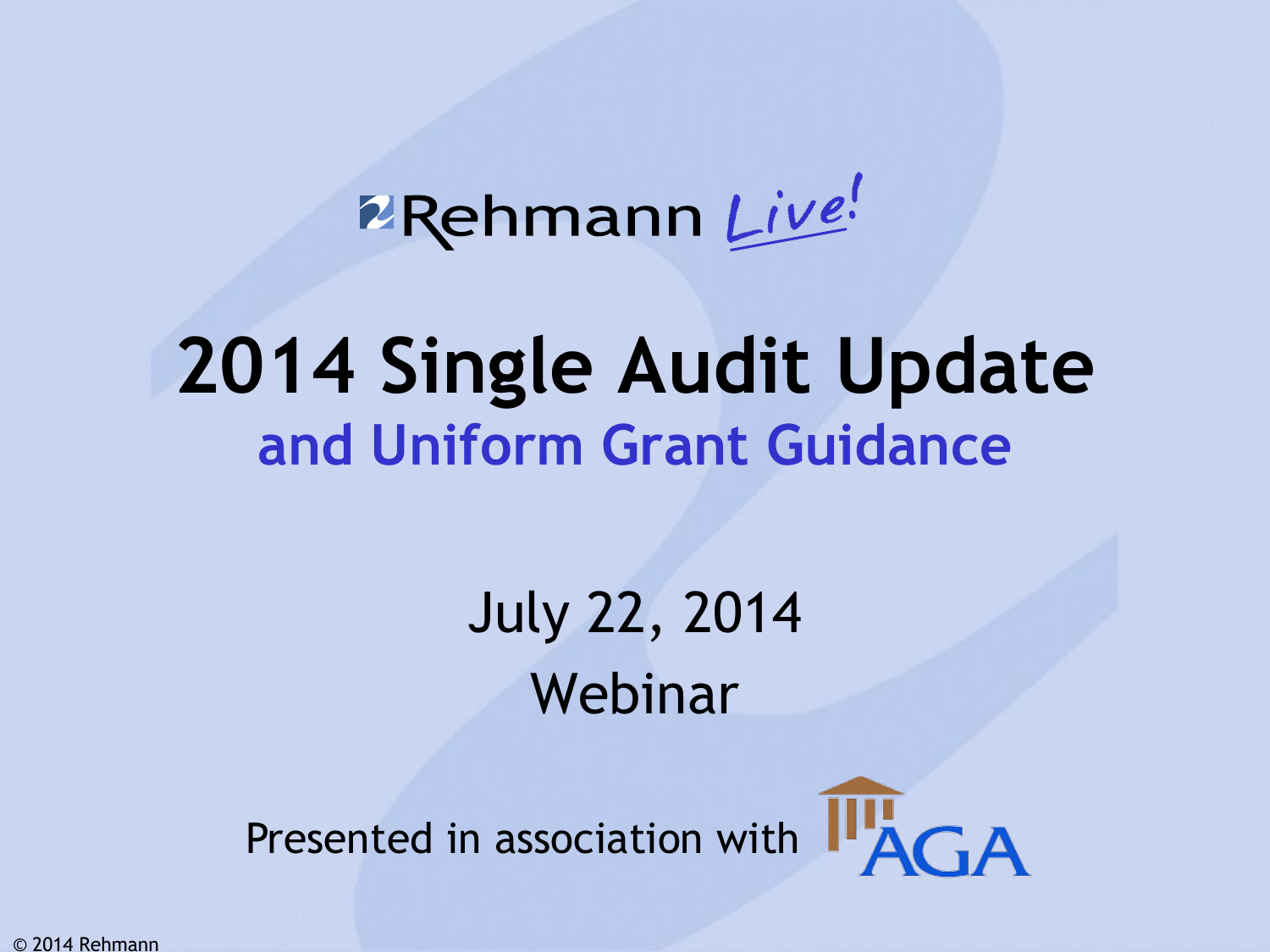## Presented by:



Stephen W. Blann, CPA, CGFM, CGMA Director of Governmental Audit Quality Rehmann



CPAs & Consultants · Wealth Advisors · Corporate Investigation

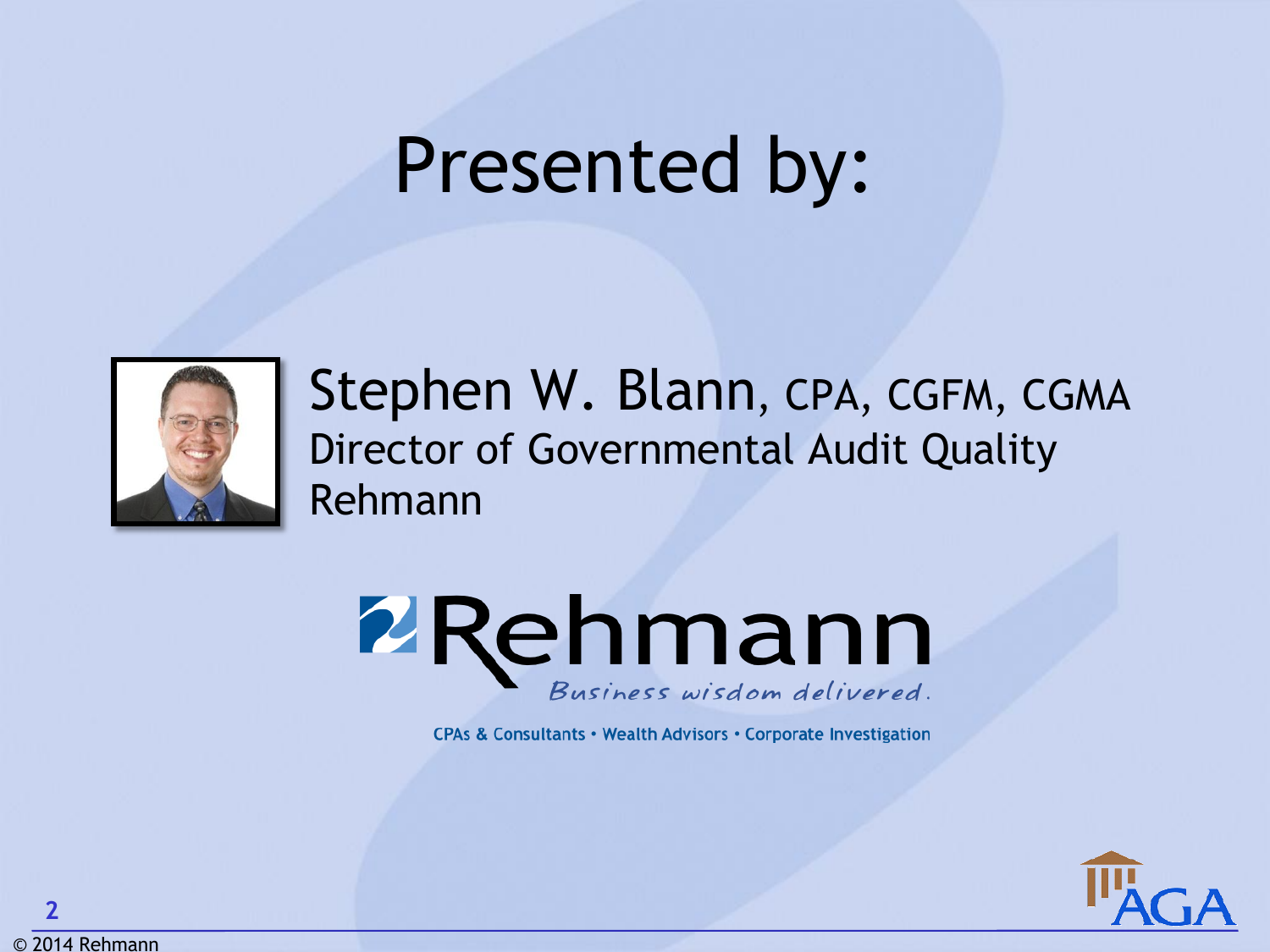## Agenda

- Single Audit Overview
- 2014 Compliance Supplement
- New Uniform Grant Guidance

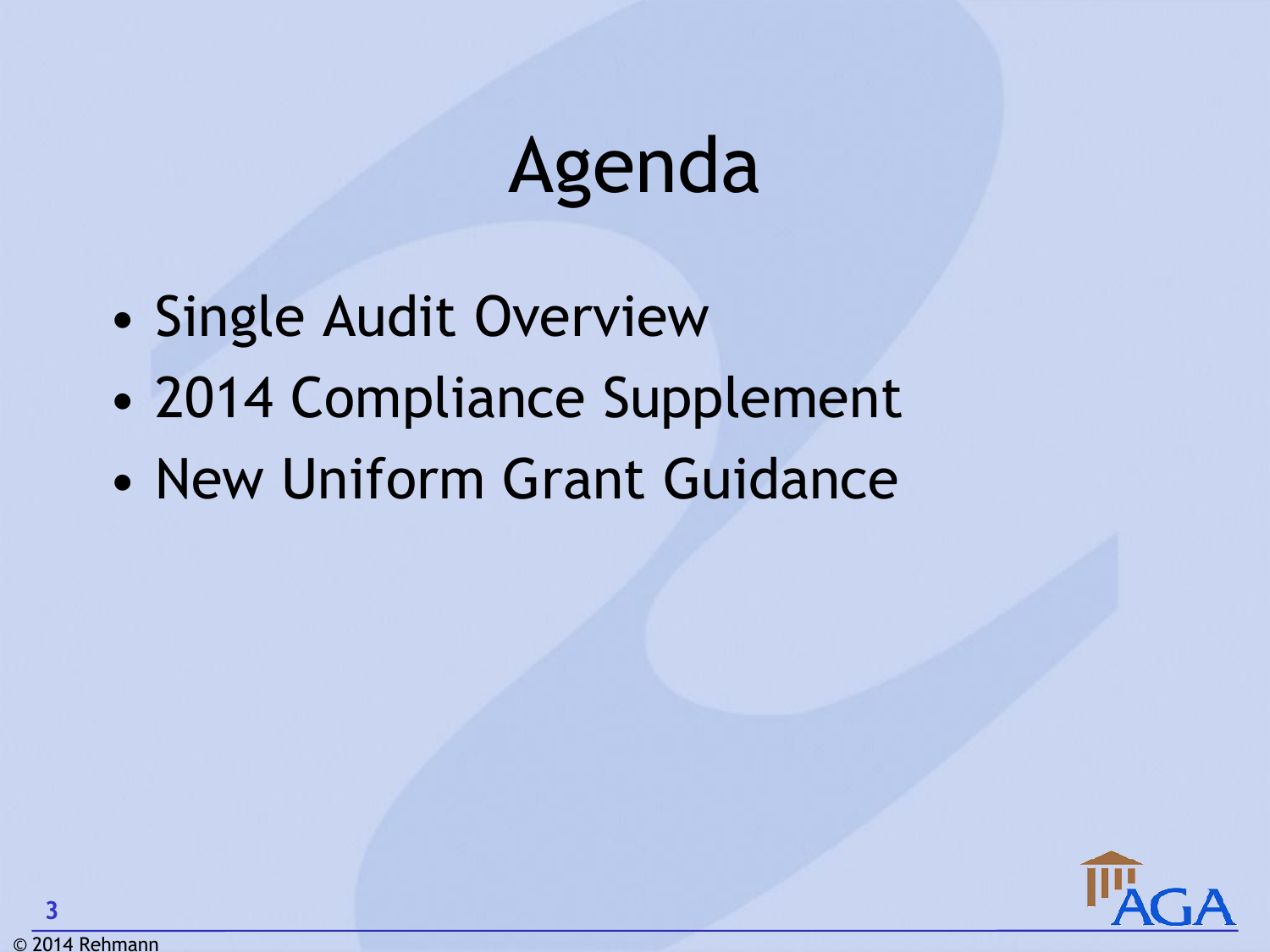

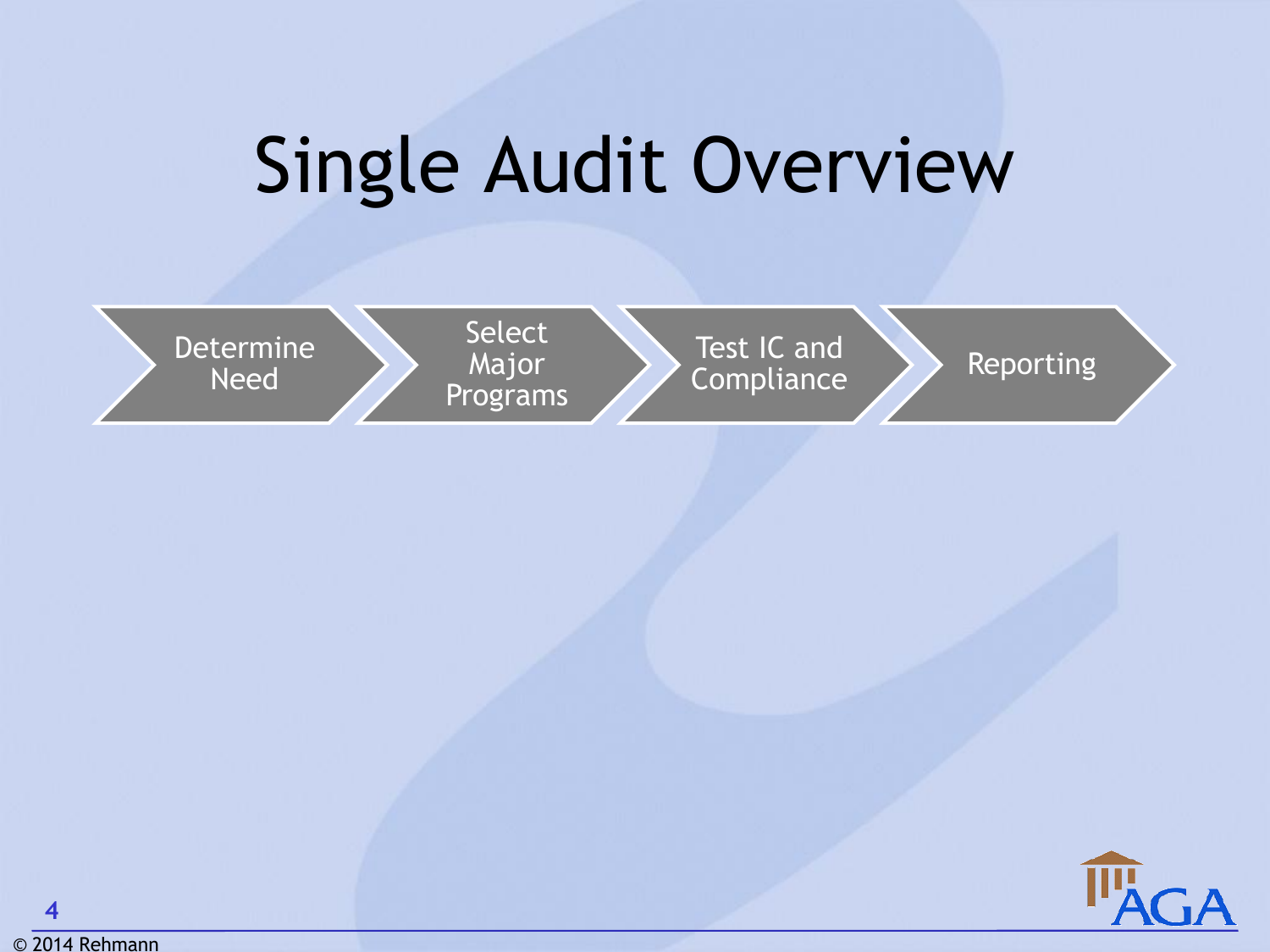

- Obtain Schedule of Expenditures of Federal Awards (SEFA) from client
- Threshold for single audit is \$500,000 in current year
- Test SEFA in accordance with SAS 119 sufficient to render an in-relation-to opinion



© 2014 Rehmann

**5**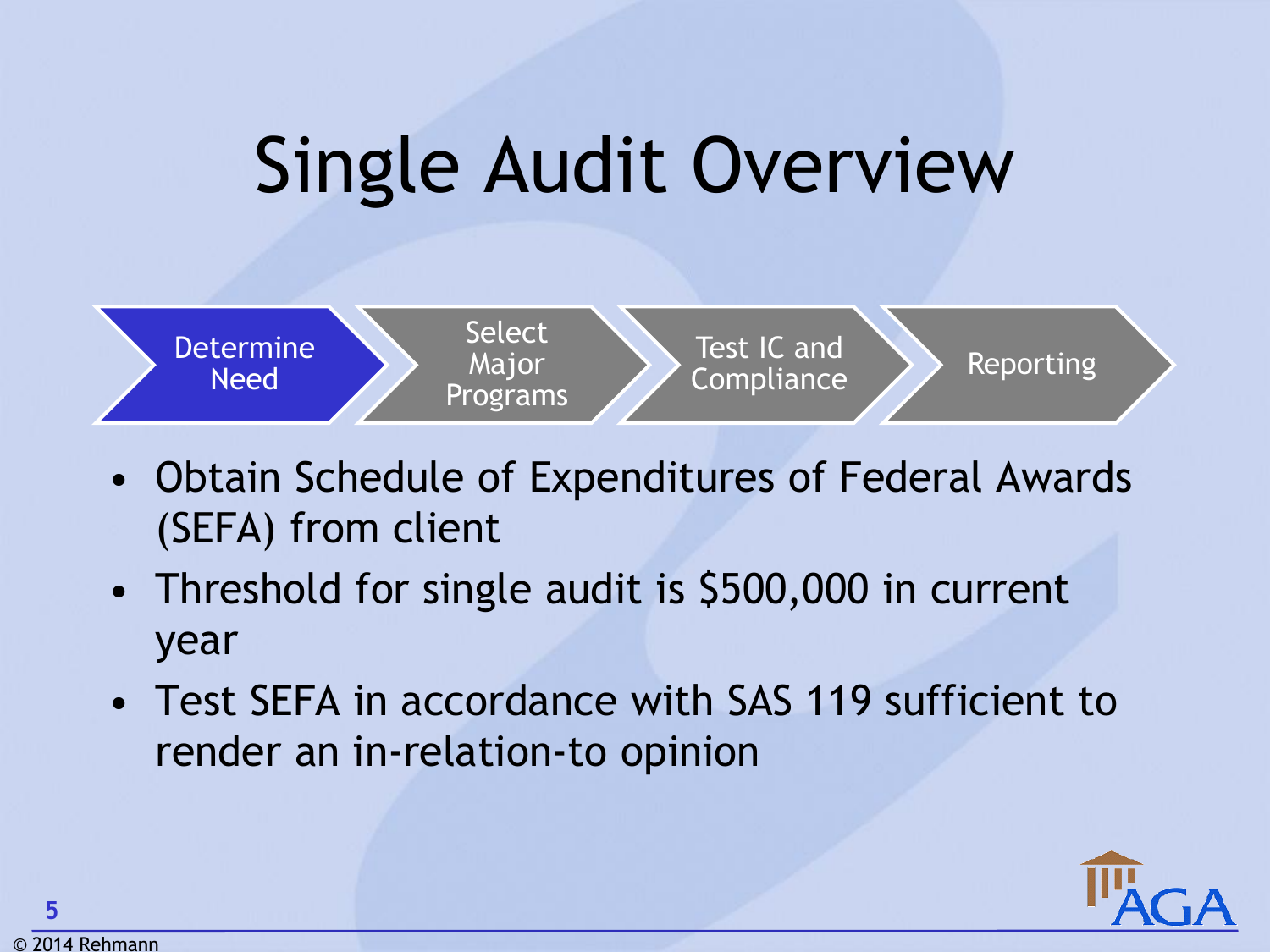

- Consider by CFDA number or cluster
- Divide programs into Type A and B
	- Cut-off starts at \$300,000 and goes up to \$3,000,000 as federal expenditures range from \$10M-\$100M
- Assess risk of Type A programs
	- Type A programs that are not low-risk are major
	- Type A programs that are low-risk are temporarily set aside, but may still be major
		- May only be low-risk if previously audited with no findings



**6**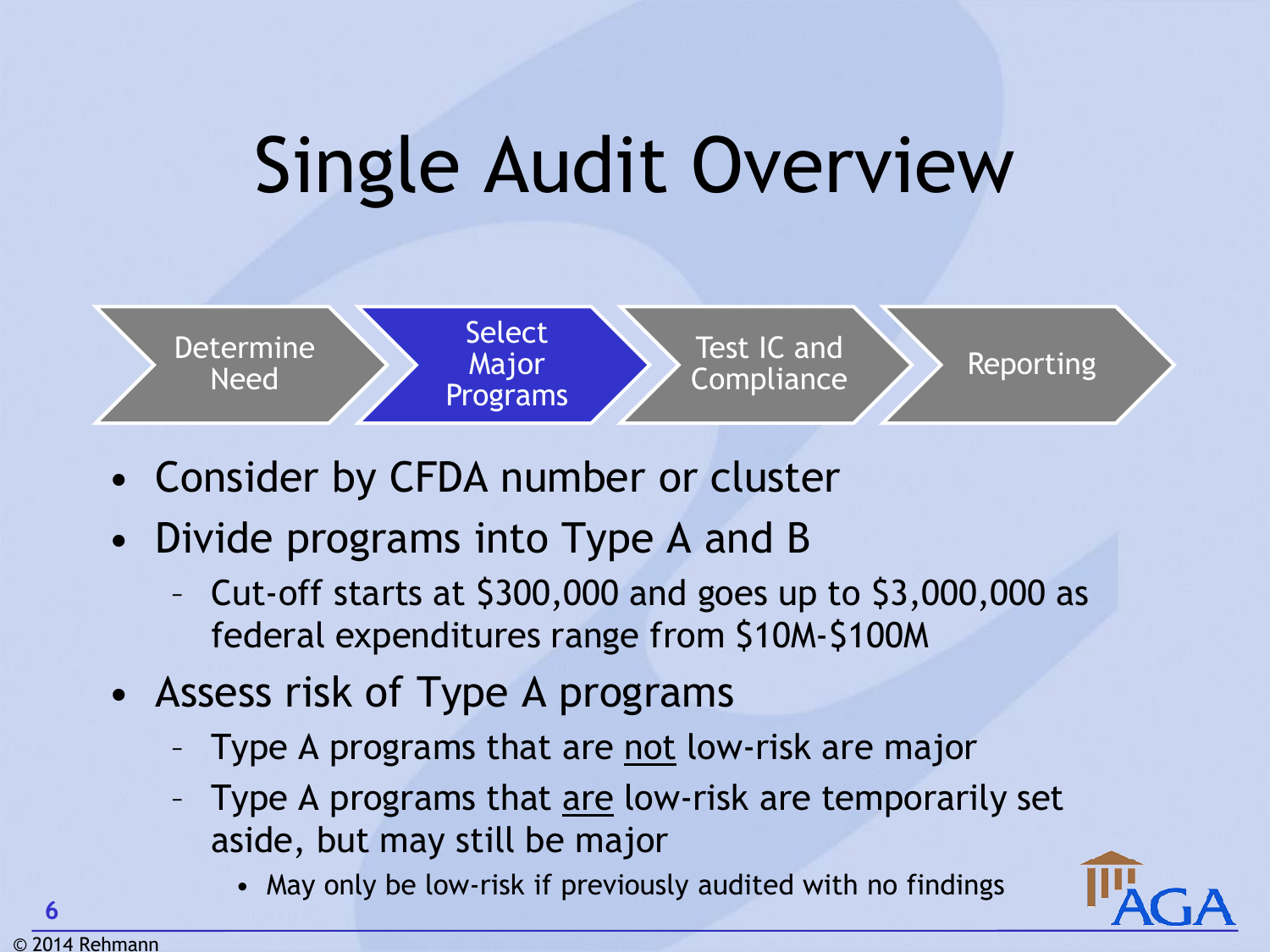

- If necessary, assess risk of larger Type B programs
	- Only required if there is a low-risk Type A program
	- "Larger" Type B programs are \$100,000 or more (threshold starts to increase at \$33M)
	- High-risk programs may be selected as major
		- Risk assessment is based on auditor judgment
		- Select one high-risk Type B program for each low-risk Type A program (limited to half of the high-risk Type B programs)

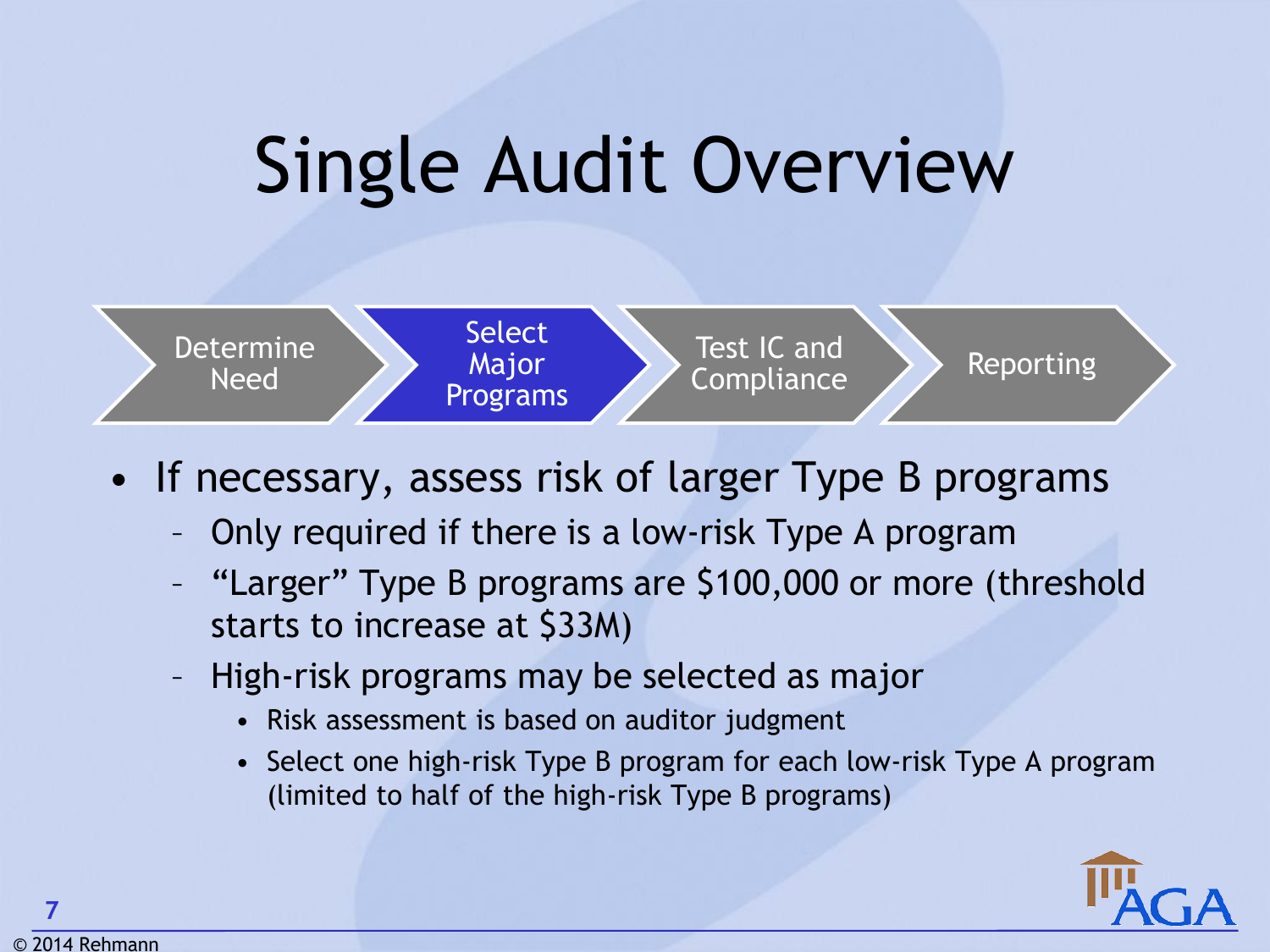

- Determine if percentage of coverage is met
	- Required to test 50% of SEFA
	- For low-risk auditees, only test 25% of SEFA
		- Clean single audit for two years (no material findings)
		- Filed on time with the Clearinghouse
	- Select additional programs (auditor's choice) until coverage is met



**8**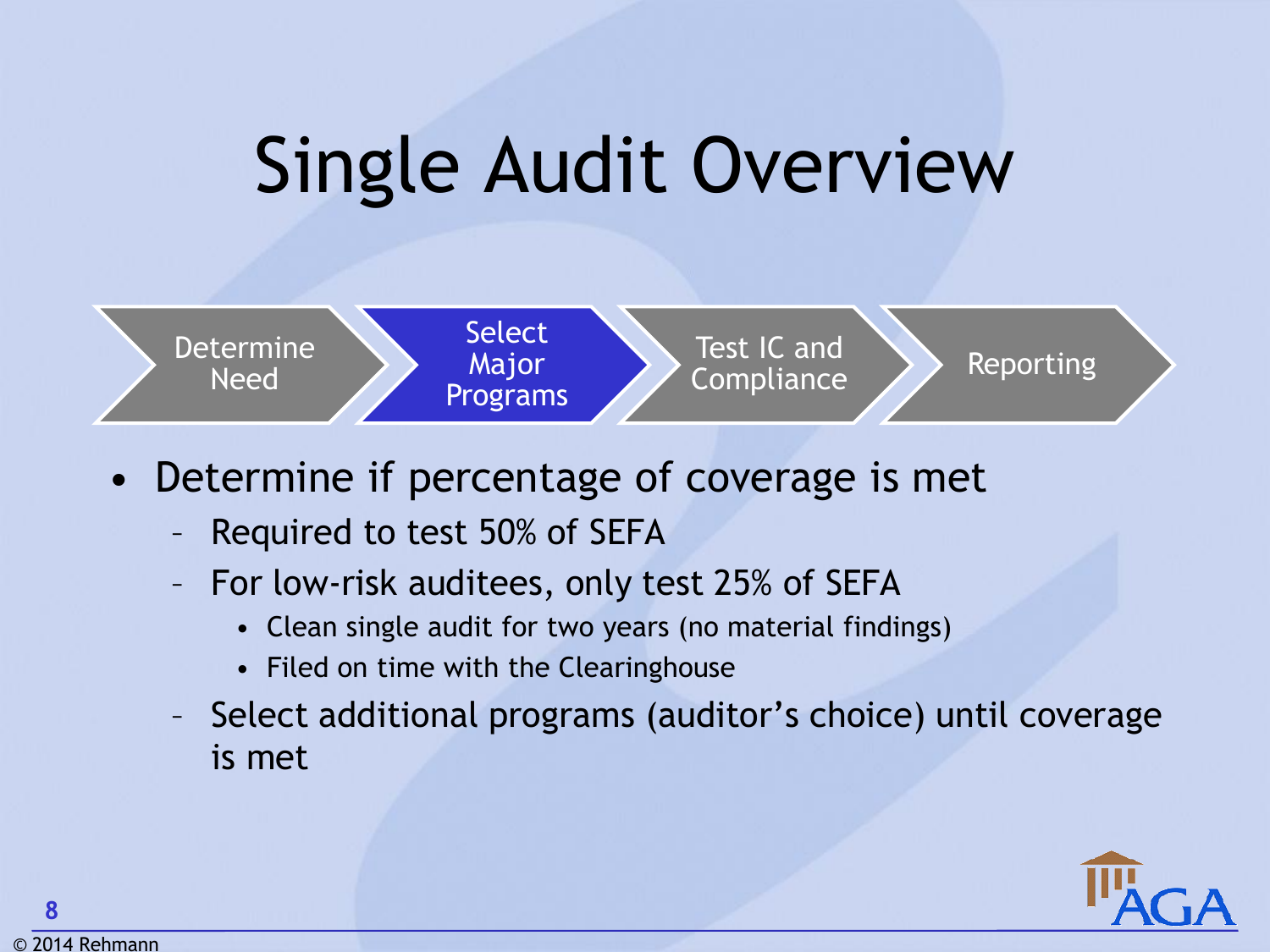

- For each major program, determine which compliance areas to test
	- Applicable per the A-133 Compliance Supplement
	- Applicable to the auditee
	- Have a direct and material effect on compliance



**9**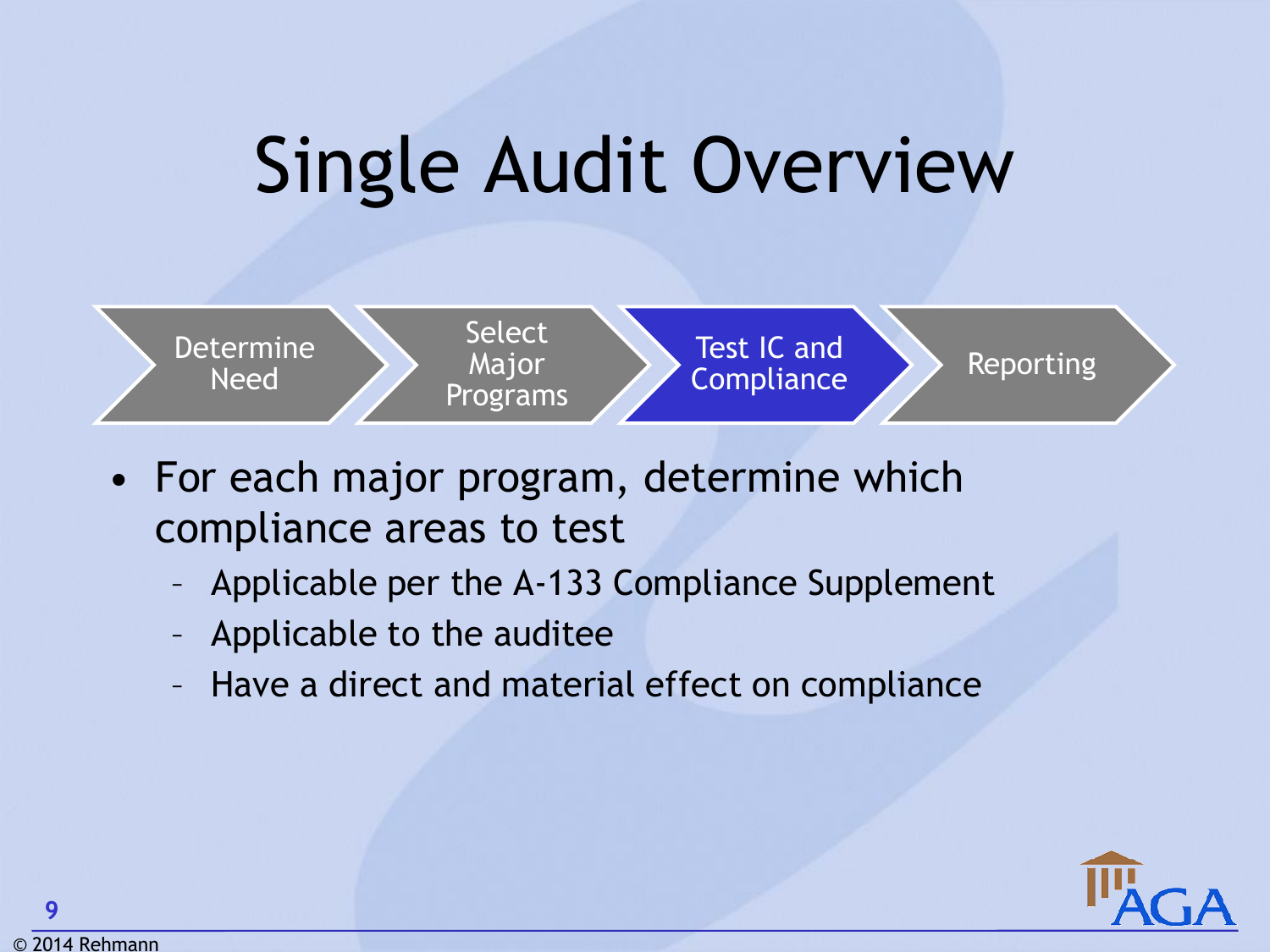

#### • Compliance areas

- A. Activities allowed or unallowed
- B. Allowable costs/cost principles
- C. Cash management
- D.Davis-Bacon Act
- E. Eligibility
- F. Equipment and real property management
- G.Matching, level of effort, and earmarking
- H.Period of availability of federal funds
- I. Procurement/suspension and debarment
- J. Program income
- K. Real property acquisition and relocation assistance
- L. Reporting
- M.Subrecipient monitoring
- N.Special tests and provisions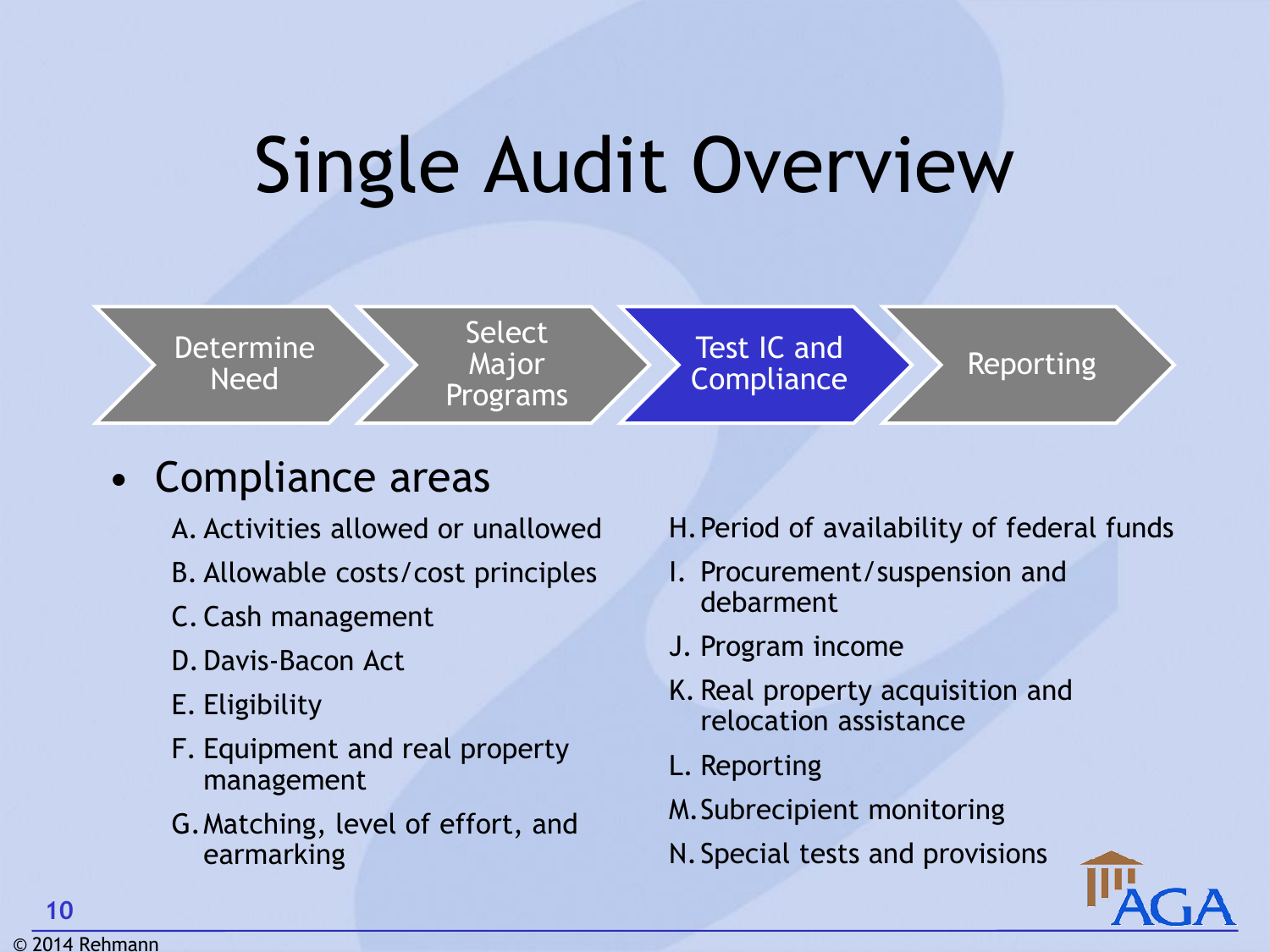

- In-relation-to opinion on the SEFA
- Yellow Book report
	- Internal control over financial reporting
	- Compliance with laws, regulations, and grant agreements
- A-133 report
	- Compliance for each major program
	- Internal control over compliance



© 2014 Rehmann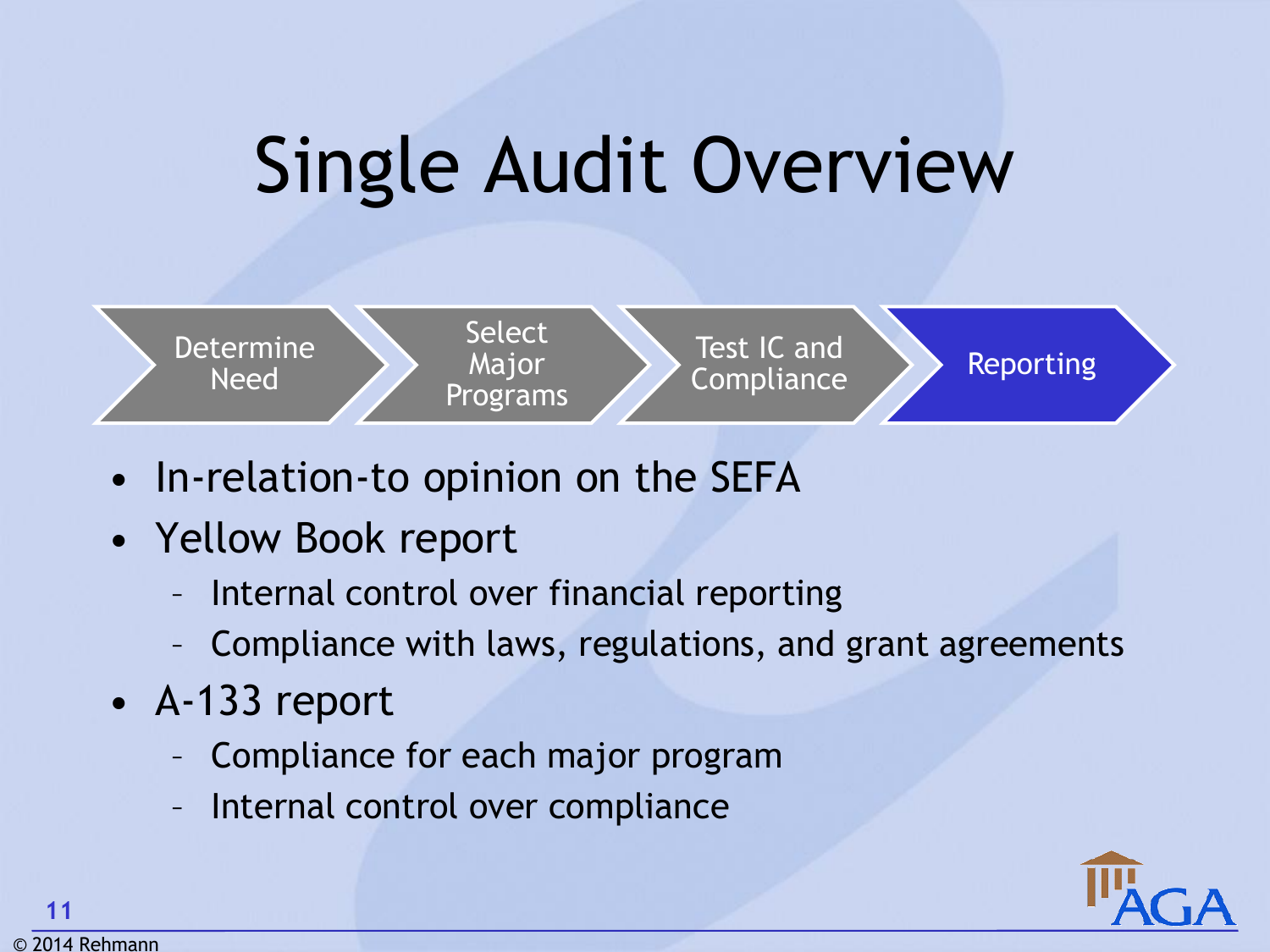

- Schedule of Findings and Questioned Costs
	- Summary of Auditors Results
	- Financial statement findings
	- Federal awards findings
- Summary Schedule of Prior Audit Findings
	- Status of prior federal award findings
- Data Collection Form and reporting package
	- Submitted online



**12**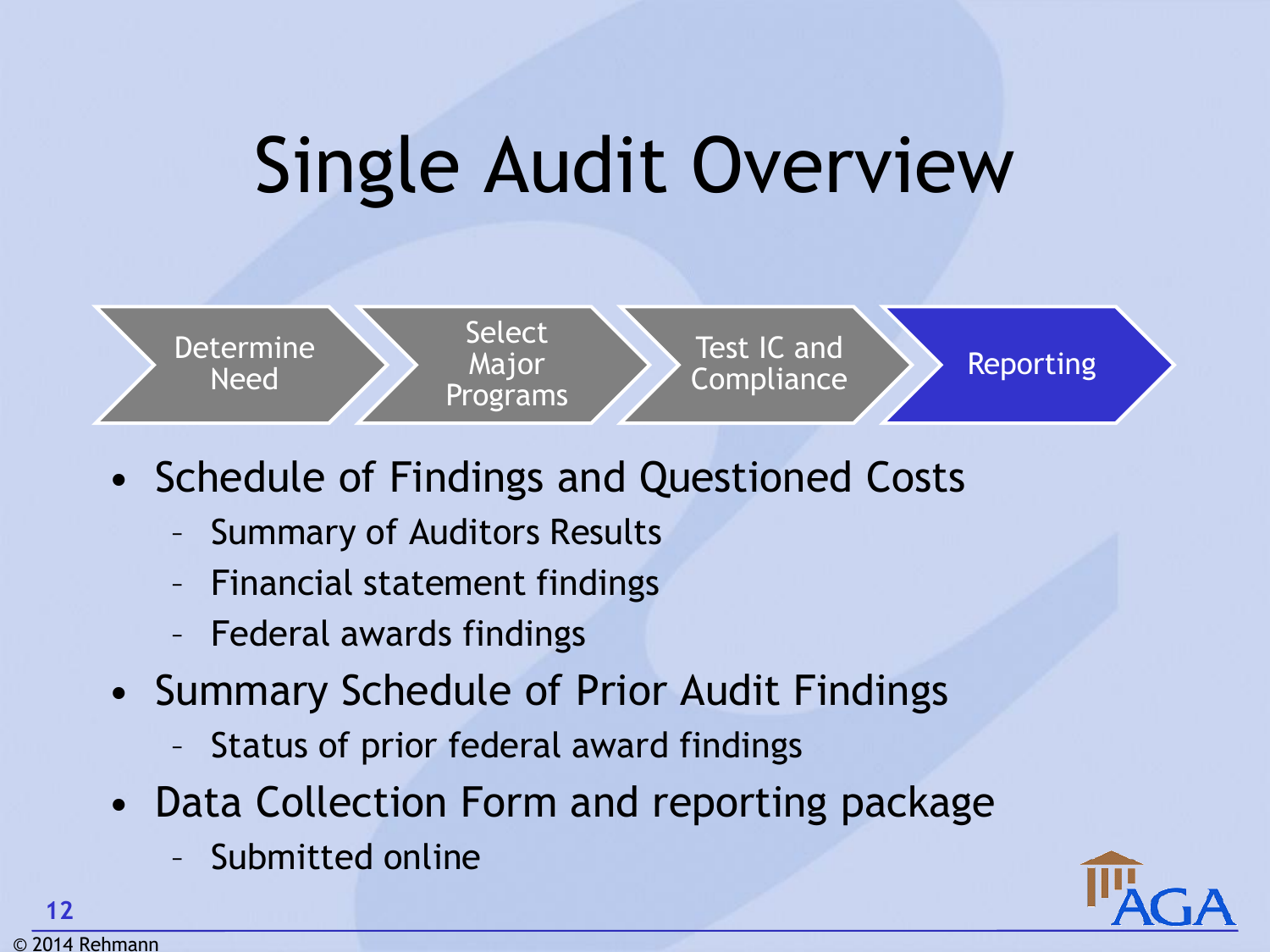#### OMB Circular A-133 2014 Compliance Supplement

- Issued annually to assist auditors conducting single audits and to identify auditee responsibilities
- The "March" 2014 update was released on May 19, 2014 and is available at: www.whitehouse.gov/omb/circulars\_default
- Almost 1,500 pages long, but still not all-inclusive

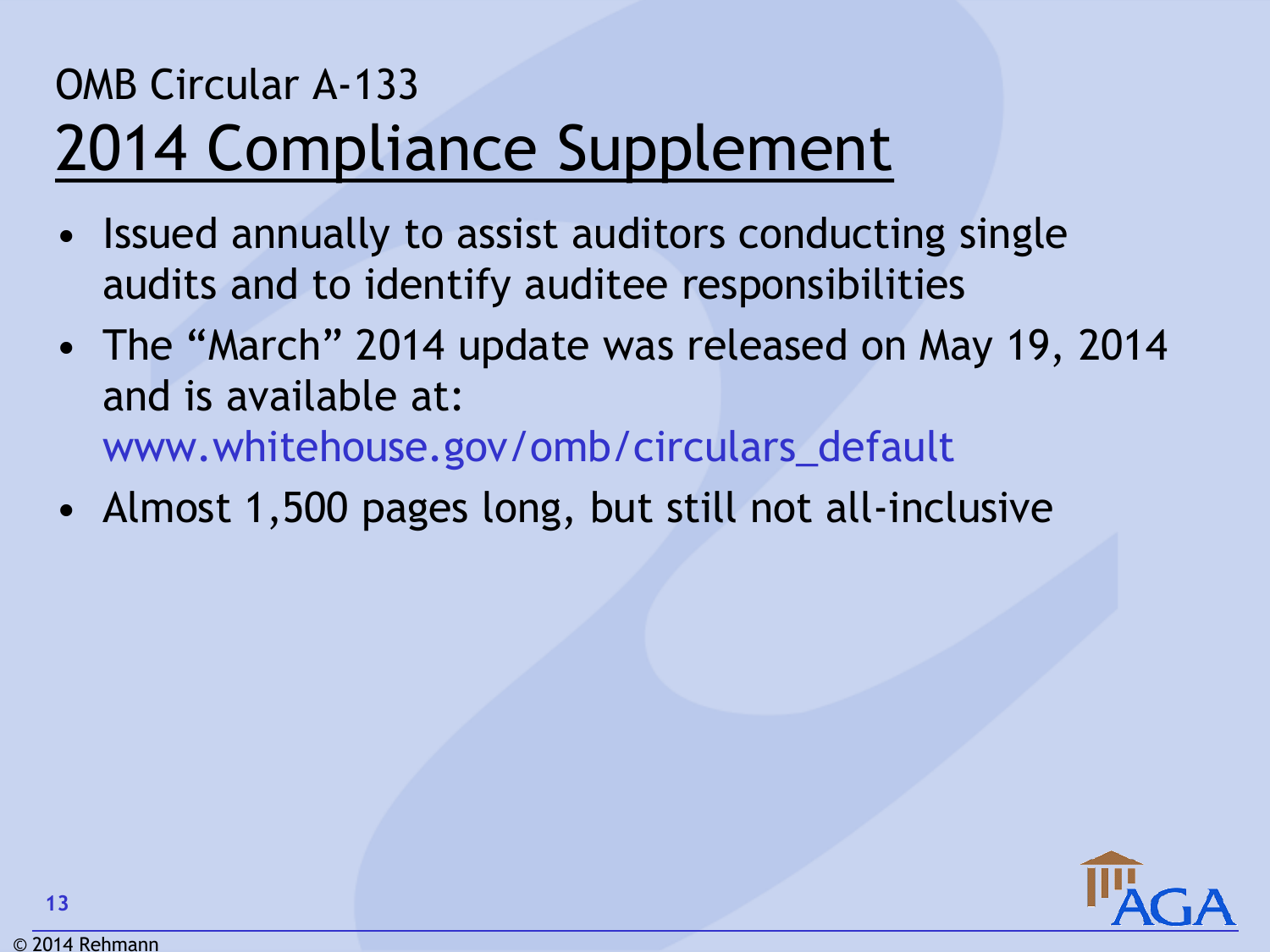#### OMB Circular A-133 2014 Compliance Supplement

- Part 1 Background, Purpose, and Applicability
- Part 2 Matrix of Compliance Requirements
- Part 3 Compliance Requirements
- Part 4 Agency Program Requirements
- Part 5 Clusters of Programs
- Part 6 Internal Control
- Part 7 Guidance For Auditing Programs Not Included in this Compliance Supplement
- **Appendices**

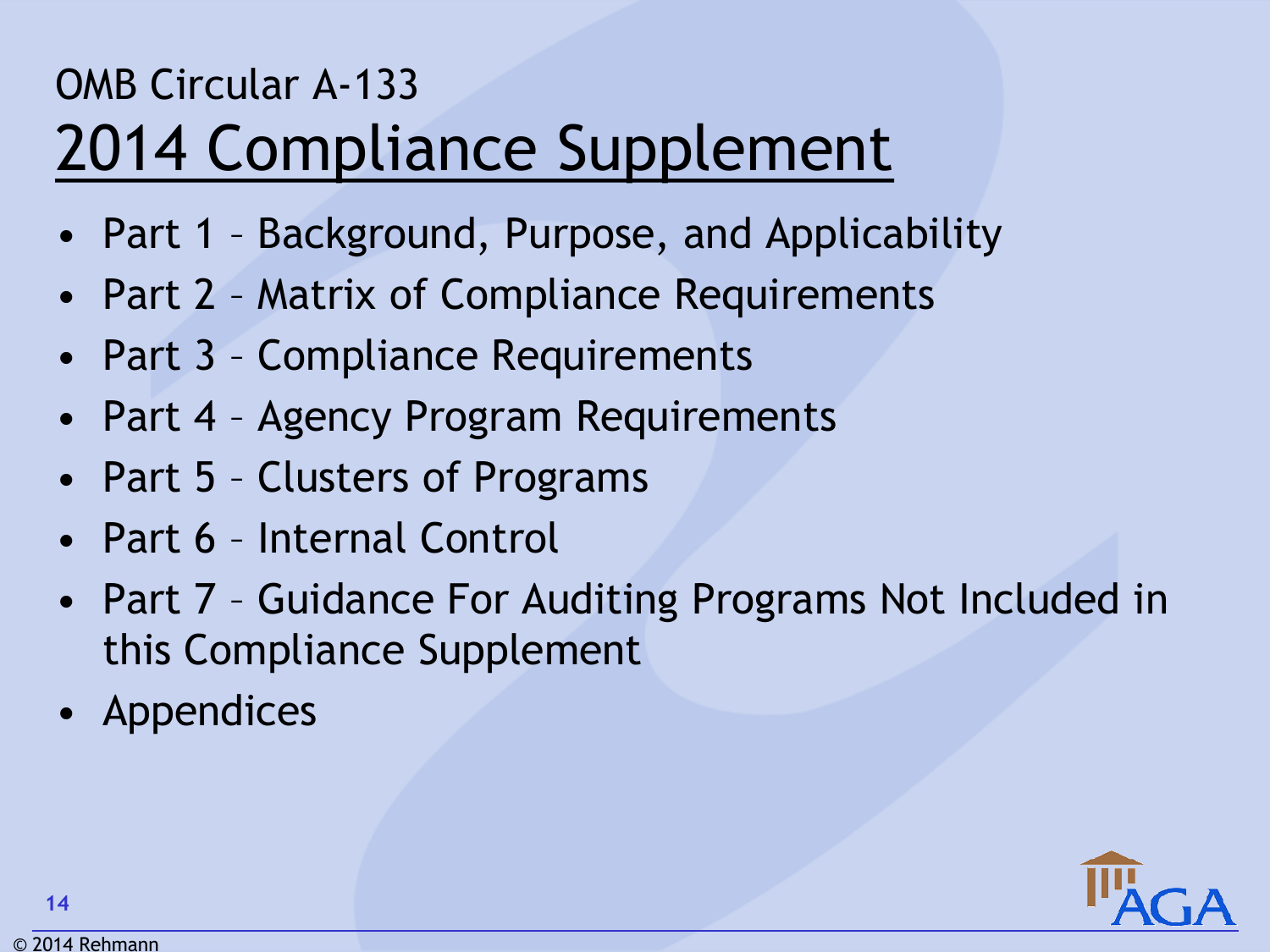#### Part 1

### Background, Purpose, and Applicability

- Effective for June 30, 2014 FYE audits and later
- Safe Harbor Status:
	- The CS is updated annually, but laws change periodically, and delays are normal
	- Auditors should perform reasonable procedures to ensure compliance requirements are current
	- "Suggested audit procedures" are, as the name implies, only suggested – apply auditor judgment to achieve stated objectives

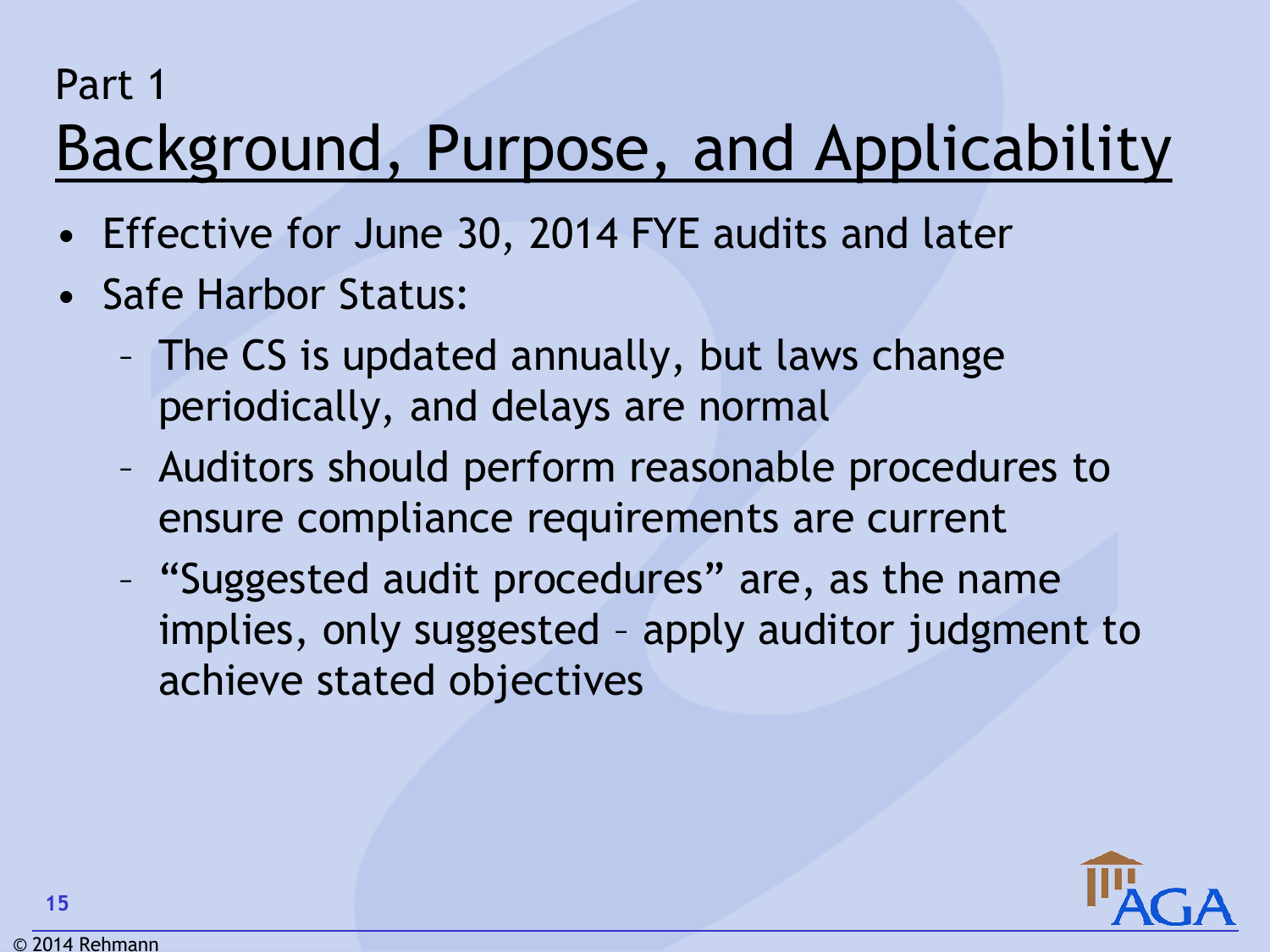#### Part 2

### Matrix of Compliance Requirements

- Lists all programs included in the Supplement and which compliance areas may apply to each
- Areas marked as applicable ("Y") may not apply at a particular entity (or not be direct and material)
- Areas shaded grey may (infrequently) still have a direct and material effect on a major program
- Programs with ARRA funding are shown in **bold** (special tests and provisions always apply for ARRA)

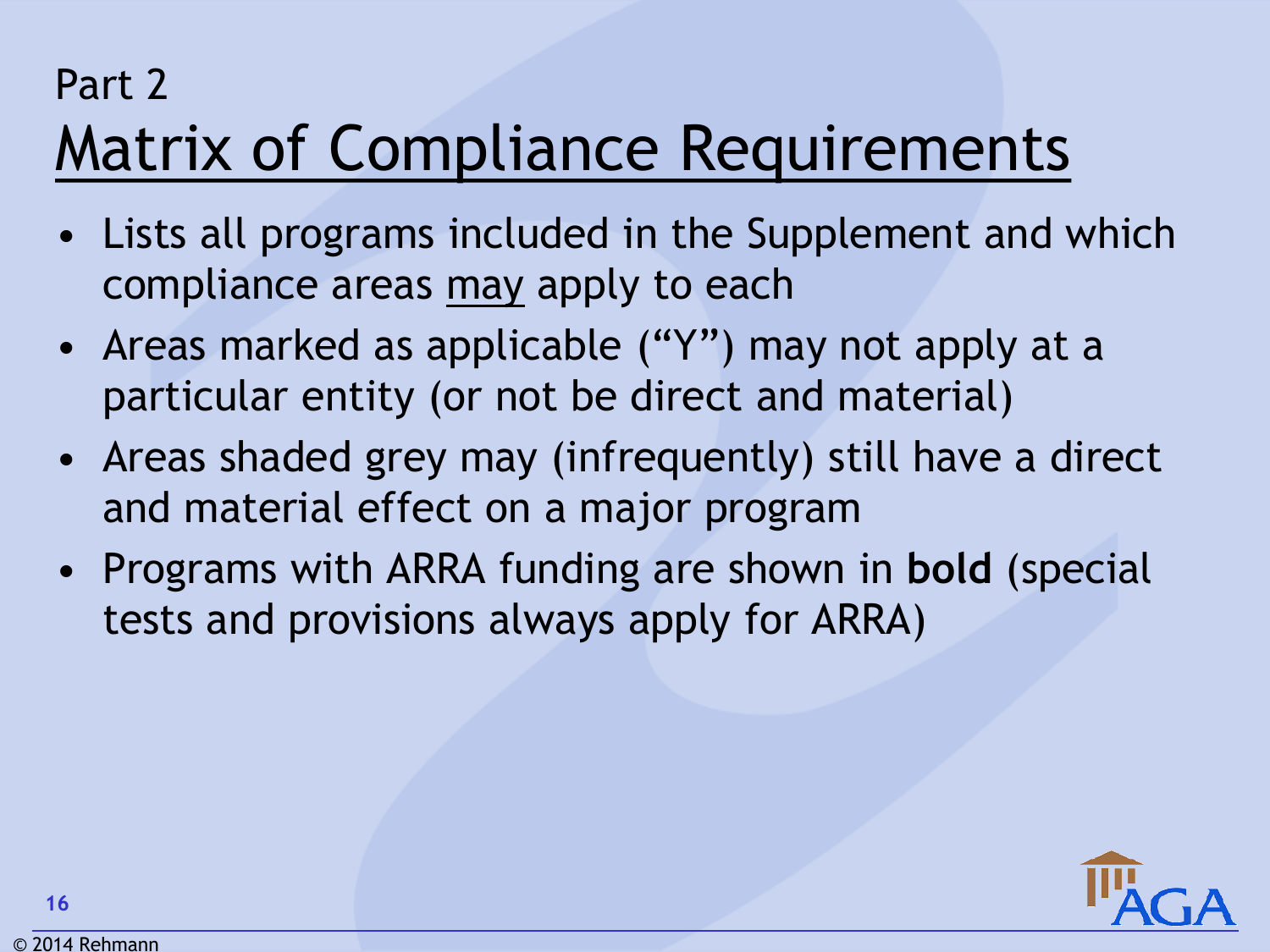#### Part 2 Matrix of Compliance Requirements

|                                                     | <b>Types of Compliance Requirements</b> |                                       |                    |                            |               |                                                 |                                                |                                                  |                                                      |                   |                                                                                  |           |                            |                                           |
|-----------------------------------------------------|-----------------------------------------|---------------------------------------|--------------------|----------------------------|---------------|-------------------------------------------------|------------------------------------------------|--------------------------------------------------|------------------------------------------------------|-------------------|----------------------------------------------------------------------------------|-----------|----------------------------|-------------------------------------------|
|                                                     | $\boldsymbol{A}$                        | В.                                    | $\overline{c}$     | D.                         | E.            | E                                               | G.                                             | Η.                                               | I                                                    | J.                | ĸ                                                                                | L.        | $\overline{M}$             | $N$ **                                    |
| <b>CFDA</b>                                         | Activities<br>Allowed or<br>Unallowed   | Allowable<br>Costs/Cost<br>Principles | Cash<br>Management | Davis-<br><b>Bacon Act</b> | Eligibility   | Equipment<br>and Real<br>Property<br>Management | Matching,<br>Level of<br>Effort,<br>Earmarking | Period of<br>Availability<br>of Federal<br>Funds | Procurement<br>and<br>Suspension<br>and<br>Debarment | Program<br>Income | Real<br>Property<br><b>Acquisition</b><br>and<br>Relocation<br><b>Assistance</b> | Reporting | Subrecipient<br>Monitoring | <b>Special</b><br>Tests and<br>Provisions |
| 10 - United States Department of Agriculture (USDA) |                                         |                                       |                    |                            |               |                                                 |                                                |                                                  |                                                      |                   |                                                                                  |           |                            |                                           |
| 10.000*                                             | Y                                       | Y                                     | Y                  |                            |               | Y                                               |                                                | Y                                                | Y                                                    | Y                 |                                                                                  | Υ         |                            | Y                                         |
| 10.500                                              | Y                                       | Y                                     | Y                  |                            |               | Y                                               | Y                                              | Y                                                | Y                                                    | Y                 |                                                                                  | Y         | Y                          |                                           |
| 10.551<br>10.561                                    | Y                                       | Y                                     | Y                  |                            | See<br>Part 4 | Υ                                               | Y                                              | Y                                                | Y                                                    |                   |                                                                                  | Y         | Y                          | Y                                         |
| 10.553<br>10.555<br>10.556                          |                                         |                                       |                    |                            |               |                                                 |                                                |                                                  |                                                      |                   |                                                                                  |           |                            |                                           |
| 10.559                                              | Y                                       | Y                                     | Y                  |                            | Y             | Y                                               | Y                                              | Y                                                | Y                                                    | Y                 |                                                                                  | Y         | Y                          | Y                                         |
| 10.557                                              | Y                                       | Υ                                     | Y                  |                            | Y             | Y                                               |                                                | Y                                                | Y                                                    | Y                 |                                                                                  | Y         | Y                          | Y                                         |
| 10.558                                              | Y                                       | Y                                     | Y                  |                            | Y             | Y                                               | Y                                              | Y                                                | Y                                                    |                   |                                                                                  | Y         | Y                          | Y                                         |
| 10.566                                              | Y                                       | Y                                     | Y                  |                            | Y             | Y                                               | Y                                              | Y                                                | Y                                                    |                   |                                                                                  | Y         | Y                          | Y                                         |
| 10.565<br>10.568<br>10.569                          | Y                                       | Y                                     | Y                  |                            | Y             | Y                                               | Y                                              | Y                                                | Y                                                    |                   |                                                                                  | Y         | Y                          | Y                                         |
| 10.582                                              | Y                                       | Y                                     | Y                  |                            | Y             | Y                                               | Y                                              | Y                                                | Y                                                    |                   |                                                                                  | Y         | Y                          |                                           |

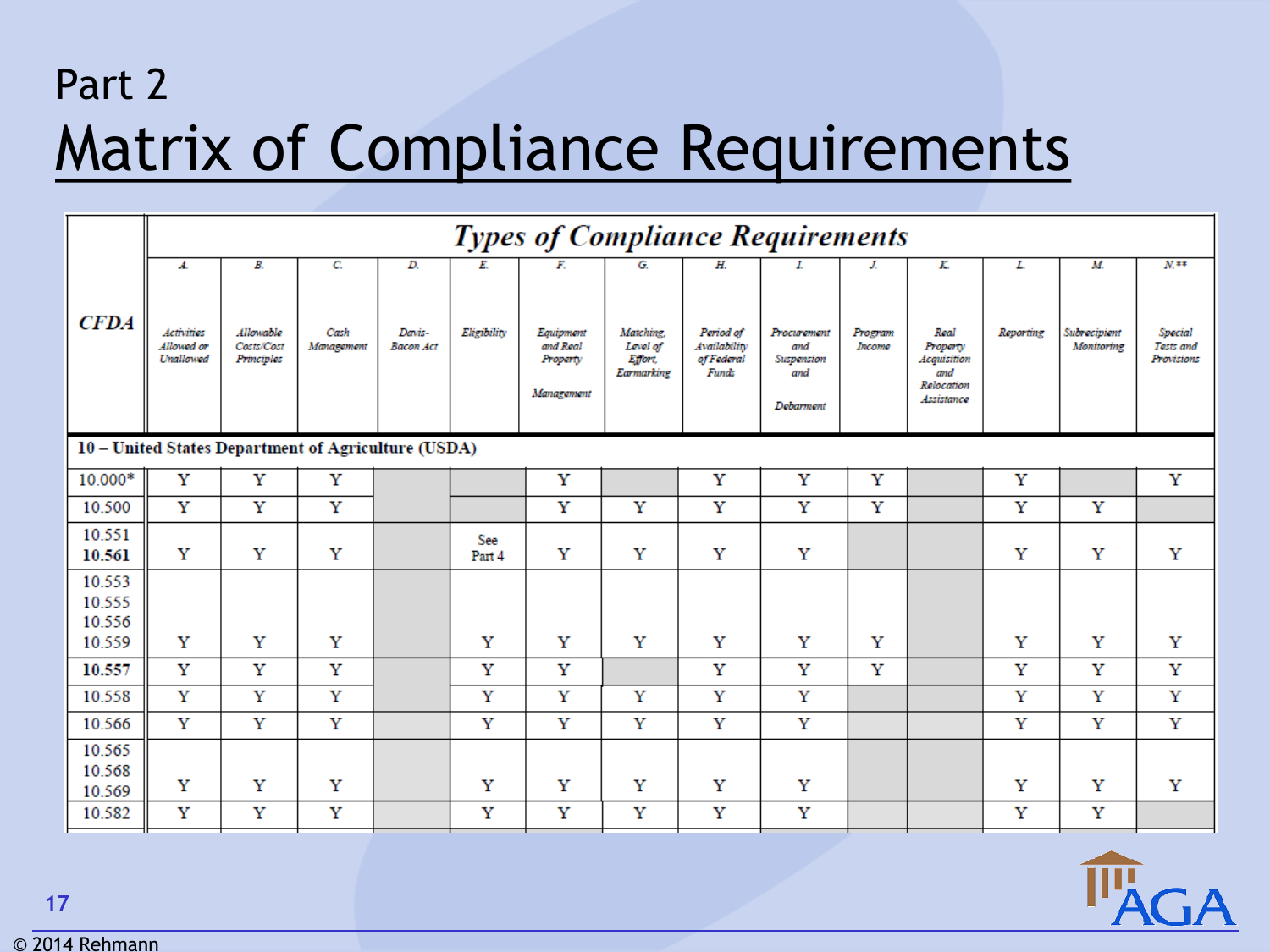### Part 3 Compliance Requirements

- Contains general guidance that applies to all programs (not repeated in Parts 4 and 5)
- OMB Circular A-102 (Common Rule) or Circular A-110 (Uniform Administrative Requirements) apply to most programs
- States may apply their own rules to subrecipients

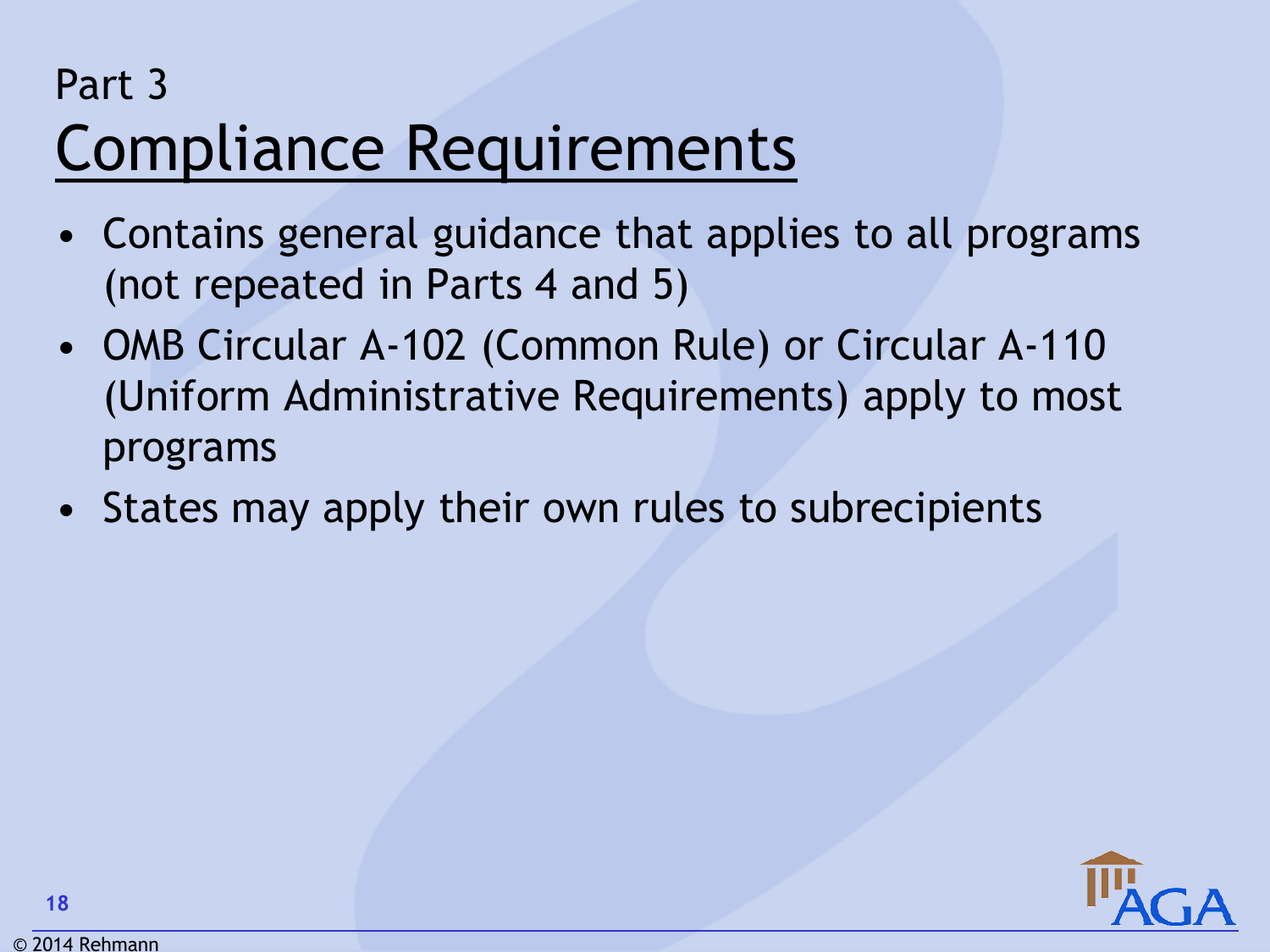### Part 3 – Compliance Requirements Activities Allowed or Unallowed

• Generally unique to each Federal program (refer to Parts 4 and 5)



© 2014 Rehmann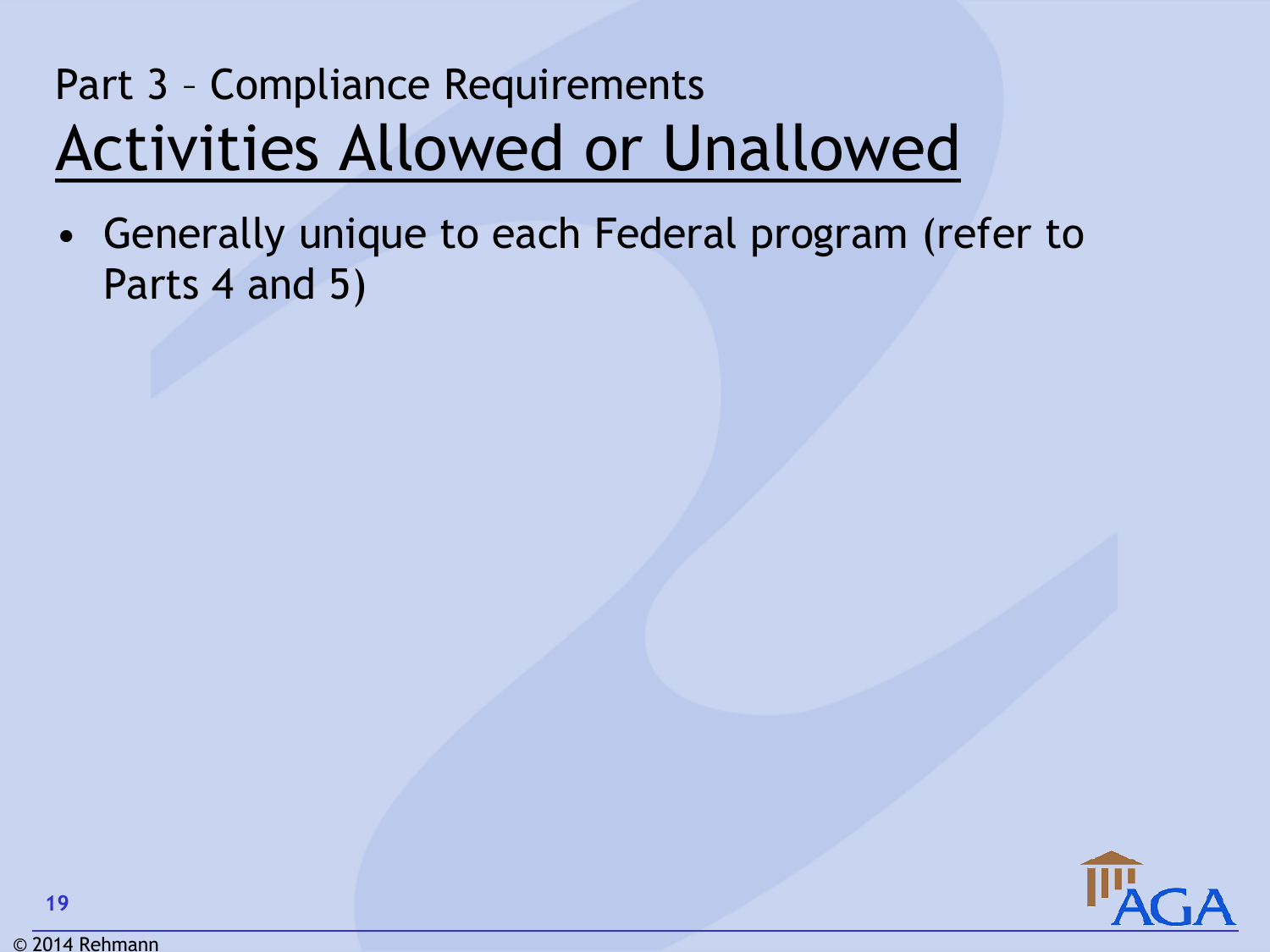#### Part 3 – Compliance Requirements Allowable Costs/Cost Principles

- Applicable circular for federal cost principles:
	- A-87 State, Local, and Indian Tribal Governments
	- A-21 Educational Institutions
	- A-122 Non-Profit Organizations
- Each circular has 43-54 specific items of cost, plus guidance for indirect cost allocation

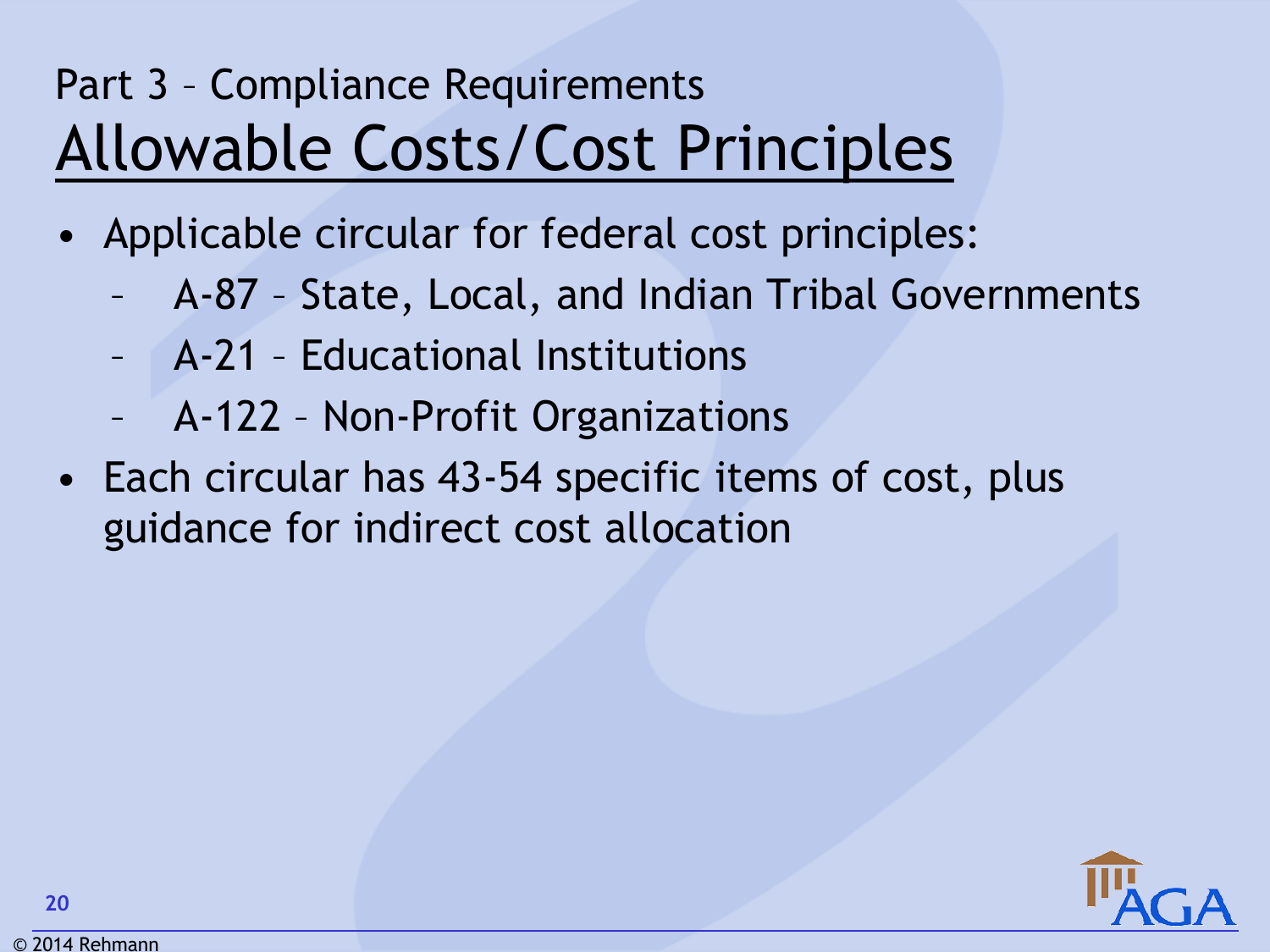#### Part 3 – Compliance Requirements Cash Management

- Reimbursement based grants program costs paid for by entity funds before reimbursement is requested
- Advance payment grants minimize the time elapsing between transfer of funds from the US Treasury and disbursement
	- 31 CFR part 205 (Cash Management Improvement Act of 1990) generally limits advances to 3 days

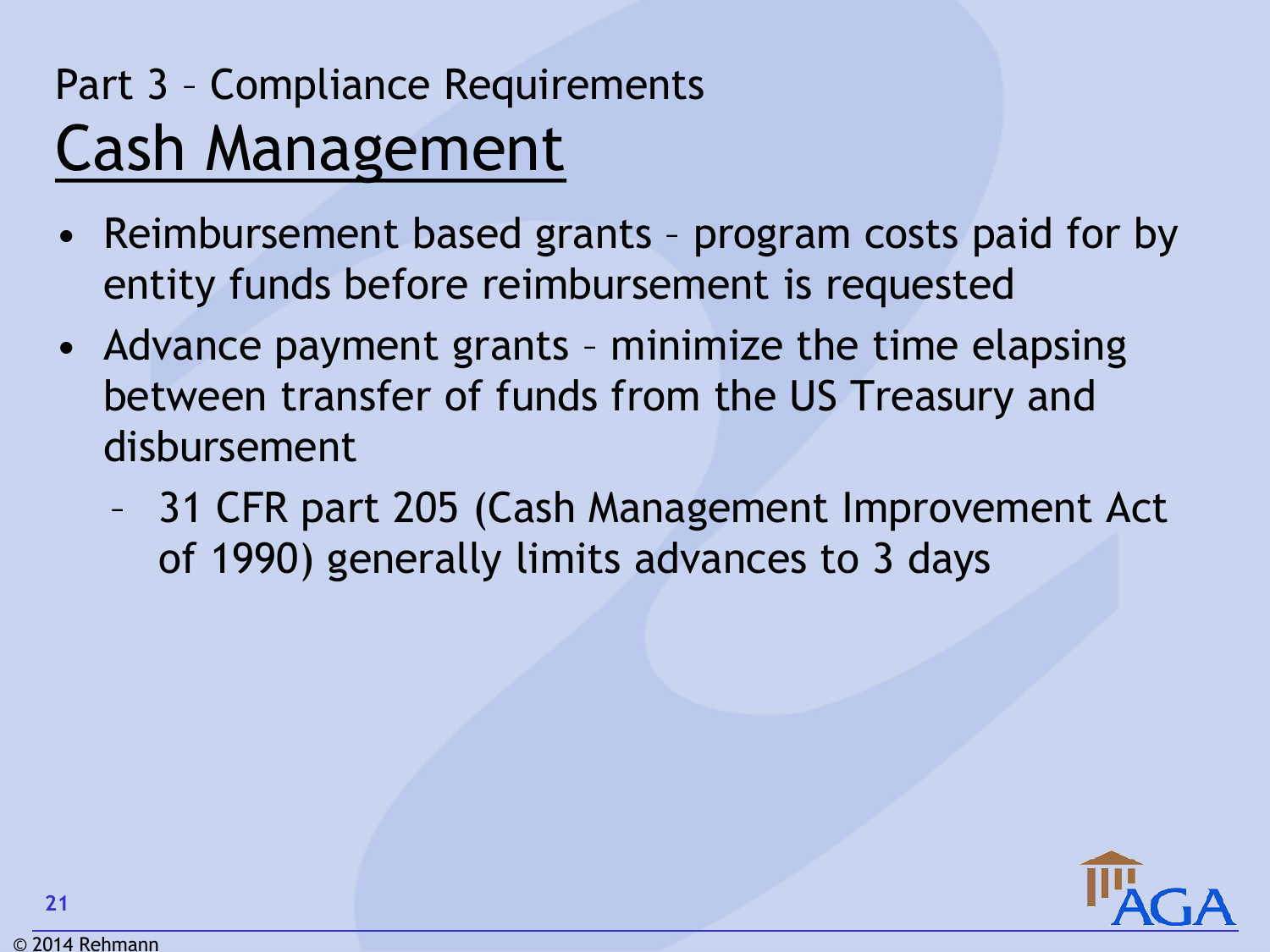### Part 3 – Compliance Requirements Davis Bacon Act

- Requires payment of "prevailing wage rates" for:
	- laborers and mechanics
	- employed by contractors or subcontractors
	- to work on construction contracts in excess of \$2,000

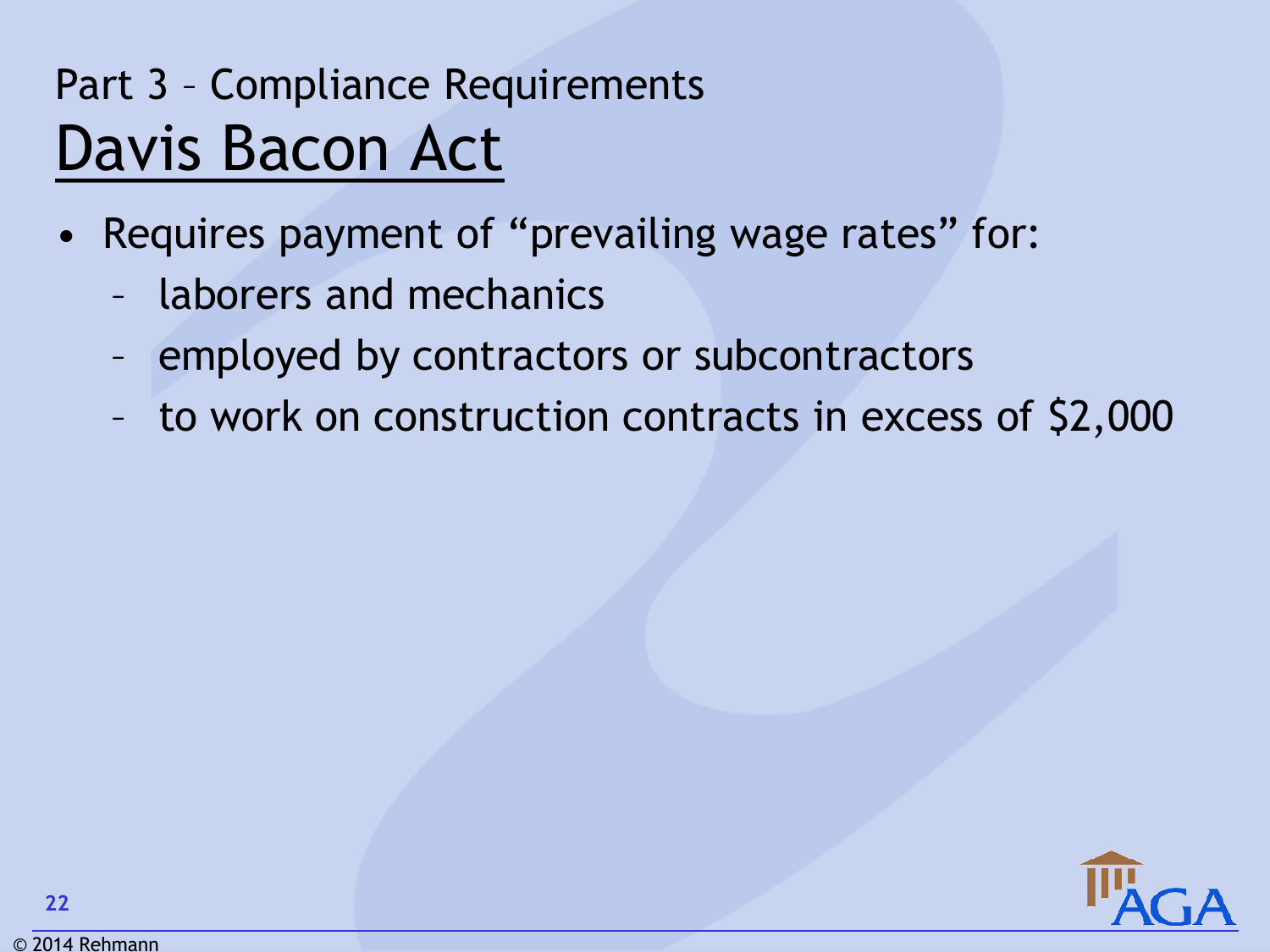### Part 3 – Compliance Requirements Eligibility

- Generally unique to each Federal program (refer to Parts 4 and 5)
- May apply to:
	- Individuals
	- Groups / areas of service delivery
	- Subrecipients

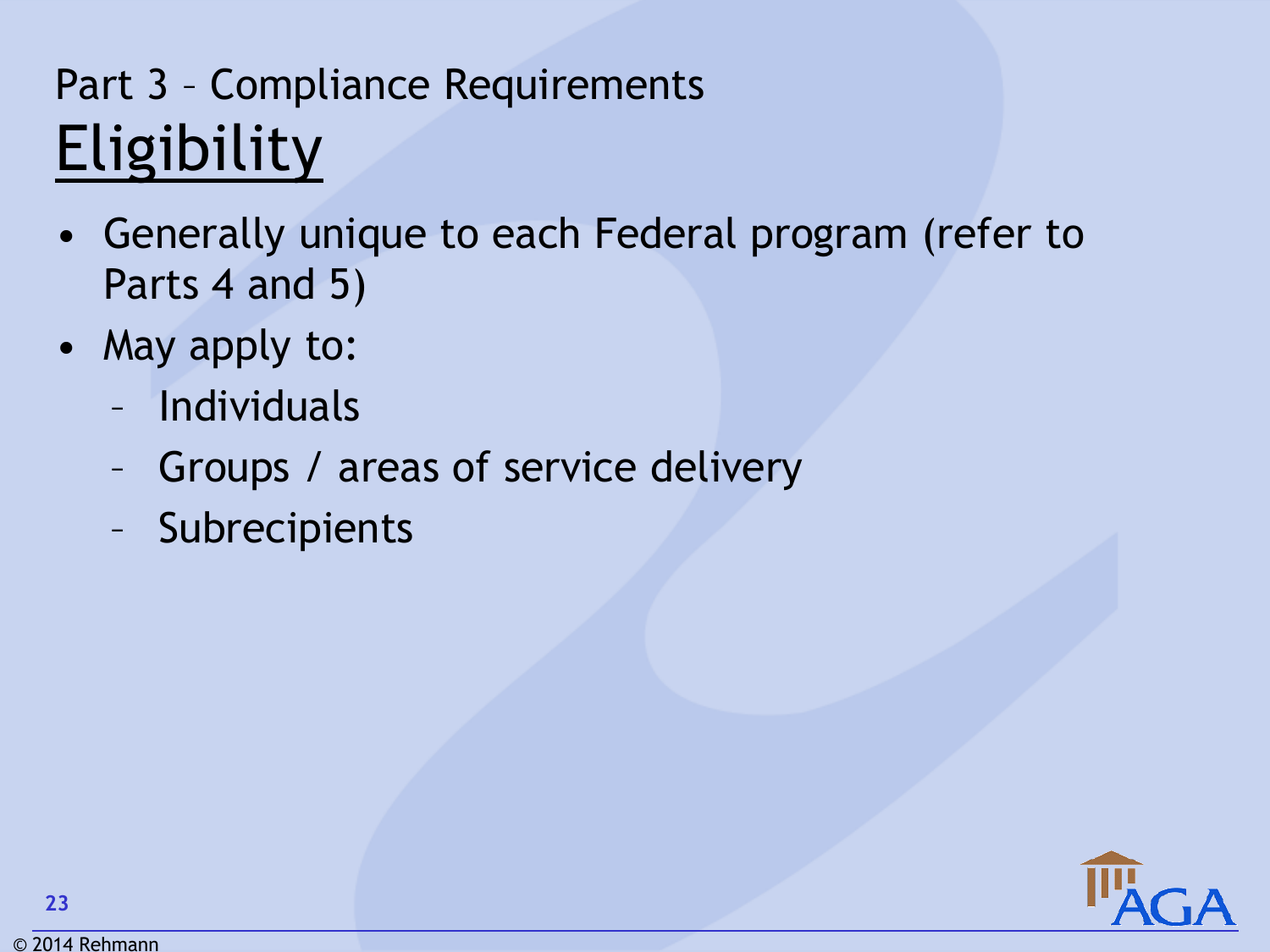### Part 3 – Compliance Requirements Equipment/Real Property Management

- Title to equipment (>\$5,000) purchased with federal funds rests with the non-federal entity
	- Equipment records must be maintained
	- Inventory taken every 2 years
	- Proceeds from sale may be reinvested or returned to the federal government

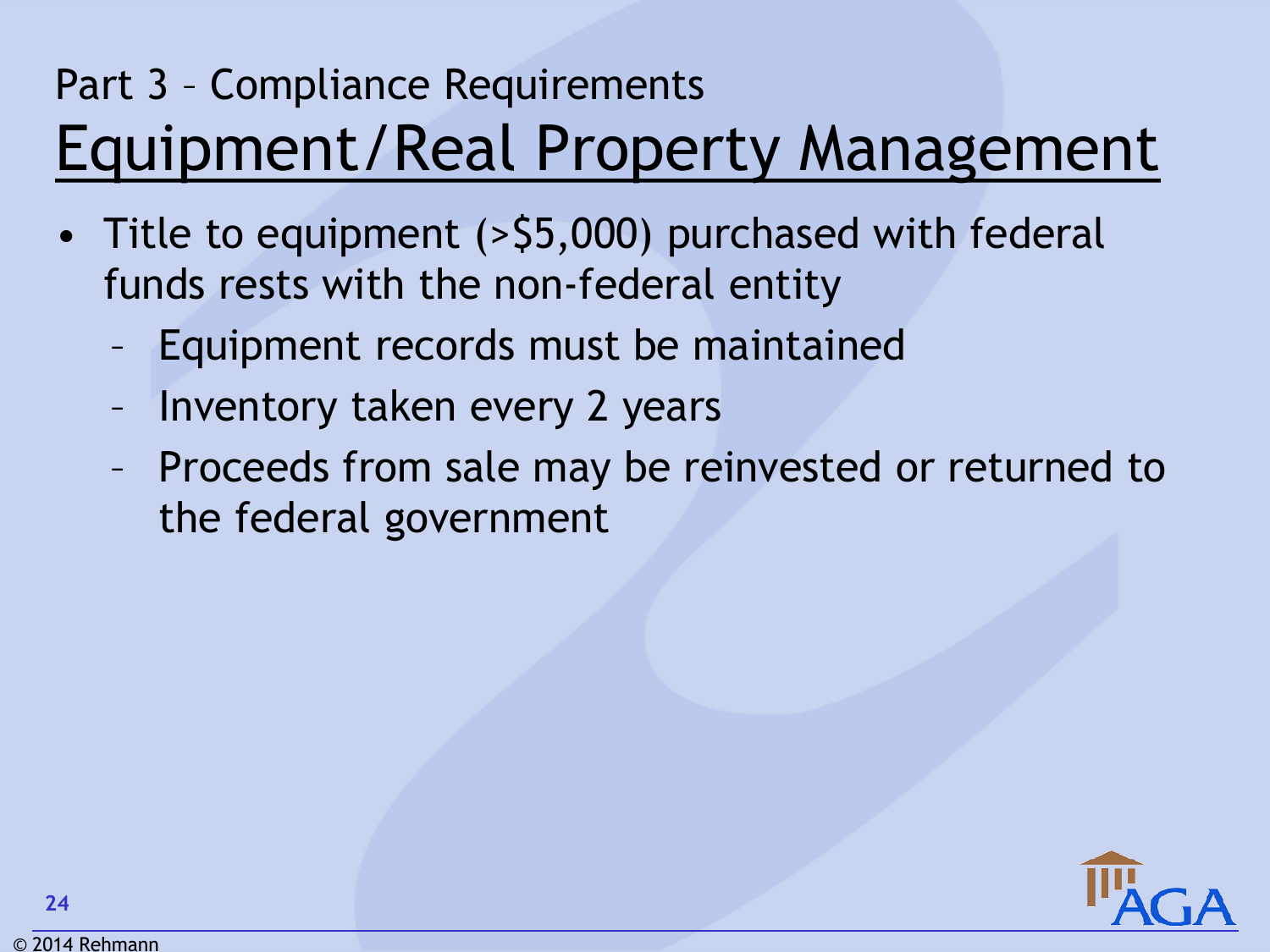### Part 3 – Compliance Requirements Matching, Level of Effort, Earmarking

- Generally unique to each Federal program (refer to Parts 4 and 5)
	- *Matching* local/in-kind contributions
	- *Level of Effort*  supplement vs. supplant
	- *Earmarking* % of funding used for specific purposes

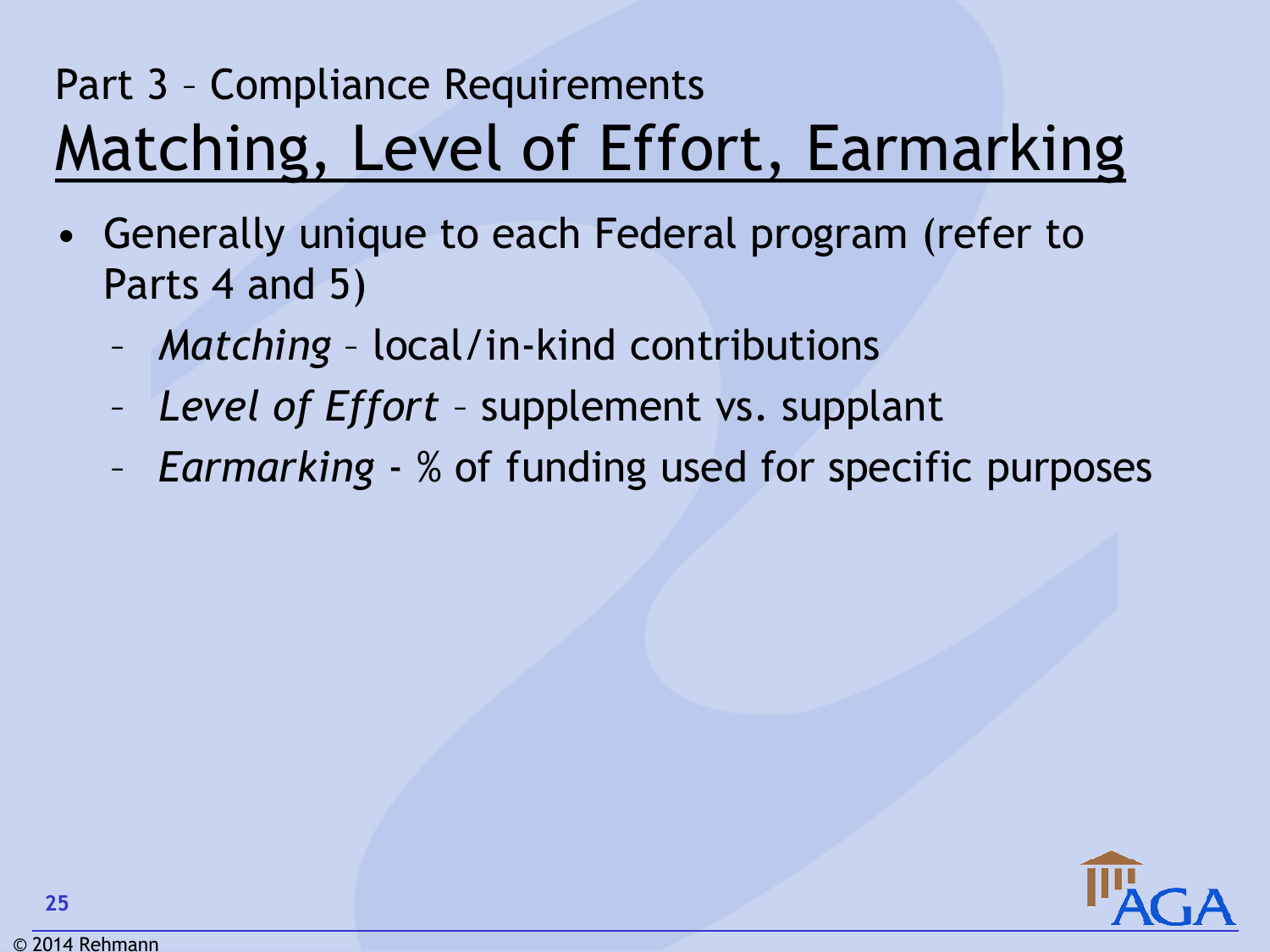#### Part 3 – Compliance Requirements Period of Availability of Federal Funds

- Federal funds may only be expended during the time specified in the grant agreement
- Unpaid obligations must generally be liquidated within 90 days of the end of the funding period



© 2014 Rehmann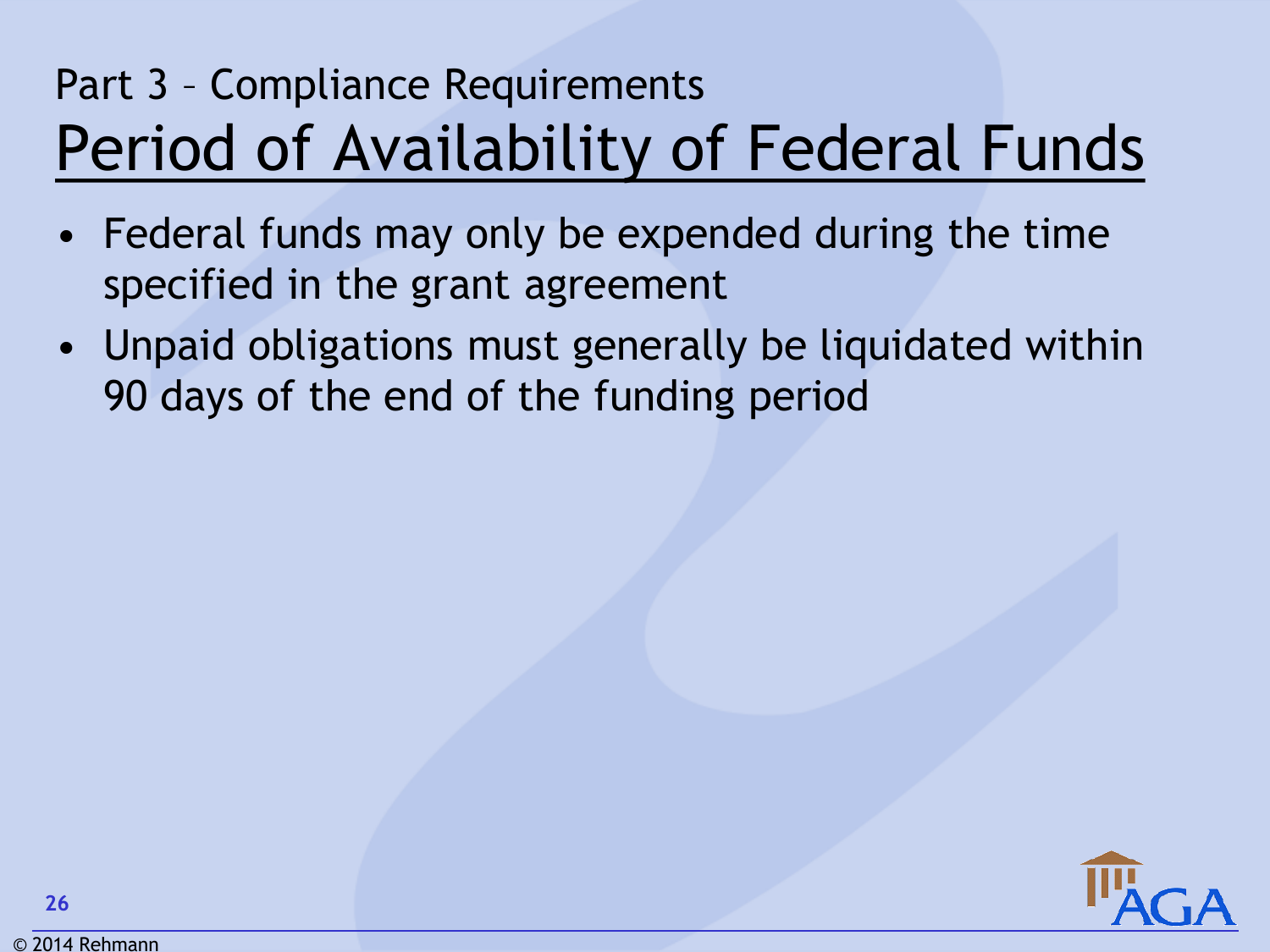#### Part 3 – Compliance Requirements Procurement, Suspension & Debarment

- Procurement follow local practices
	- Federal awarding agency approval may be required for procurements over \$100,000
		- This threshold is in the process of being increased to \$150,000, but remains *unless* agency issues guidance or specified in the award
- Suspension and debarment no "covered transactions" with parties blacklisted by the federal government
	- Procurement contracts for goods or services expected to exceed \$25,000
	- All non-procurement transactions (subawards)
	- See www.sam.gov

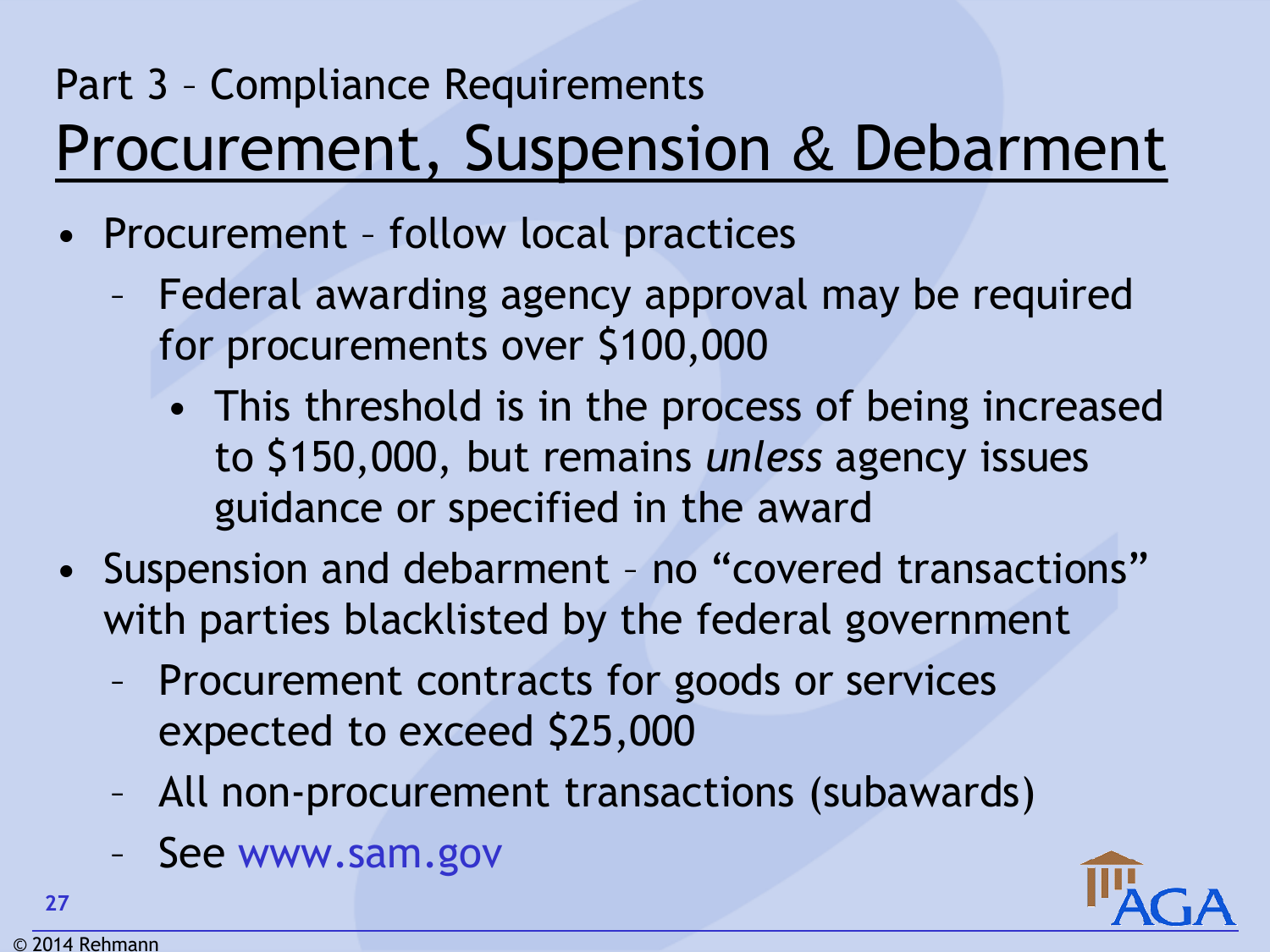#### Part 3 – Compliance Requirements Program Income

- Special rules may apply to gross income directly generated by a federally funded project
	- Fees
	- Interest
	- Refunds / proceeds from sales

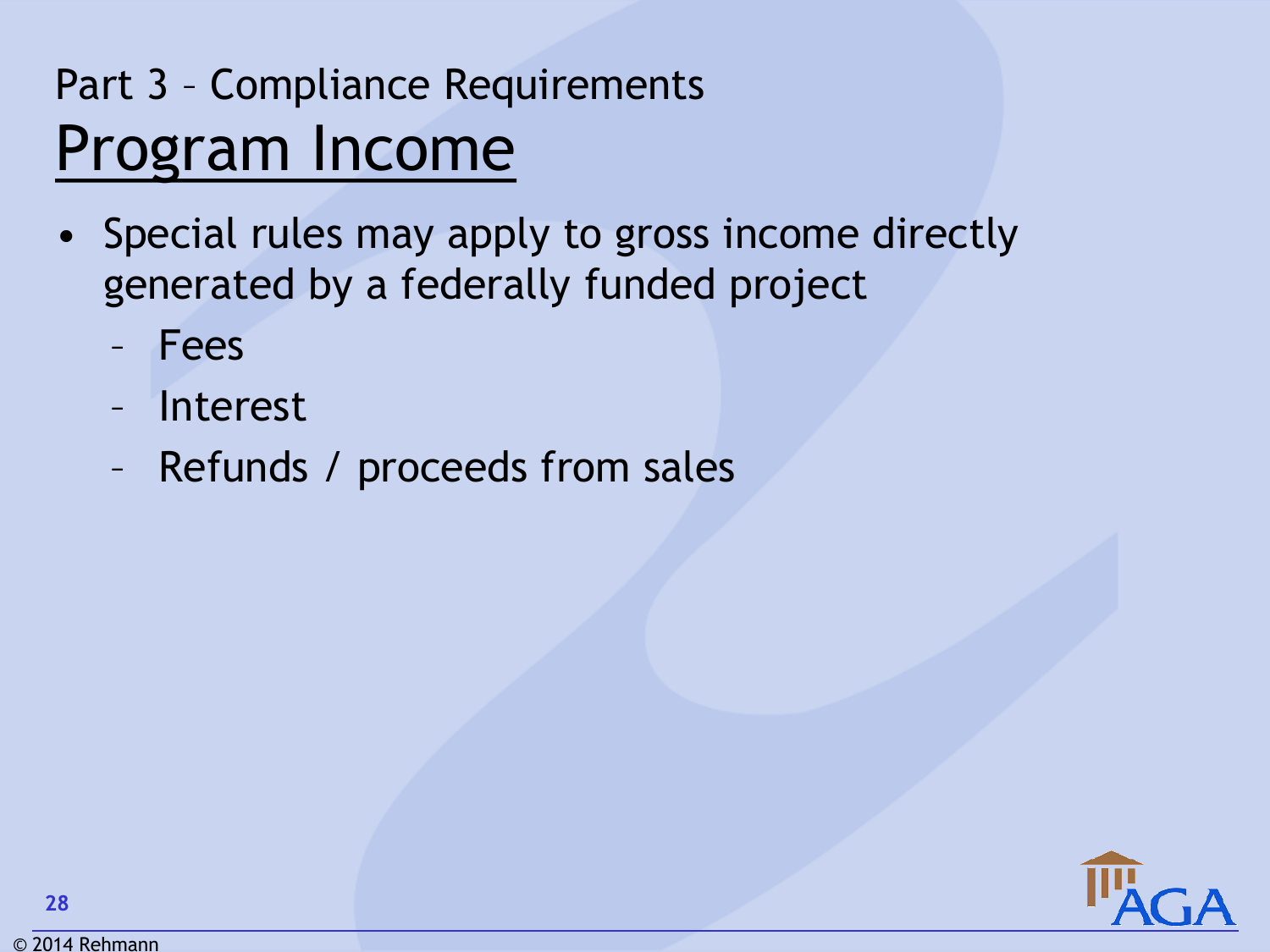#### Part 3 – Compliance Requirements Real Property Acquisition/Relocation

• The Uniform Relocation Assistance and Real Property Acquisition Policies Act of 1970, as amended, (URA) provides for uniform and equitable treatment of persons displaced by federally-assisted programs from their homes, businesses, or farms



© 2014 Rehmann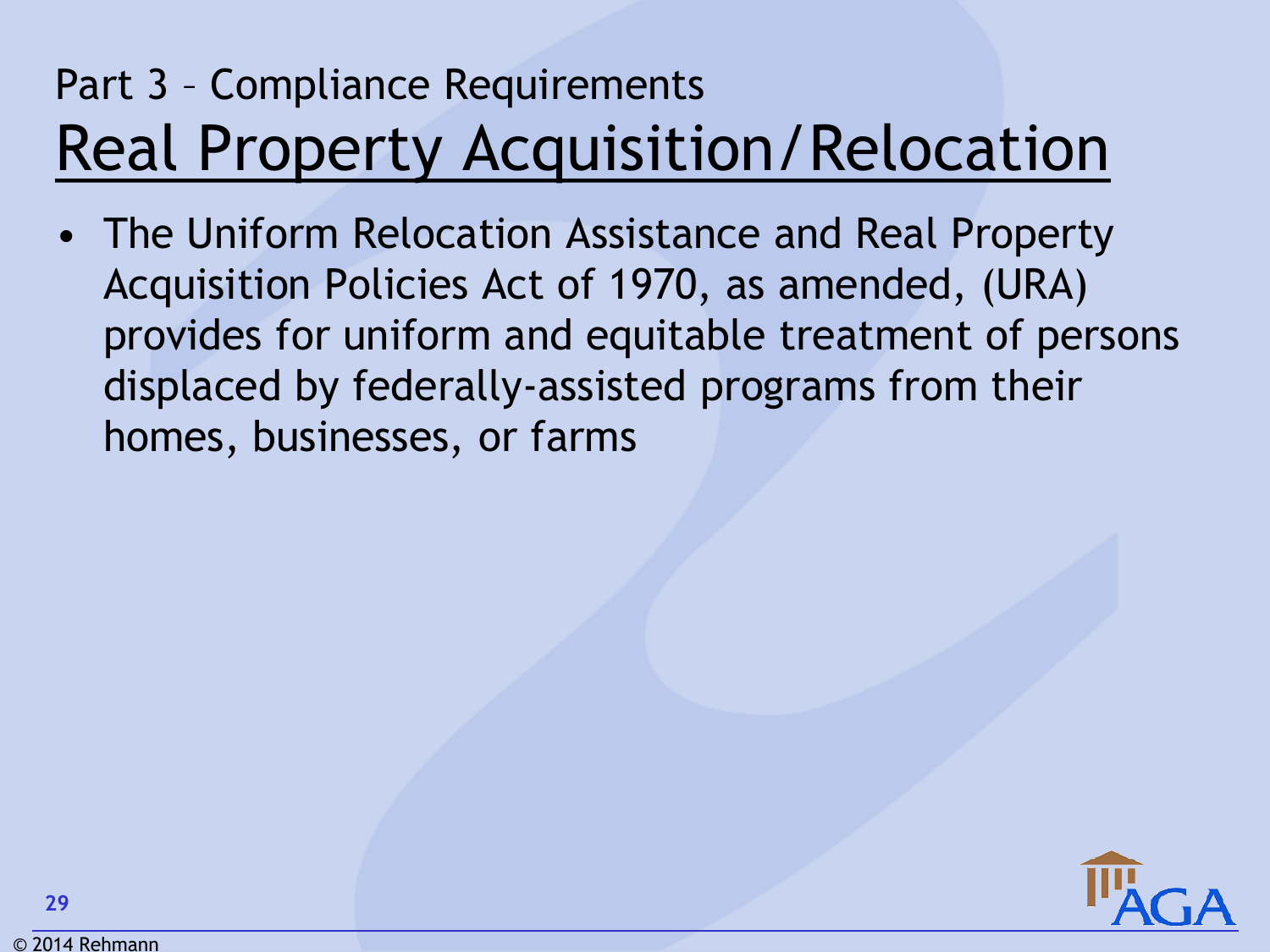### Part 3 – Compliance Requirements Reporting

- Use of standard OMB *Federal Financial Report* (SF-425)
- American Recovery and Reinvestment Act (ARRA)
	- Section 1512 reporting is now complete
- Federal Funding Accountability and Transparency Act (FFATA)
	- FFATA Subaward Reporting System (FSRS) reporting
	- Applies to all non-ARRA funding awarded after October 1, 2010
	- Applies to direct recipients from the federal government (not passed-through another entity)

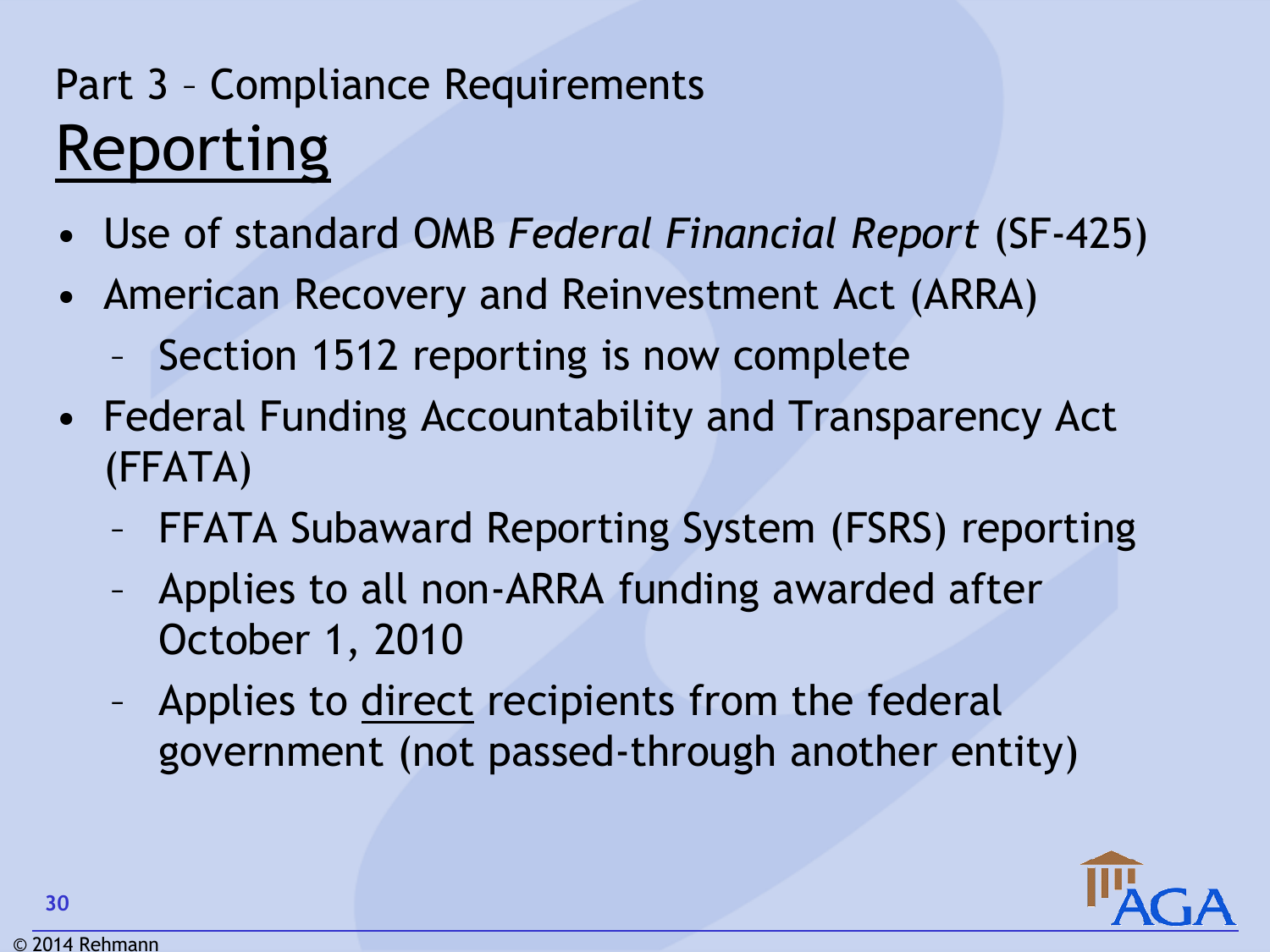### Part 3 – Compliance Requirements Reporting

- FFATA reporting what is a subaward?
	- Consistent with the OMB guidance, 2 CFR part 170 defines "subaward" as a legal instrument to provide support for the performance of any portion of the substantive project or program for which a recipient received a grant or cooperative agreement award and that is awarded to an eligible subrecipient. The term does not include procurement of property and services needed to carry out the project or program. A subaward may be provided through any legal agreement, including an agreement that the recipient considers a contract.

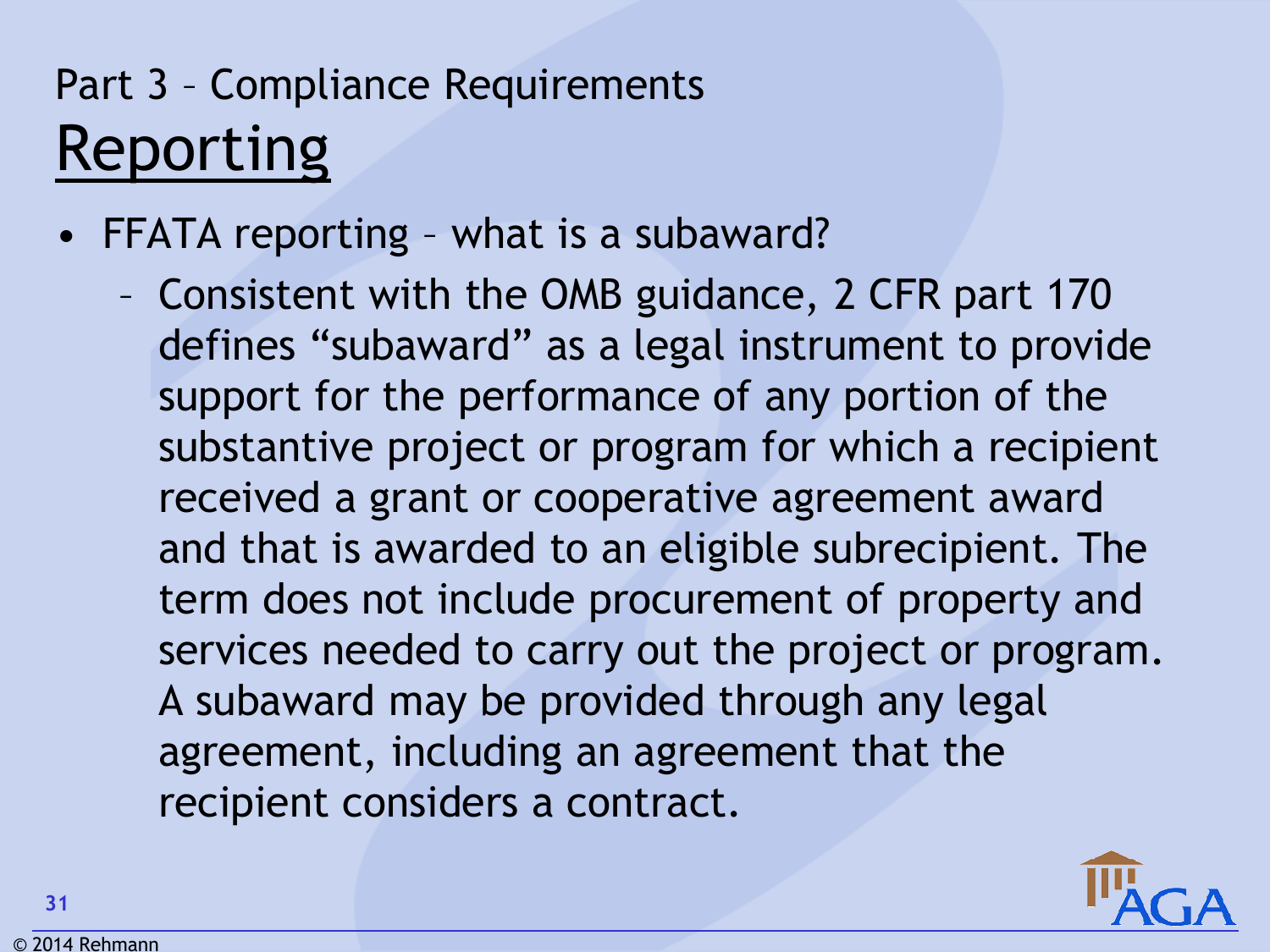#### Part 3 – Compliance Requirements Subrecipient Monitoring

- Responsibilities of pass-through entities:
	- Determining Subrecipient Eligibility
	- ARRA Central Contractor Registration (CCR)
	- Award Identification
	- During-the-Award Monitoring
	- Subrecipient Audits
	- Ensuring Accountability of For-Profit Subrecipients
	- Pass-Through Entity Impact

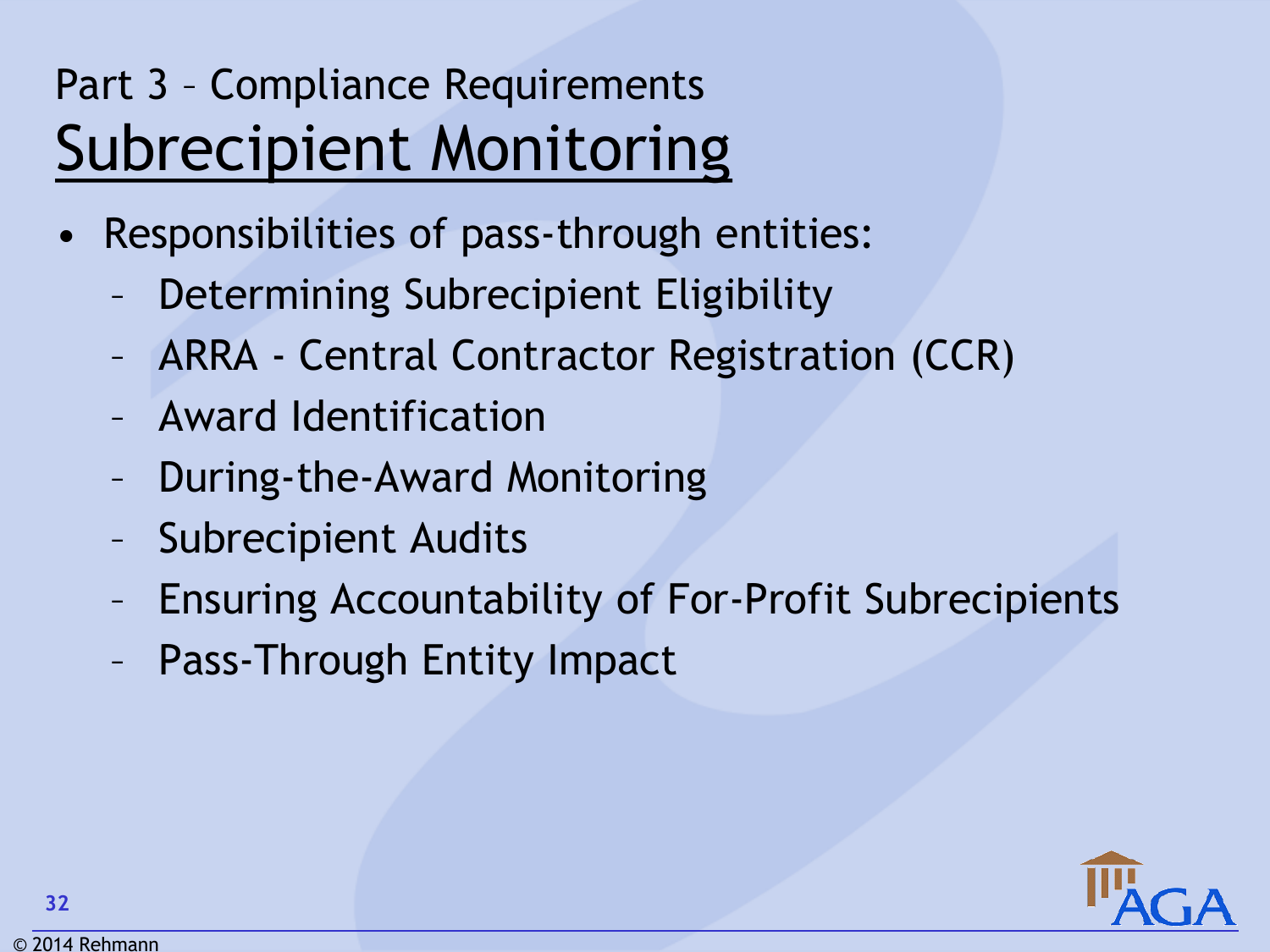#### Part 3 – Compliance Requirements Subrecipient Monitoring

- Factors that may affect the nature, timing, and extent of during-the-award monitoring:
	- Program complexity
	- Percentage passed through
	- Amount of awards
	- Subrecipient risk
- Monitoring activities normally occur throughout the year and may take various forms:
	- Reporting
	- Site visits
	- Regular contact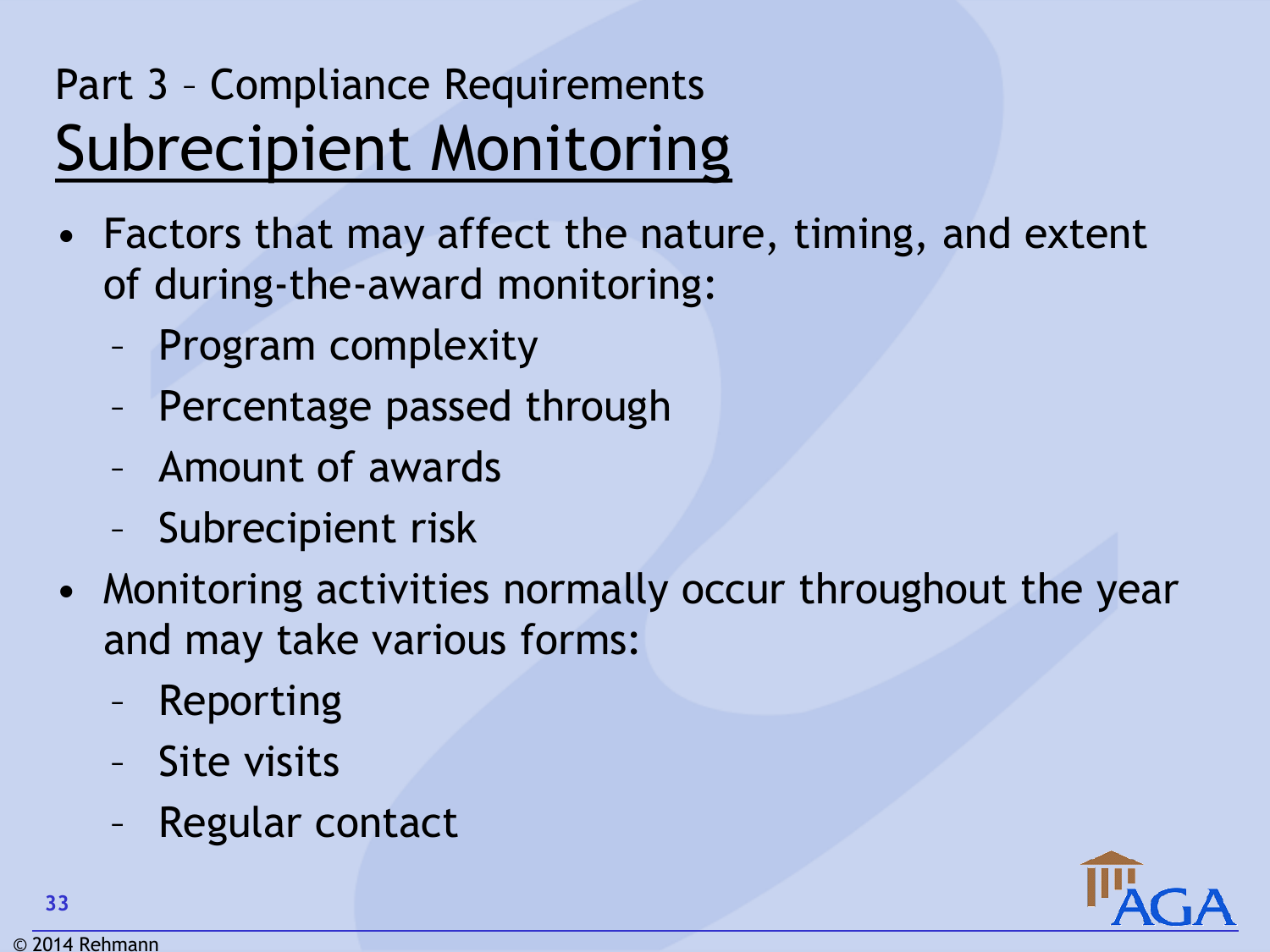#### Part 3 – Compliance Requirements Special Tests and Provisions

- Generally unique to each Federal program (refer to Parts 4 and 5)
- ARRA Special Tests and Provisions:
	- Separate accountability for ARRA funding
	- Presentation on SEFA and Data Collection Form
	- Subrecipient monitoring

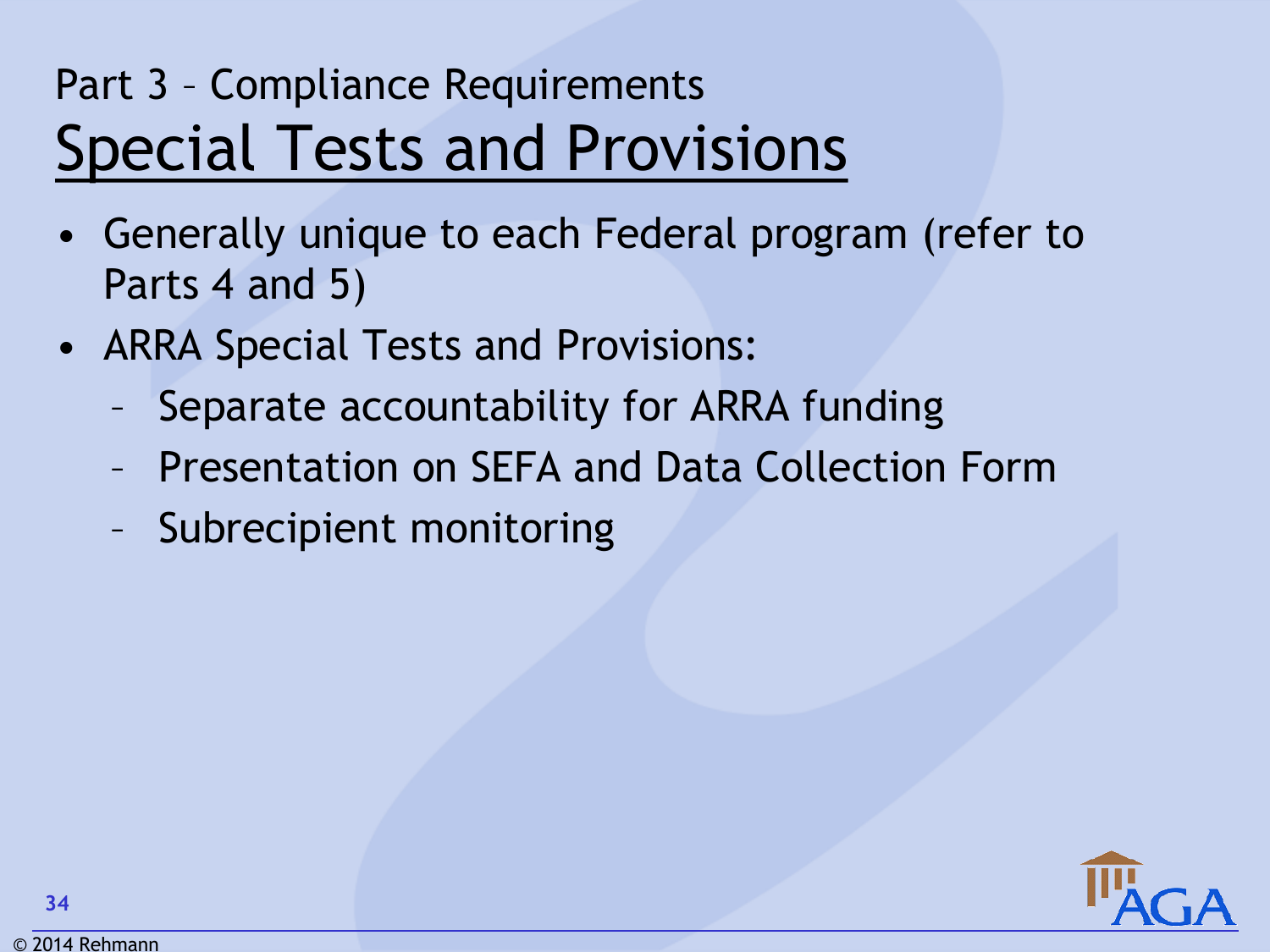#### Part 4

### Agency Program Requirements

- Lists specific compliance requirements, audit objectives, and suggested audit procedures for 200+ individual programs
	- There are approximately 1,700 active CFDA numbers per www.cfda.gov
- Certain federal agencies have cross-cutting sections that apply to multiple grants

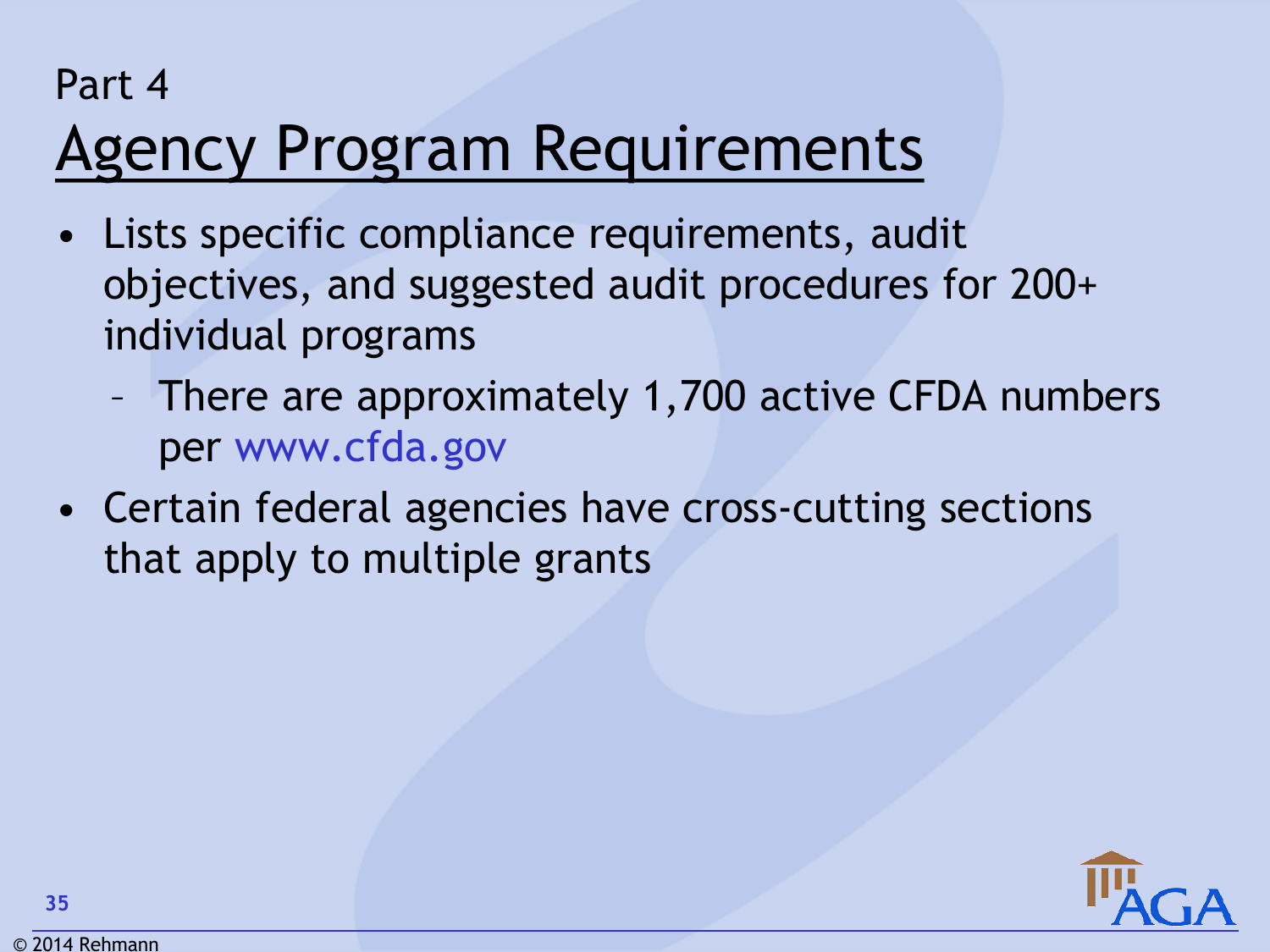#### Part 5 Clusters of Programs

- Clusters are groupings of CFDA numbers that are treated as if they are a single program for purposes of the single audit
	- Research and Development (R&D)
	- Student Financial Assistance (SFA)
	- Other clusters (over 40)
- Many new clusters were created due to ARRA funding
	- Most have now been removed
- The addition of a new CFDA number to a cluster makes the cluster a "new" program for purposes of major program determination (R&D and SFA are exempt)

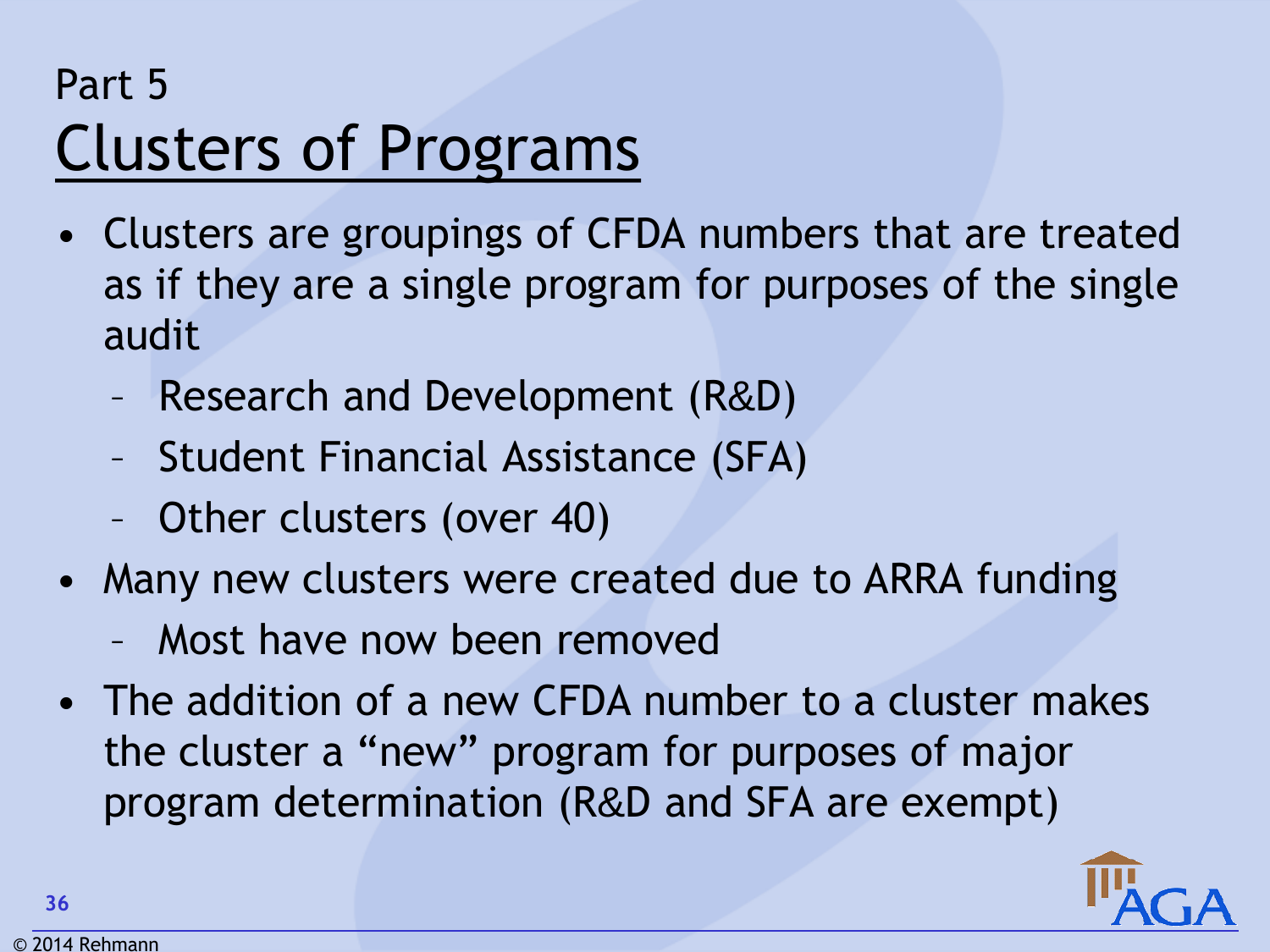### Part 6 Internal Control

- The A-102 Common Rule and OMB Circular A-110 require auditee management to establish and maintain internal controls over compliance
- Five elements of the COSO ICS Integrated Framework:
	- Control environment
	- Risk assessment
	- Control activities
	- Information and communication
	- Monitoring
- These should be applied to each of the applicable compliance requirements for each federal program

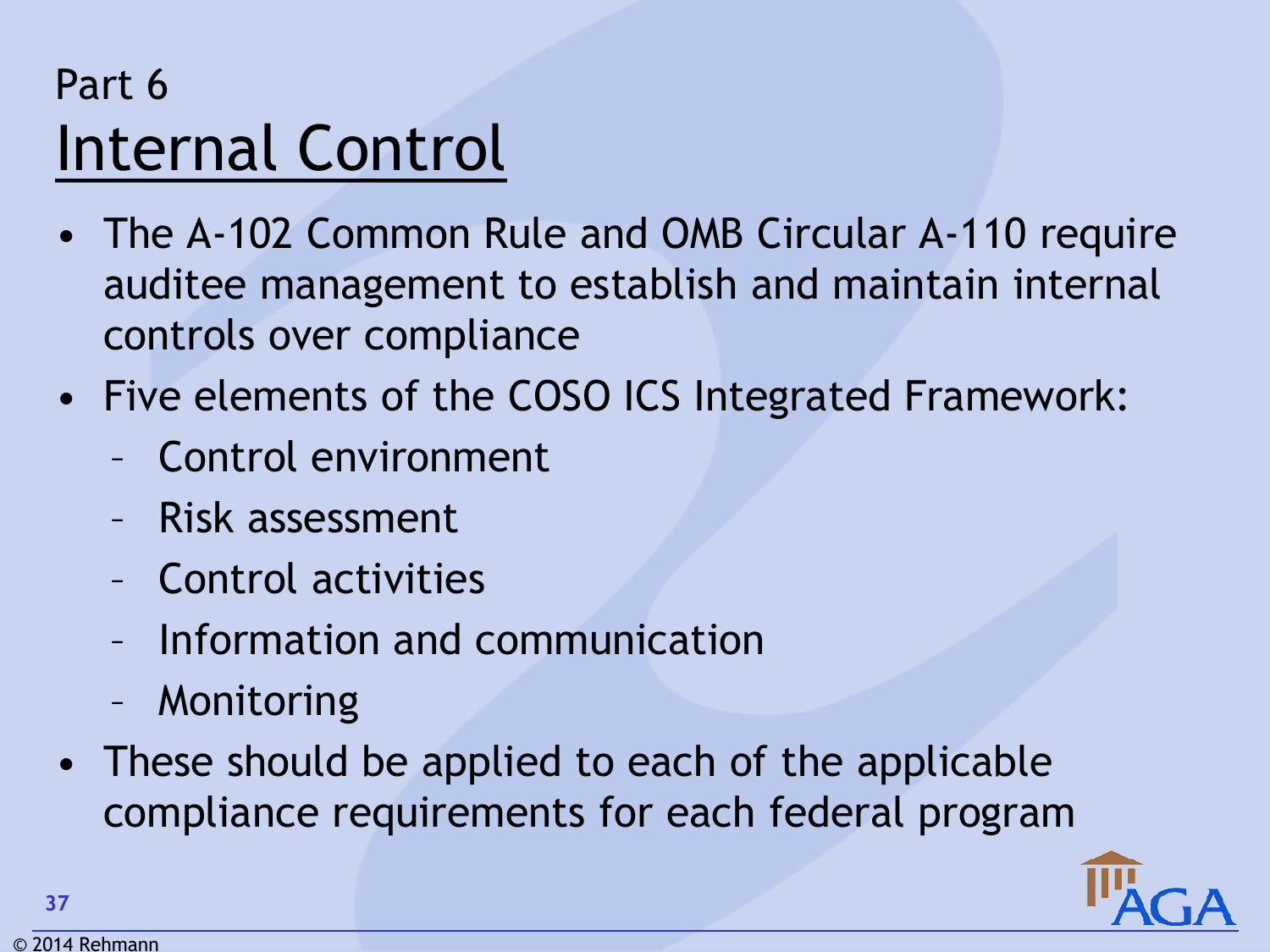### Part 7 Programs Not Included in the CS

• Provides guidance on identifying applicable compliance requirements, and determining appropriate audit procedures



© 2014 Rehmann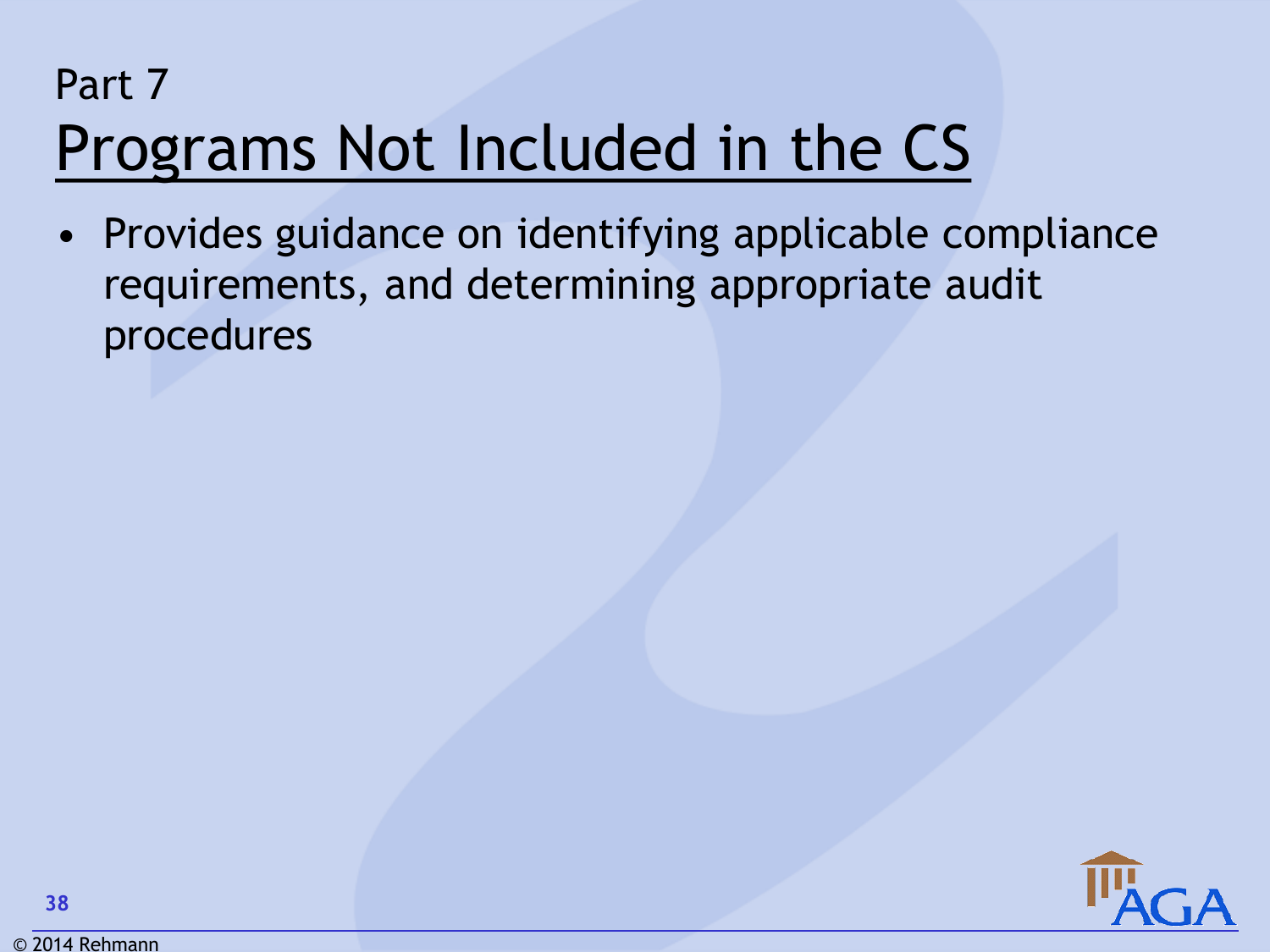### Appendix VII Other Advisories

- Changes for 2014:
	- Dropped special guidance on risk assessing ARRA programs
	- Updates to low-risk auditee status
	- New section on FEMA awards based on the period approved by FEMA, not when incurred

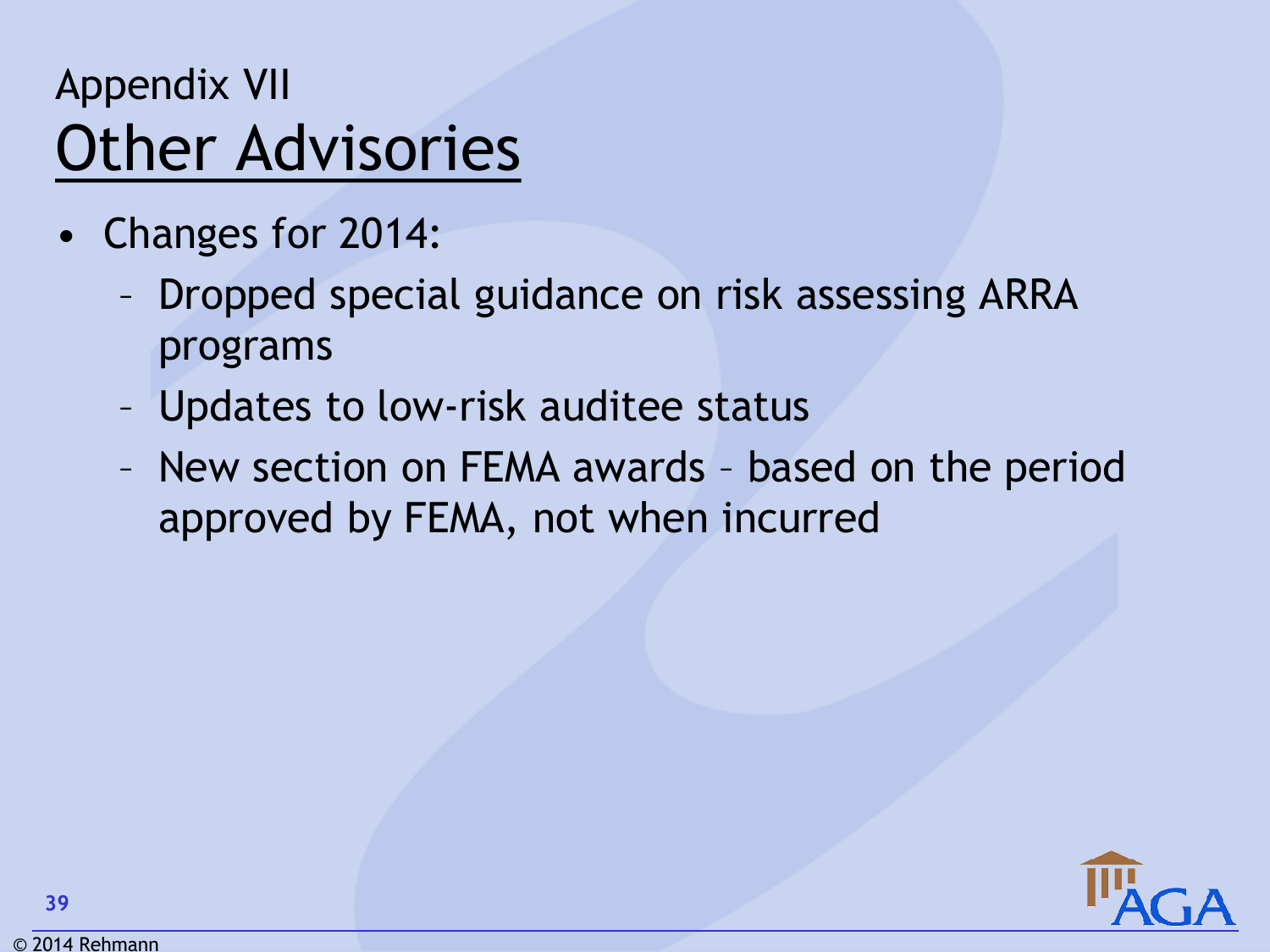### SF-SAC Data Collection Form

- A new form was released for 2013
- Further revisions are still expected next year
- Key changes:
	- Unique logins for each user (auditee and auditor)
	- Add auditor EIN
	- More detail on findings (and uniform numbering)
	- Entire reporting package to be available online (must be unsecured and at least 85% text searchable)

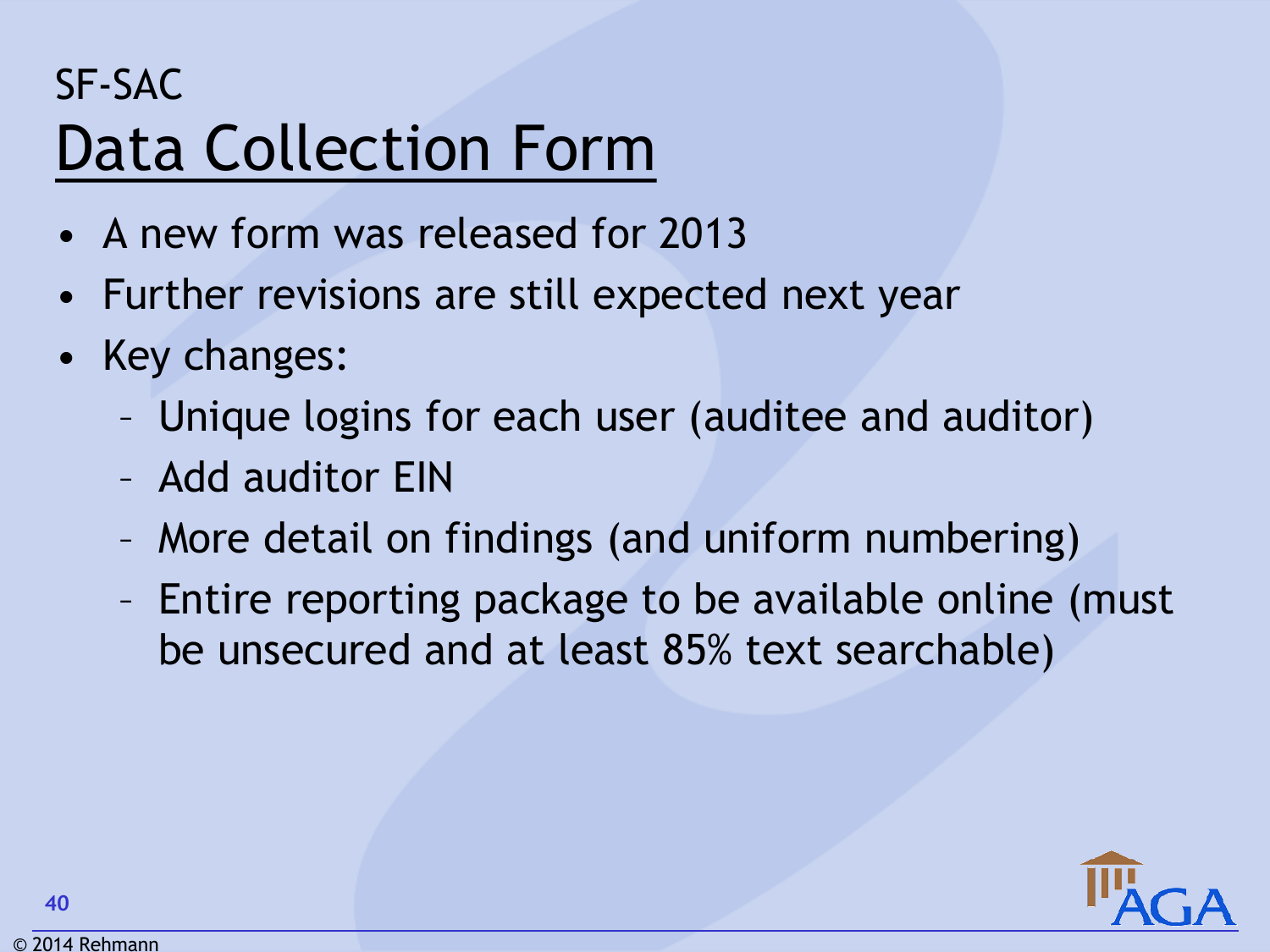# 2 CFR 200 Uniform Grant Guidance

(aka the OMB "Super Circular")



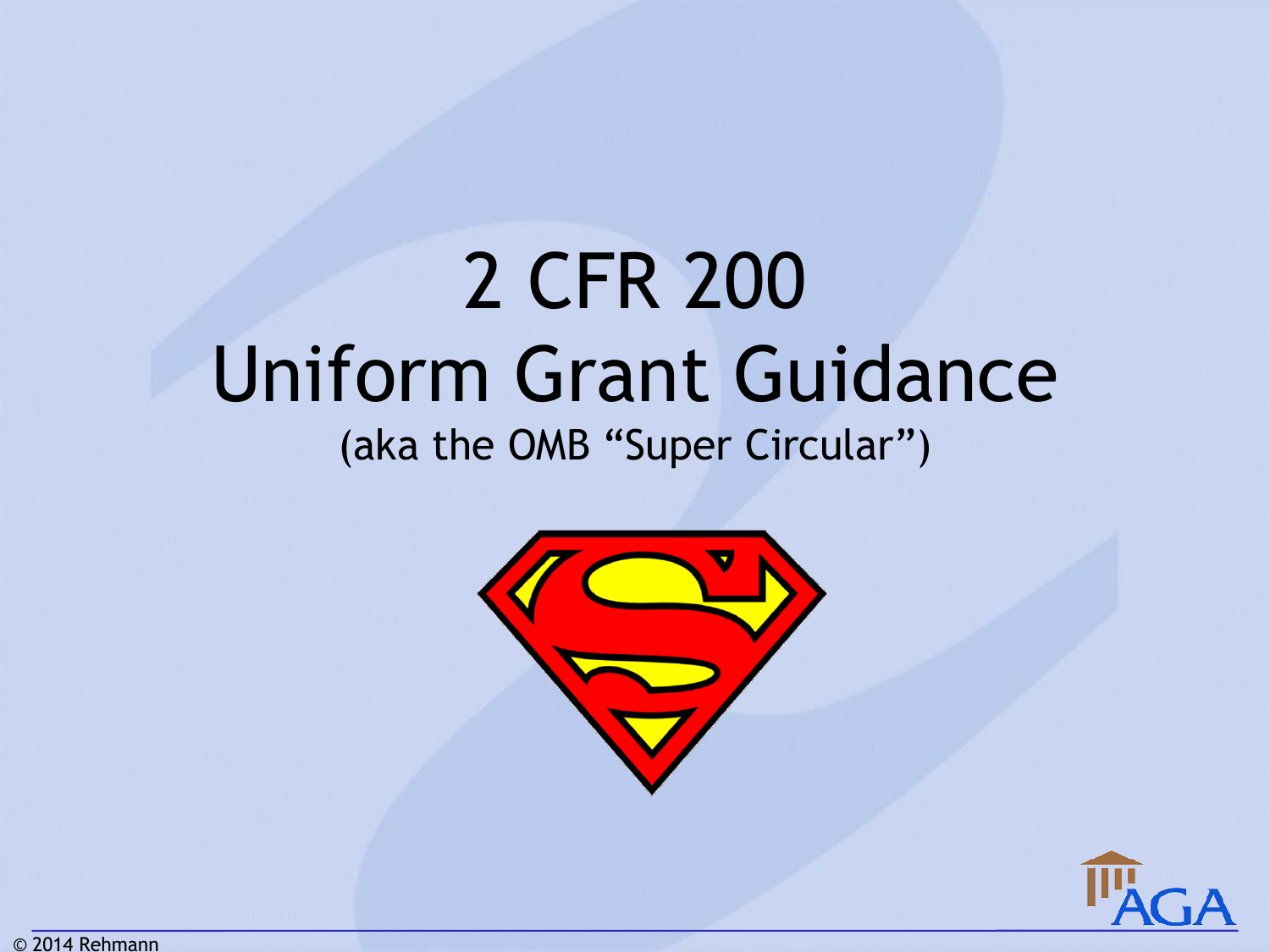# 2 CFR 200

- Uniform Administrative Requirements, Cost Principles, and Audit Requirements for Federal Awards
	- Not issued as an OMB Circular
	- Federal regulations carry more weight of law
	- Prepared by the "COFAR"

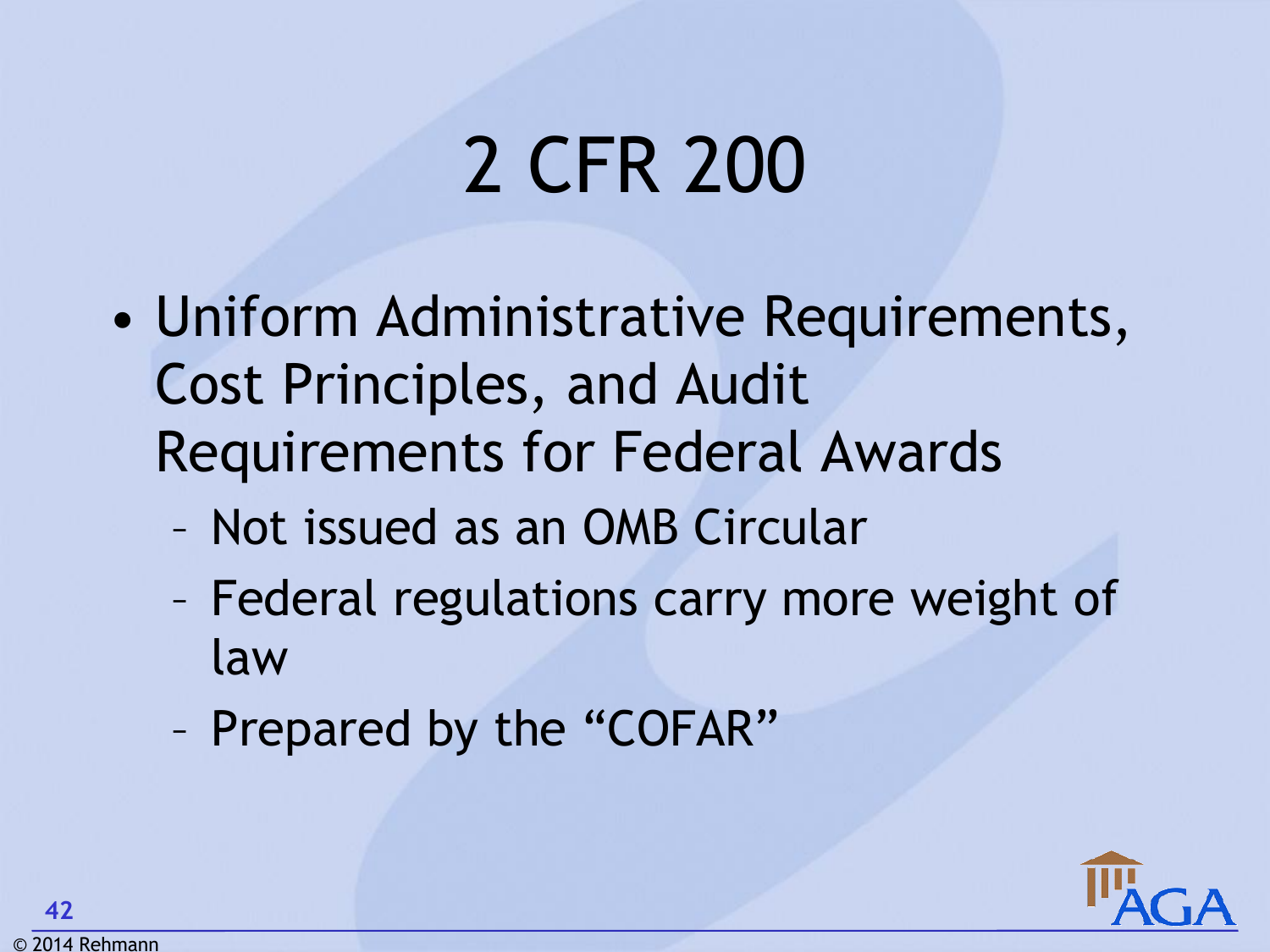# COFAR

- Council on Financial Assistance Reform
	- Created in 2011 to improve delivery, management, coordination, and accountability of Federal grants
	- Led by OMB and 8 largest federal grantmaking agencies
	- Responsible for the new Uniform Grant Guidance and FAQ documents https://cfo.gov/cofar/

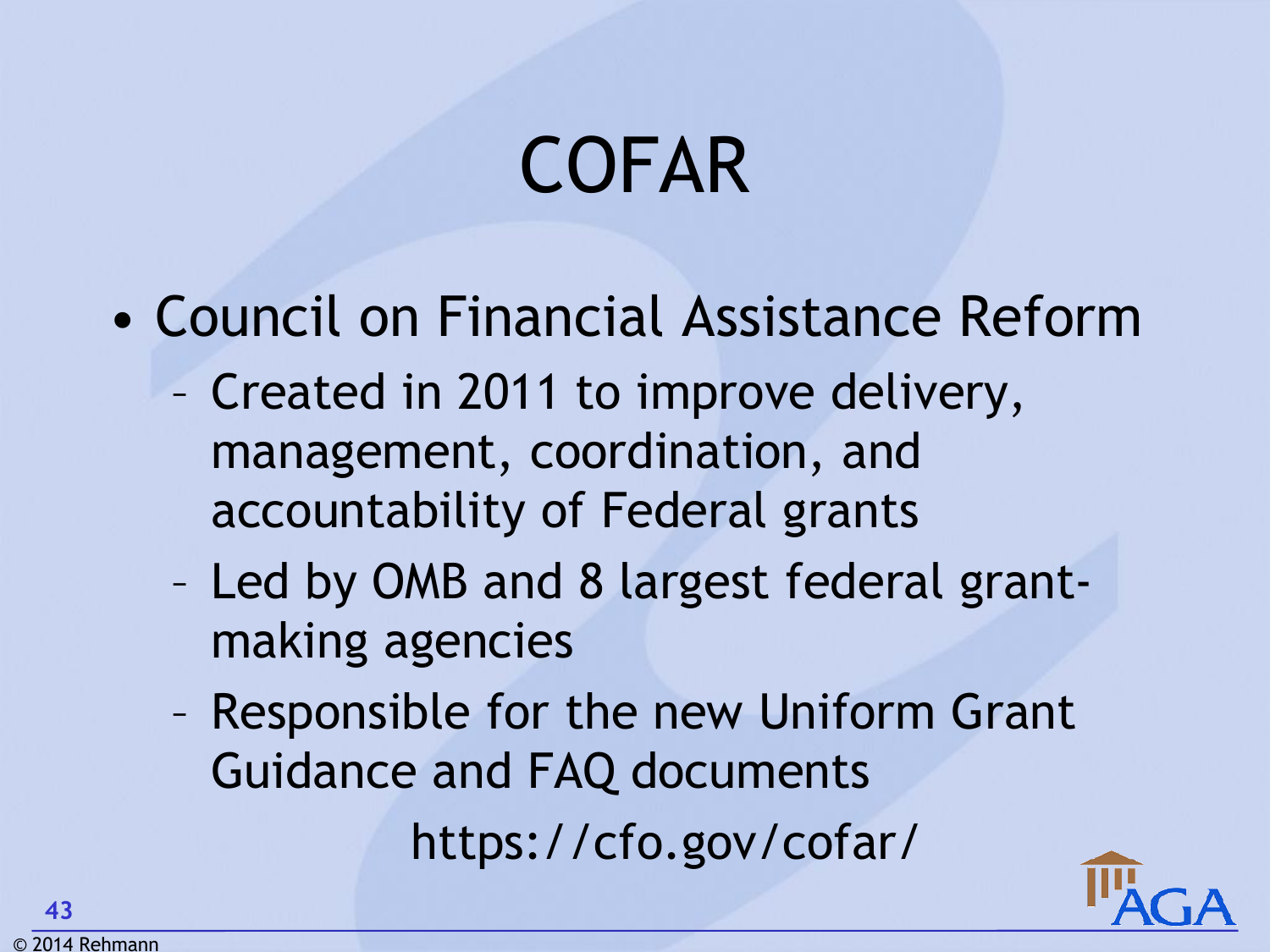# Uniform Grant Guidance Significant Changes

- Combined all related OMB guidance into one location (2 CFR 200)
	- Administrative requirements (A-102, A-110)
	- Federal cost principles (A-21, A-87, A-122)
	- Single audit (A-133, A-89, parts of A-50)
- According to the COFAR, this eliminated about 80 pages "of overlapping, duplicative, and conflicting provisions"

**44**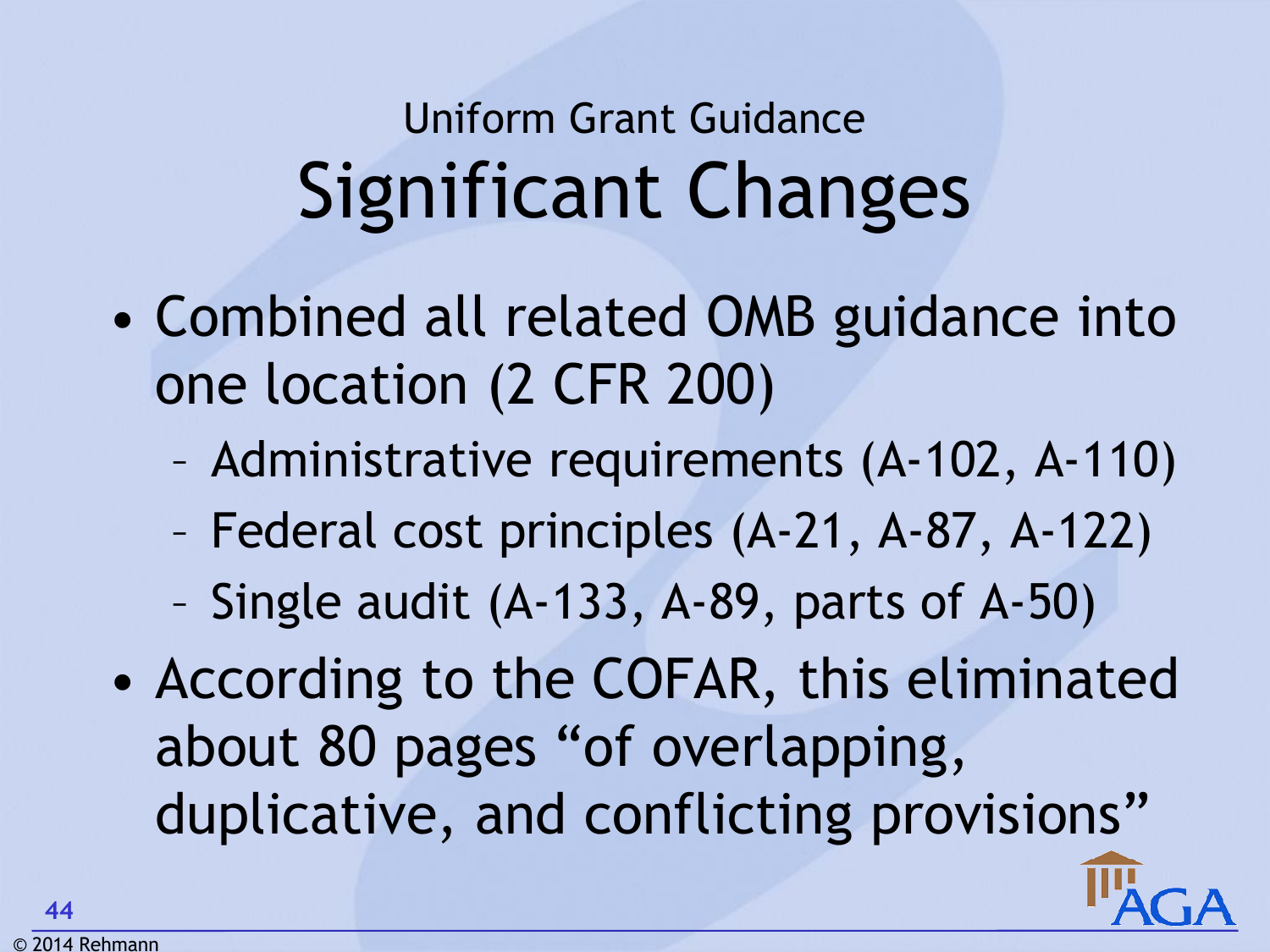# Uniform Grant Guidance "Eliminating" 80 Pages



© 2014 Rehmann

**45**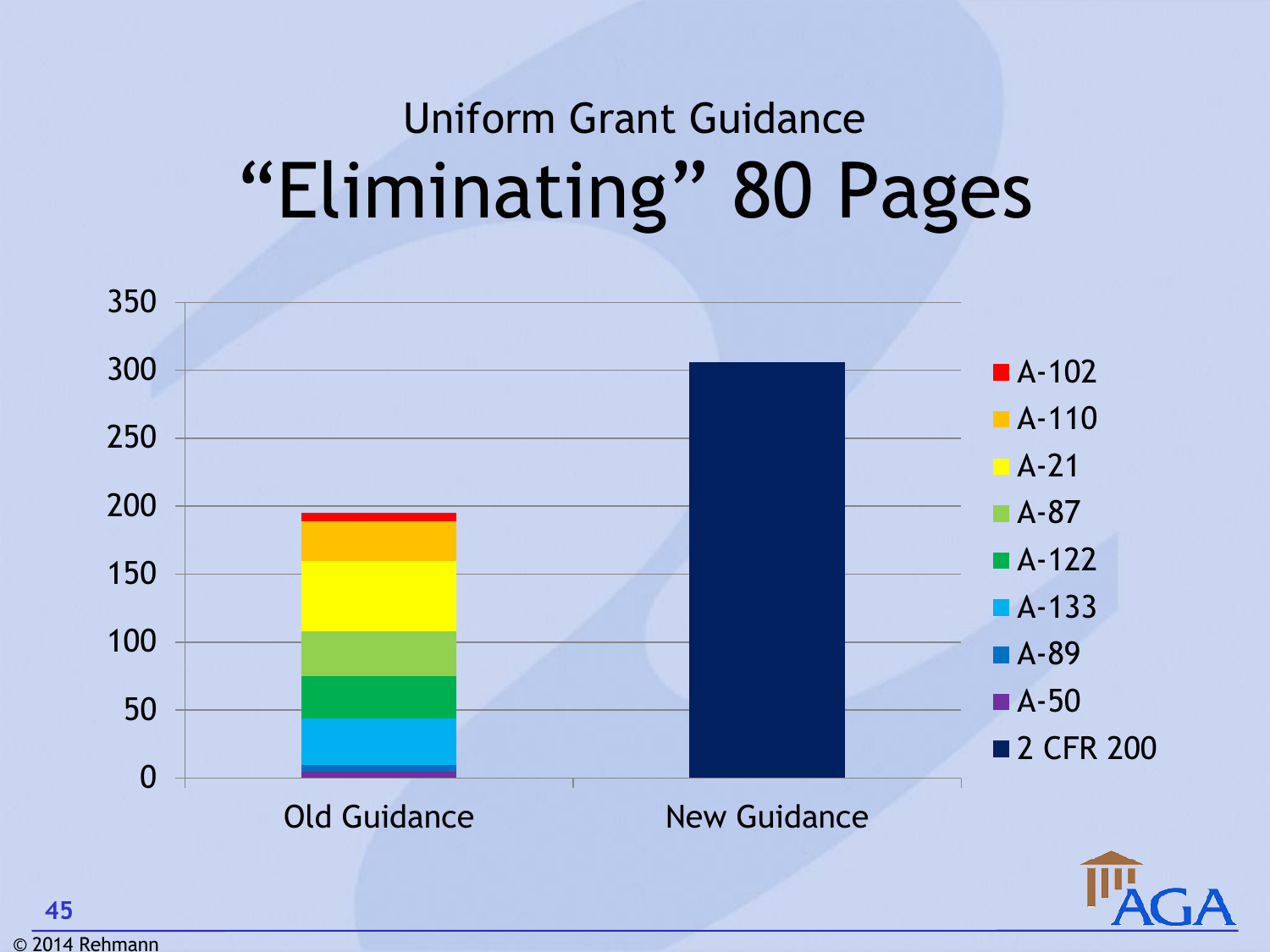## Uniform Grant Guidance "Eliminating" 80 Pages

 $max<sub>f</sub>$ 



#### **FEDERAL REGISTER**

**Vol. 78** Thursday. No. 248

December 26, 2013

#### Part III

#### Office of Management and Budget

2 CFR Chapter I, Chapter II, Part 200, et al. Uniform Administrative Requirements, Cost Principles, and Audit Requirements for Federal Awards: Final Rule

78590 Federal Register / Vol. 78, No. 248 / Thursday, December 26, 2013 / Rules and Regulations

OFFICE OF MANAGEMENT AND 2 CFR Chapter I, and Chapter II, Parts<br>200, 215, 220, 225, and 230 **Uniform Administrative Requirement Cost Principles, and Audit** 

**Regulrements for Federal Awards** AGENCY: Executive Office of the President, Office of Management and **Budget (OMB) ACTION:** Final quidance.

**SUMMARY:** To deliver on the promise of<br>a 21st-Century government that is more<br>efficient, effective and transparent, the<br>Office of Management and Budget<br>(OMB) is streamlining the Federal government's guidance on government s gundance on<br>Administrative Requirements, Cost<br>Principles, and Audit Requirements for<br>Federal awards. These modifications are a key component of a larger Federal<br>effort to more effectively focus Federal<br>resources on improving performance and outcomes while ensuring the financial integrity of taxpayer dollars in manusar magnety or axpayer donars in<br>stakeholders. This guidance provides a<br>governmentwide framework for grants governmentwhich will be<br>management which will be<br>complemented by additional efforts to<br>strengthen program outcomes through<br>innovative and effective use of grantmaking models, performance metrics, maxim guidance materials and evaluation. This reform of OMB,<br>guidance will reduce administrative<br>burden for non-Federal entities receiving Federal awards while educing the risk of waste, fraud and

superseded by this guidance are<br>available on OMB's Web site at http:// www.whitehouse.gov/omb/circulars\_<br>default/. The final guidance<br>consolidates the guidance previously contained in the aforementioned contained format that<br>aims to improve both the clarity and<br>accessibility. This final guidance is

This final guidance does not broaden<br>the scope of applicability from existing government-wide requirements,

affecting Federal awards to non-Federal ontities including state and local ontius incutum gate and iocal<br>governments, Indian tribas, institutions<br>of higher education, and nonprofit<br>organizations. Parts of it may also apply to for-profit entities in limited tances and to foreign entities as circumstances and to foreign entities as<br>described in this guidance and the<br>Federal Acquisition Regulation. This  $\label{eq:1} \begin{minipage}{0.9\textwidth} \begin{minipage}{0.9\textwidth} \begin{tabular}{p{0.9\textwidth}p{0.9\textwidth}p{0.9\textwidth}p{0.9\textwidth}p{0.9\textwidth}p{0.9\textwidth}p{0.9\textwidth}p{0.9\textwidth}p{0.9\textwidth}p{0.9\textwidth}p{0.9\textwidth}p{0.9\textwidth}p{0.9\textwidth}p{0.9\textwidth}p{0.9\textwidth}p{0.9\textwidth}p{0.9\textwidth}p{0.9\textwidth}p{0.9\textwidth}p{0.9\textwidth$ guidance does not supersede any<br>existing or future authority under law or by executive order or the Federal<br>Acquisition Regulation. DATES: Effective Date: This guidance is offective December 26, 2013.<br>Applicability Date: This guidance is<br>Applicability Date: This guidance is<br>pplicable for Federal agencies<br>December 26, 2013 and applicable for non-Federal entities as described in this

**EXERCISE INFORMATION CONTACT:**<br>COR FURTHER INFORMATION CONTACT:<br>With the Council on Financial Assistance Reform and key stakoholders. Please visit www.cfo.gov/  $\begin{minipage}{0.9\textwidth} \begin{minipage}{0.9\textwidth} \begin{minipage}{0.9\textwidth} \begin{minipage}{0.9\textwidth} \begin{minipage}{0.9\textwidth} \begin{minipage}{0.9\textwidth} \begin{minipage}{0.9\textwidth} \begin{minipage}{0.9\textwidth} \begin{minipage}{0.9\textwidth} \begin{minipage}{0.9\textwidth} \begin{minipage}{0.9\textwidth} \begin{minipage}{0.9\textwidth} \begin{minipage}{0.9\textwidth} \begin{minipage}{0.9\textwidth} \begin{minipage}{0.9\textwidth} \begin{minipage}{0.9$ 

#### **I. Objectives and Background** A. Objectives

guidance.

The goal of this reform is to deliver<br>on the President's directives to (1) Next<br/>iverg Seasona awards within a main goal of this positive relations to desire<br/>with the main gradient of the state of the state of the state of the<br/>state of the state of the state of the state of the state for the painting of the state of the state of the state of the state of the state of the state of the state and in the state of the state of the David State and Human Services results and local and Human Services results 07 0001 and average of Federal and the state of  $p/dt/2001-1305$ ,  $p/dt/2001-1305$ ,  $p/dt/201$ , and  $p/dt/201$  respectively. The overald algorithm requirements for financial management impose the lead burden to reduce the req Federal government.<br>These reforms complement targeted located in Trishe of the Dode of Poderal of form in the state of the state of the multiple propositions. To the<br>Regulations: To the Odde of Poderal of Species to reform overall approaches to it is important that Poderal ag making dosigns and processes in

collaboration with their non-Federal partners, in accordance with OMB guidance in M-13-17 "Next Steps in the<br>Evidence and Innovation Agenda". This now guidance plays an important role in fostering these and other innovative models and cost-effective approaches by<br>including many provisions that<br>strengthen requirements for internal concident process with the flaxibility for non-Federal entities.<br>These provisions include mechanisms<br>such as "fixed amount awards" which roly more on performance than Formulation requirements to ensure<br>accountability, and allow Federal<br>agencies some additional flexibility to<br>waive some requirements (in addition to who longstanding option to apply to<br>OMB to waive requirements) that<br>impede their capacity to achieve better<br>outcomes through Federal awards. This guidance will provide a backbone for sound financial management as Federal<br>agencies and their partners continue to<br>develop and advance innovative and offective practices.<br>This reform of OMB guidance will

coffer further information on the image<br>map and data of the theorem is a manipulated and data of the webcast and on the<br> $$\rm mm$  management and operation of Poletical Council on Financial Assistance bases for Folecard dollar time spent complying with<br>unnecessarily burdensome unnocessarity outconsionnel<br>administrative neutronents, and so re-<br>orients recipients toward achieving<br>program objectives. Through close and<br>sustained collaboration with Federal and non-Foderal partners, OMB has<br>doveloped ideas that will ensure that<br>discrutionary grants and cooperative agreements are awarded based on merit;<br>that management increases focus on performance outcomes; that rules<br>governing the allocation of Federal<br>funds are streamlined, and that the Single Audit oversight tool is better focused to reduce waste, fraud, and

governments, Indian tribos, institutions of Bannary 18, 2011, on Improving a<br>space of higher education, nonprofit and Ragalation and Ragalatory Review (76 optical<br>for a shall continuously FR 3021; January 21, 2011; After taking into account, among other things,<br>and to the extent practicable, the costs excessively burdensome," and "modify,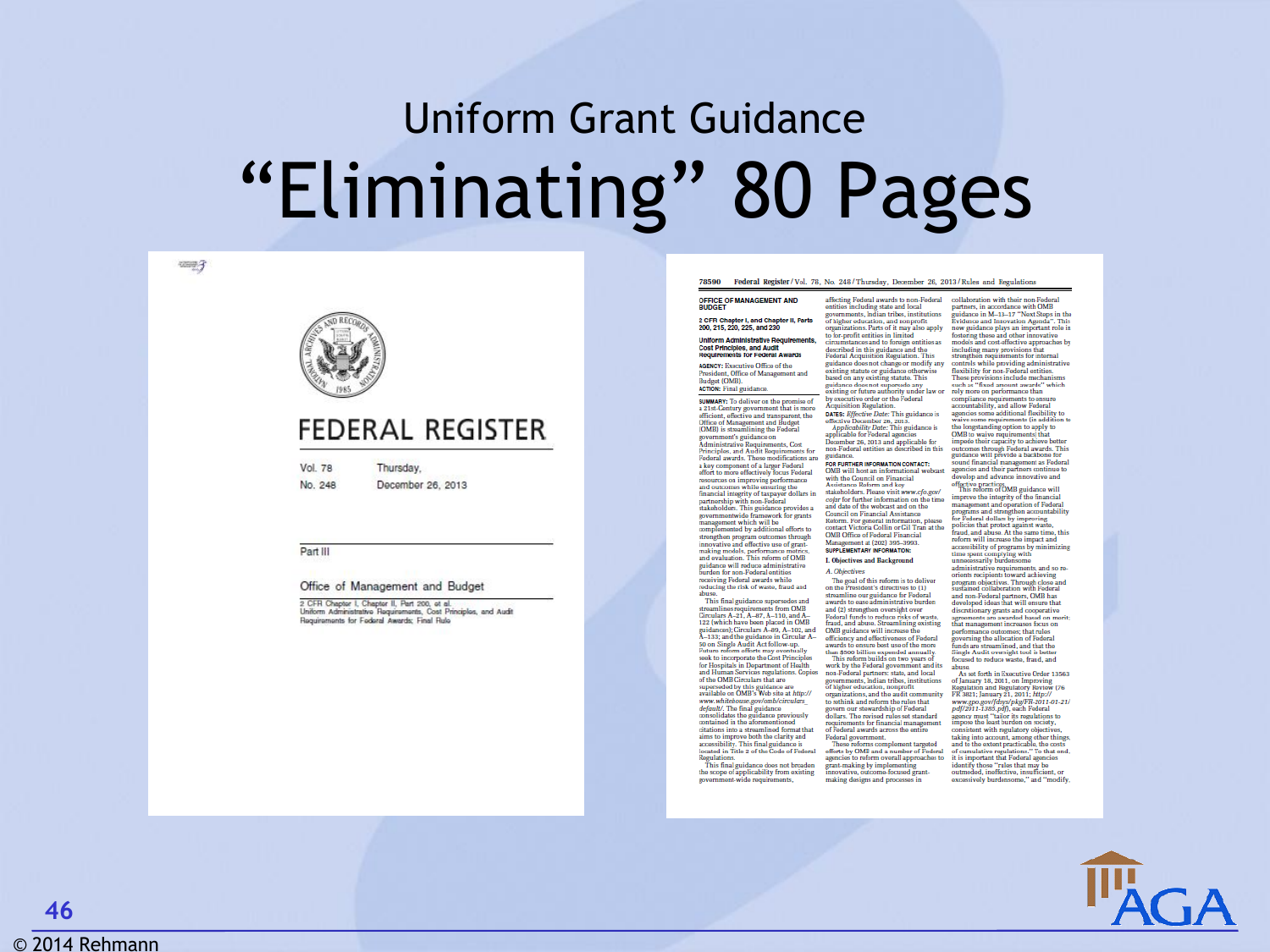# Uniform Grant Guidance Organization by Subpart

- A. Acronyms and Definitions
- B. General Provisions
- C. Pre-Award Requirements and Contents of Federal Awards
- D. Post-Award Requirements
- E. Cost Principles
- F. Audit Requirements

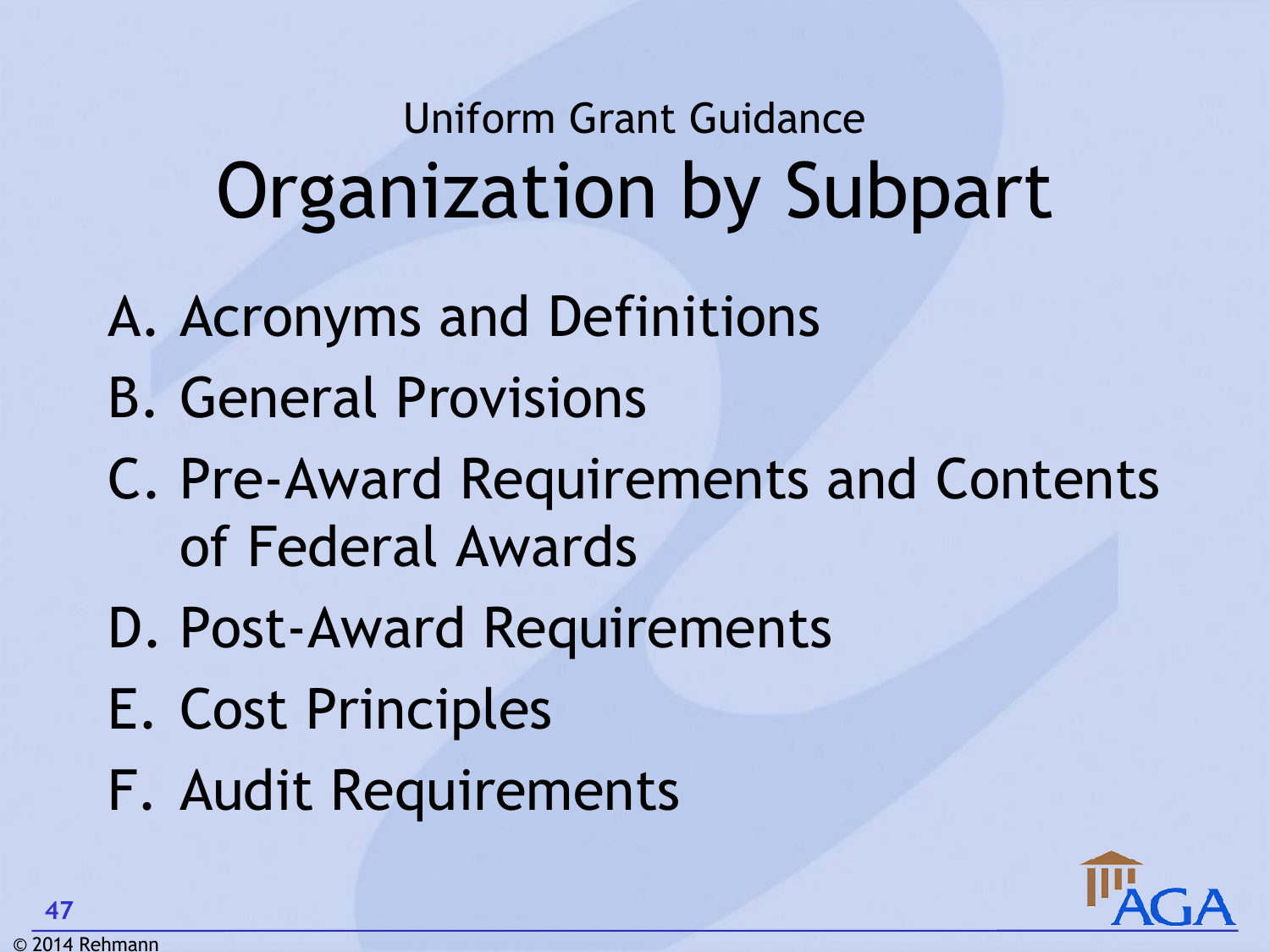# Uniform Grant Guidance Appendices

- I. Notice of funding opportunity
- II. Contract provisions
- III. Indirect costs Higher Ed
- IV. Indirect costs Nonprofits
- V. SLG-wide central service cost allocation plans
- VI. Public assistance cost allocation plans
- VII. SLG indirect cost proposals
- VIII. Nonprofits exempted from federal cost principles
- IX. Hospital cost principles
- X. Data Collection Form (SF-SAC)
- XI. Compliance Supplement

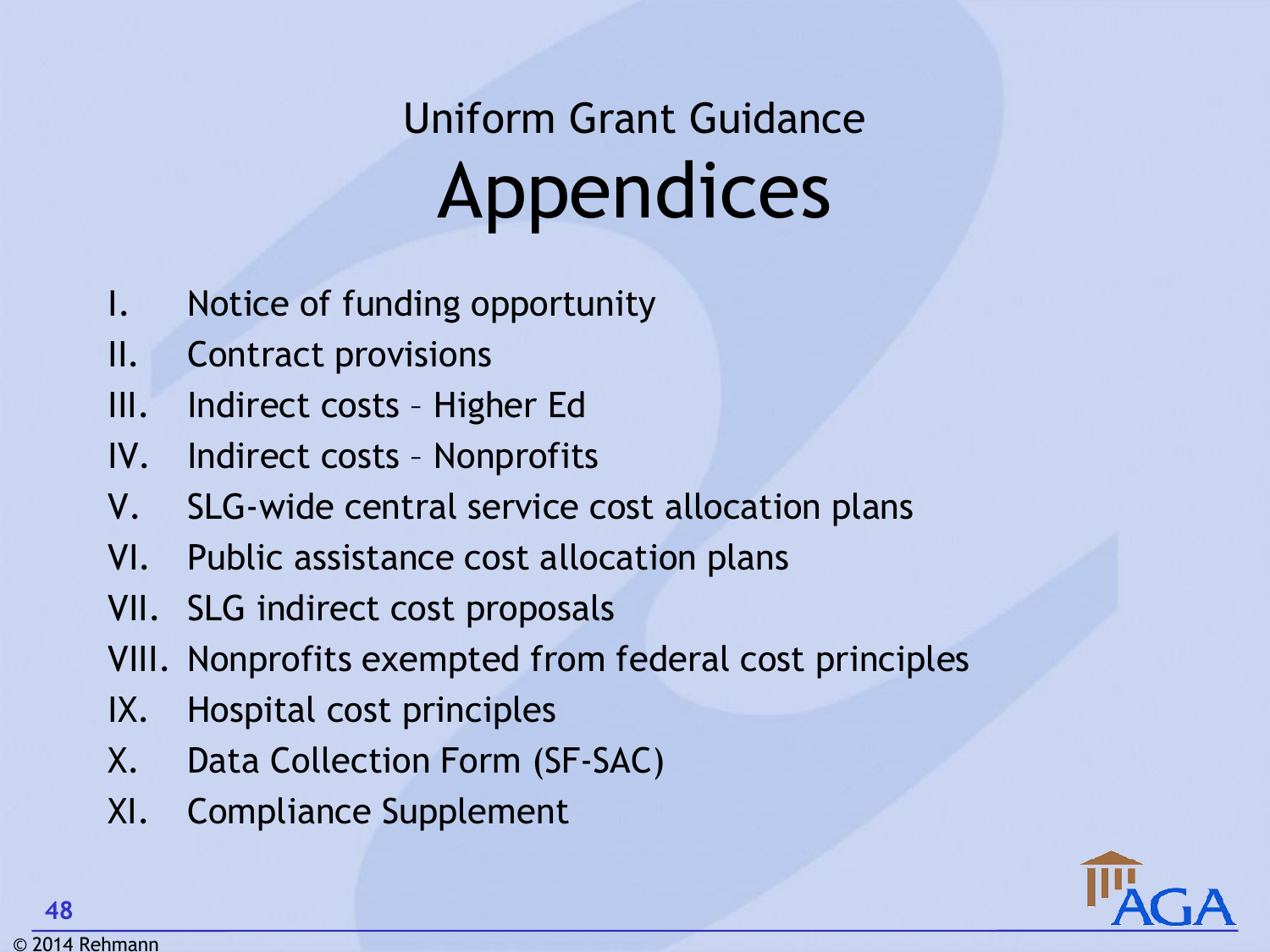# Uniform Grant Guidance Significant Changes

- Changes in organization/terminology
- Internal control requirements
- New procurement standards
- Subrecipient monitoring/management
- Minor changes to cost principles
- Numerous threshold changes to the single audit

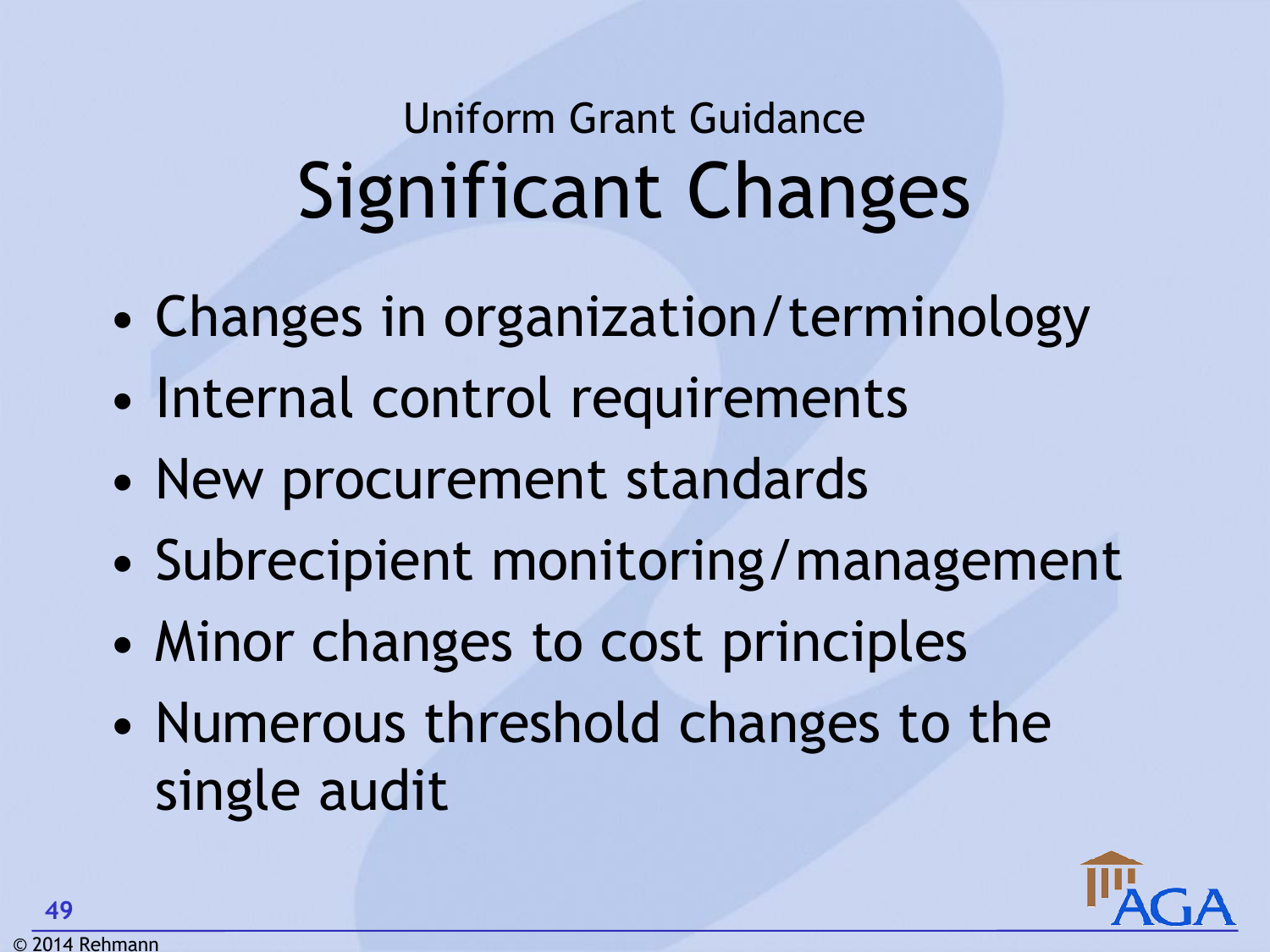# Uniform Grant Guidance Applicability

- Federal agencies that make Federal awards to non-Federal entities
- Non-Federal entities that administer Federal awards
- Limited exceptions are noted at §200.102

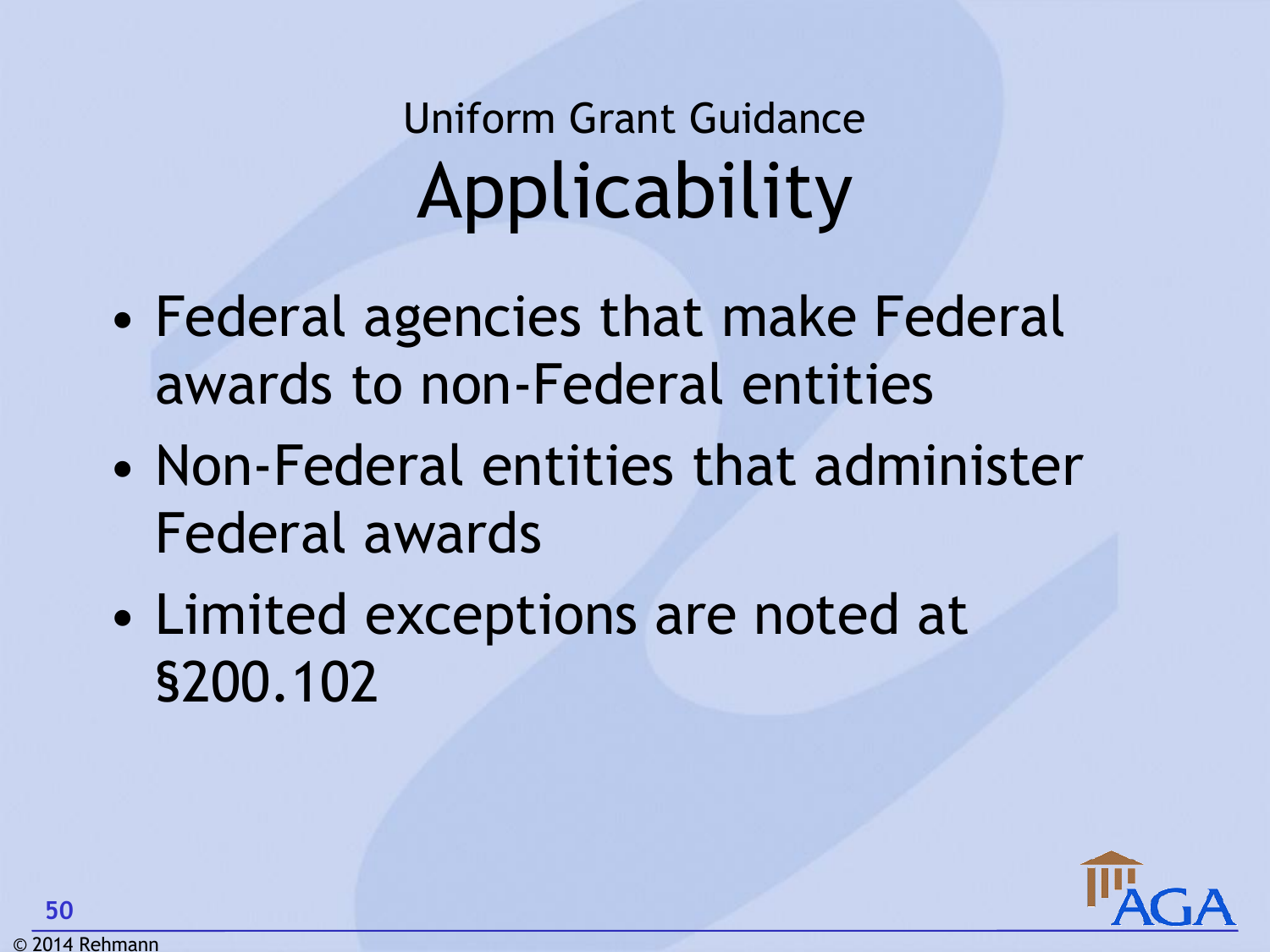# Uniform Grant Guidance Effective/Applicability Date

- Technically:
	- Federal agencies by 12/26/2014
	- New grants awarded after 12/26/2014
	- Audits of years beginning on or after 12/26/2014
- Practically:
	- 01/01/2015 for grants management
	- 12/31/2015 for single audits

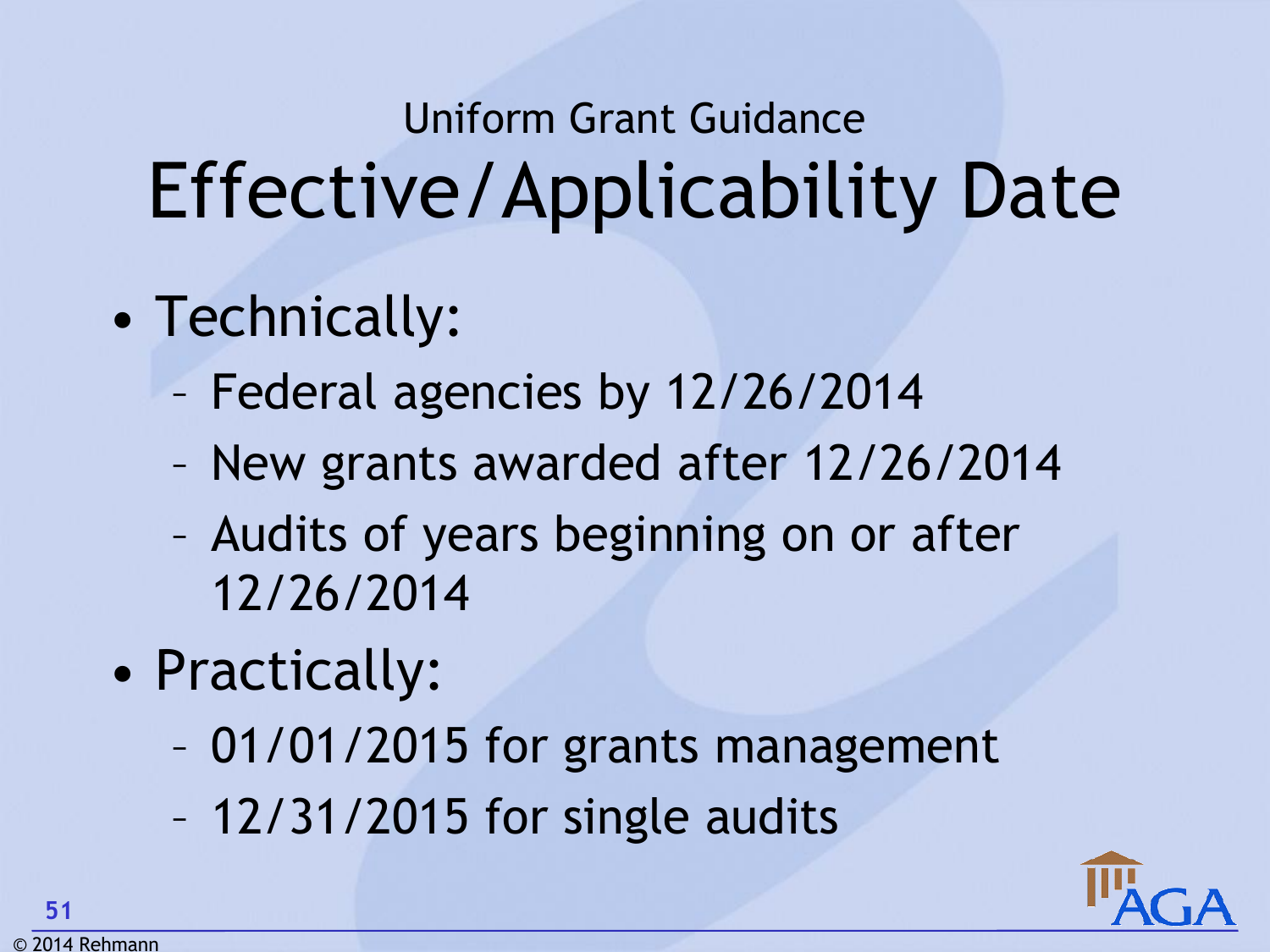# Uniform Grant Guidance Effective/Applicability Date

- Early implementation
	- Administrative requirements and cost principles may be applied to all grants effective 12/26/2014 without penalty
	- Single audits may not be early implemented



© 2014 Rehmann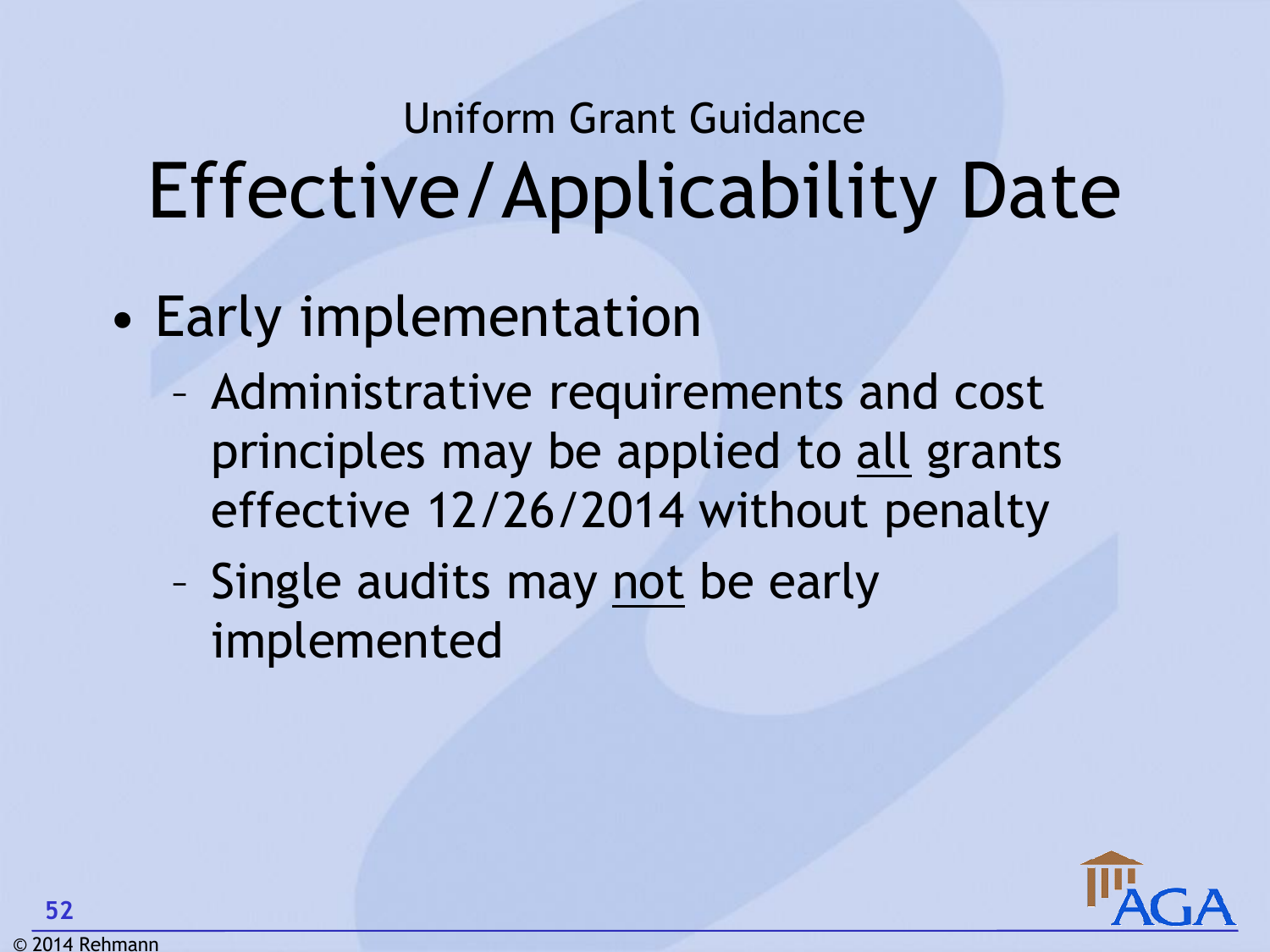- Federal agencies:
	- Select appropriate instrument (grant, cooperative agreement, or contract)
	- Required public notice for competitive grants and cooperative agreements
	- Evaluate merit of proposals
	- Review risk posed by applicants

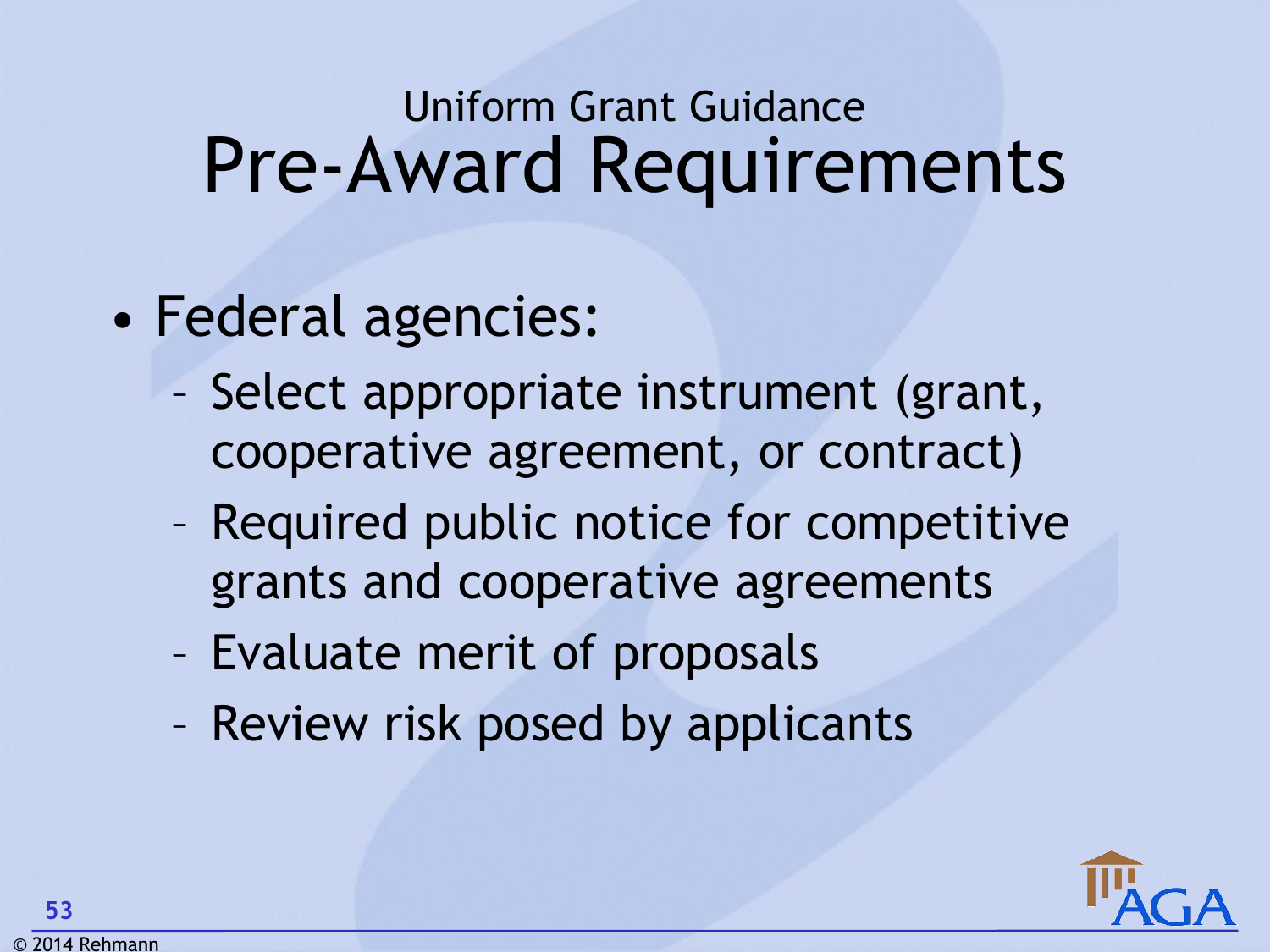- Specific information to be contained in award documents:
	- Recipient name/DUNS number
	- Federal Award Identification Number (FAIN)
	- Award date/period of performance
	- CFDA number/name
	- Total budget
	- Performance goals

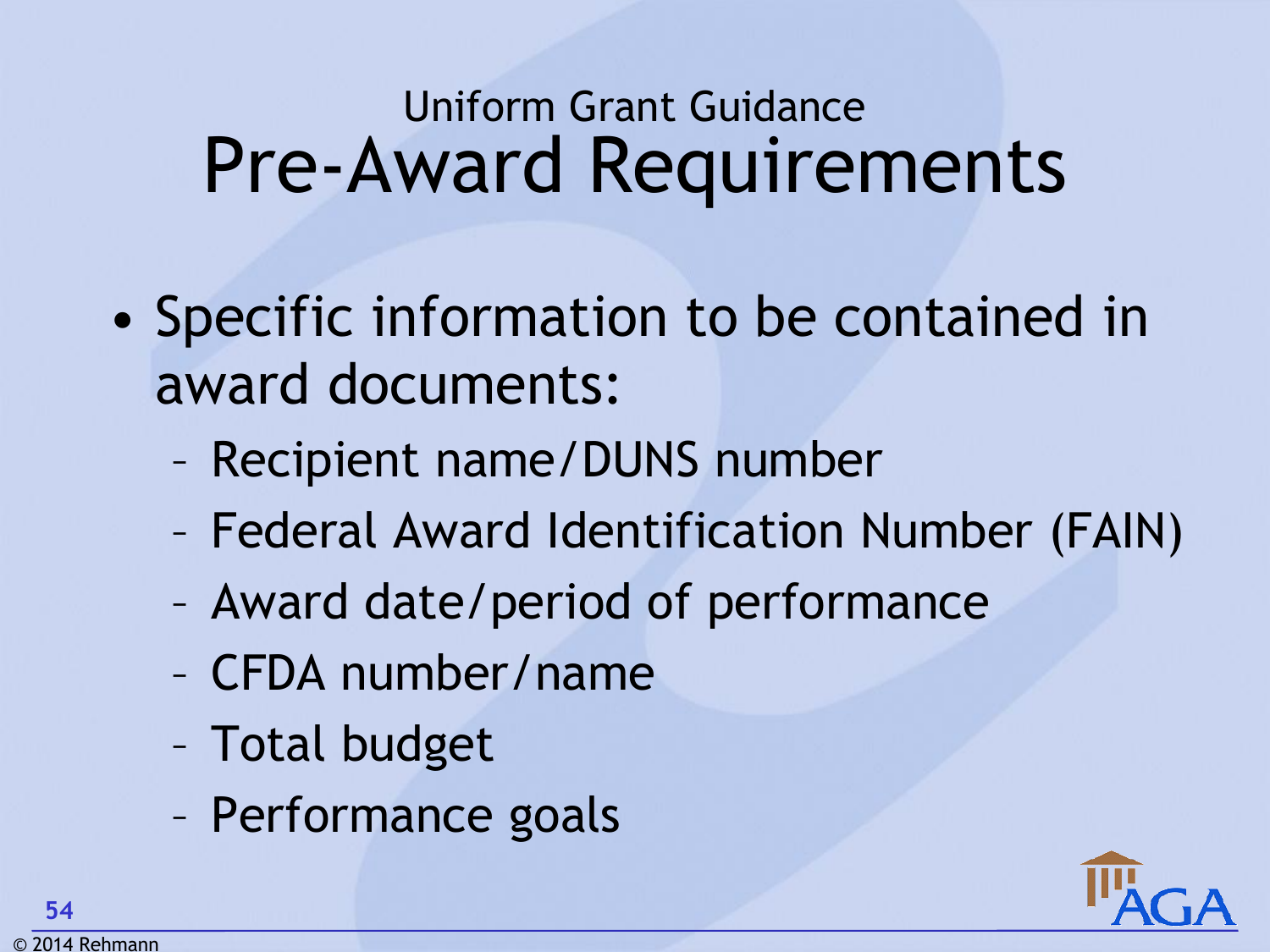- Recipients:
	- Comply with all requirements of award
	- Performance measurement systems
	- Financial management systems
		- Separate identification of federal awards
		- Complete/accurate financial results
		- Support for federal draws
		- Effective control/accountability
		- Written procedures

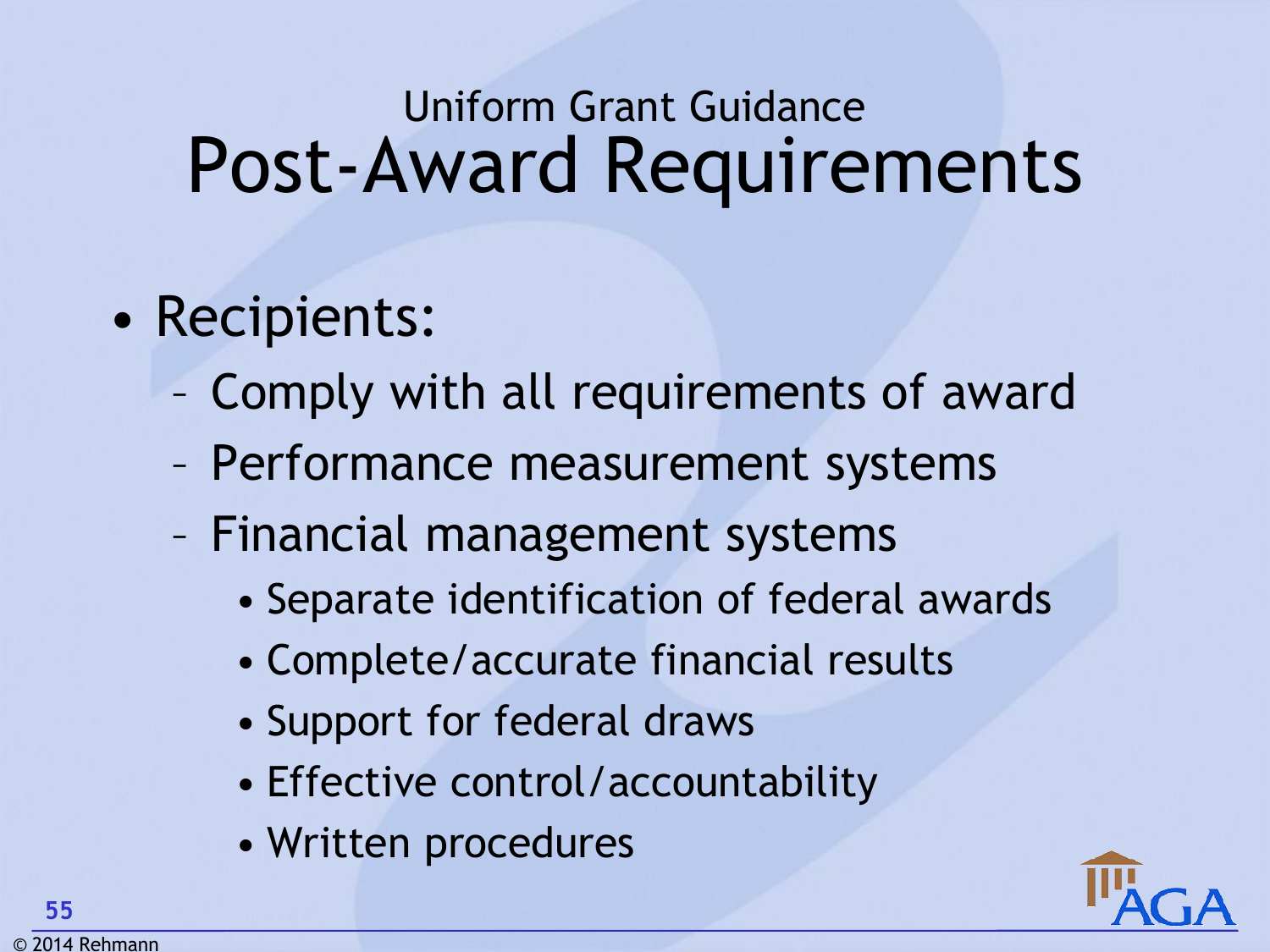- Internal controls:
	- Establish and maintain effective internal control over the Federal award that provides reasonable assurance that the non-Federal entity is managing the Federal award in compliance with Federal statutes, regulations, and the terms and conditions of the Federal award
	- Consistent with COSO

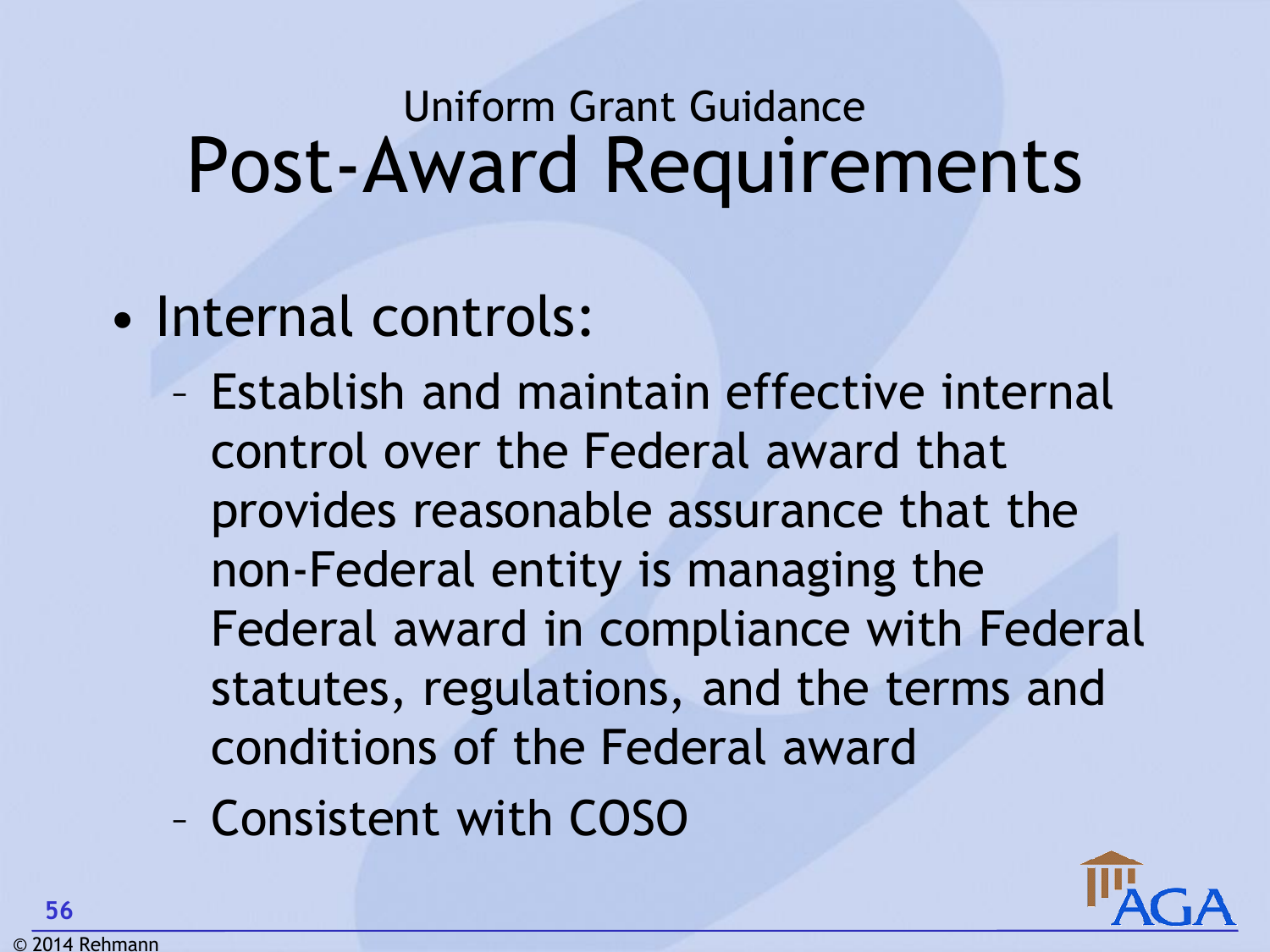- Payments (cash management):
	- States are governed by separate agreements
	- All others:
		- Advances are permitted if procedures exist to minimize time between receiving federal funds and disbursing them
		- Reimbursement is required if this requirement cannot be met
		- Working capital advances may be provided

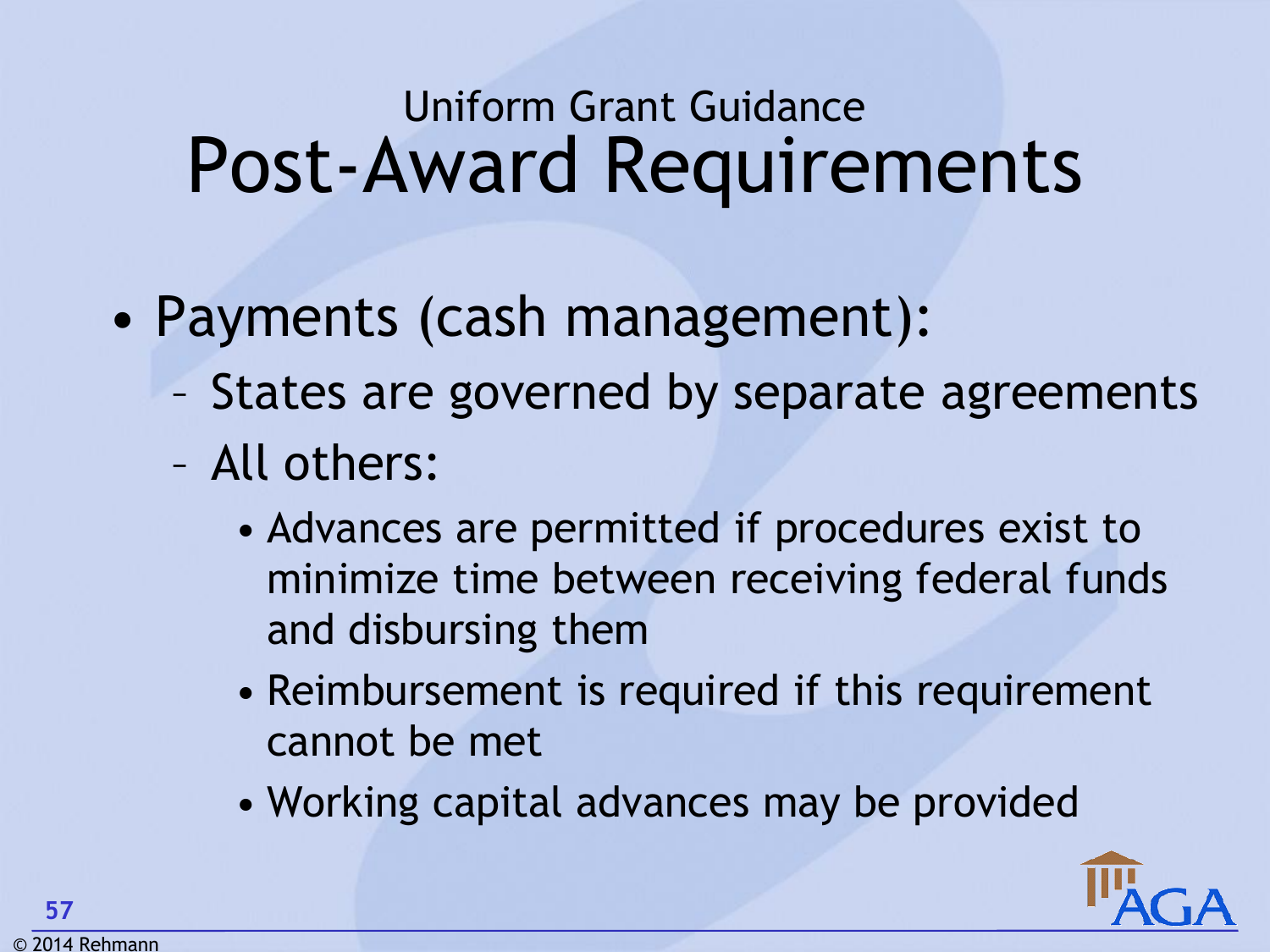- Program income:
	- Encouraged as a means of defraying program costs
	- Default treatment is to deduct from eligible expenditures

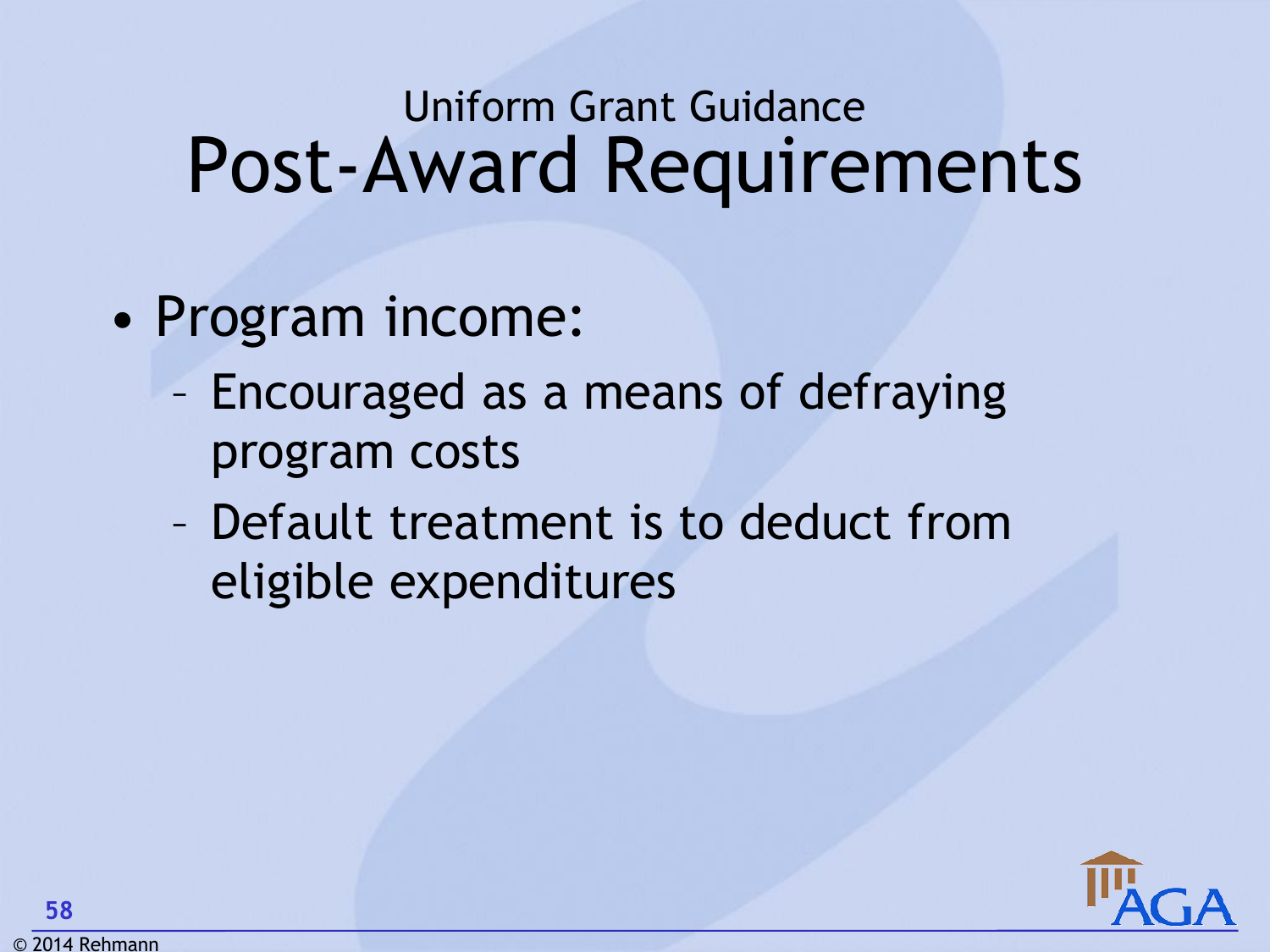- Period of performance:
	- Allowable costs may only be charged to federal awards during the period specified in the grant agreement

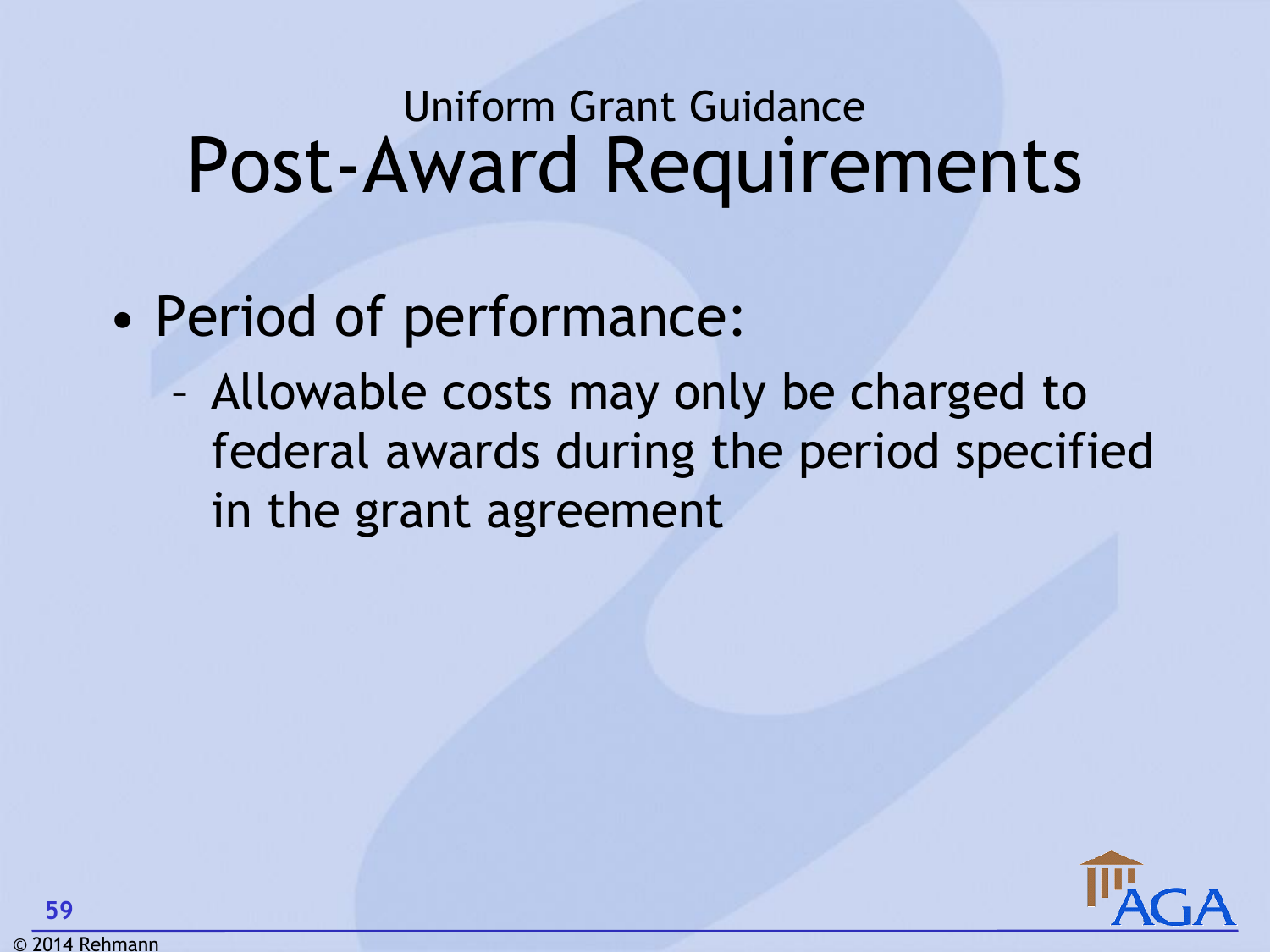- Property standards:
	- Title to real property and equipment purchased with federal funds rests with the non-Federal entity
	- Must be insured like other property
	- Equipment must be used as long as needed for the original program
		- Then reassign to other programs
		- Physical inventory every two years

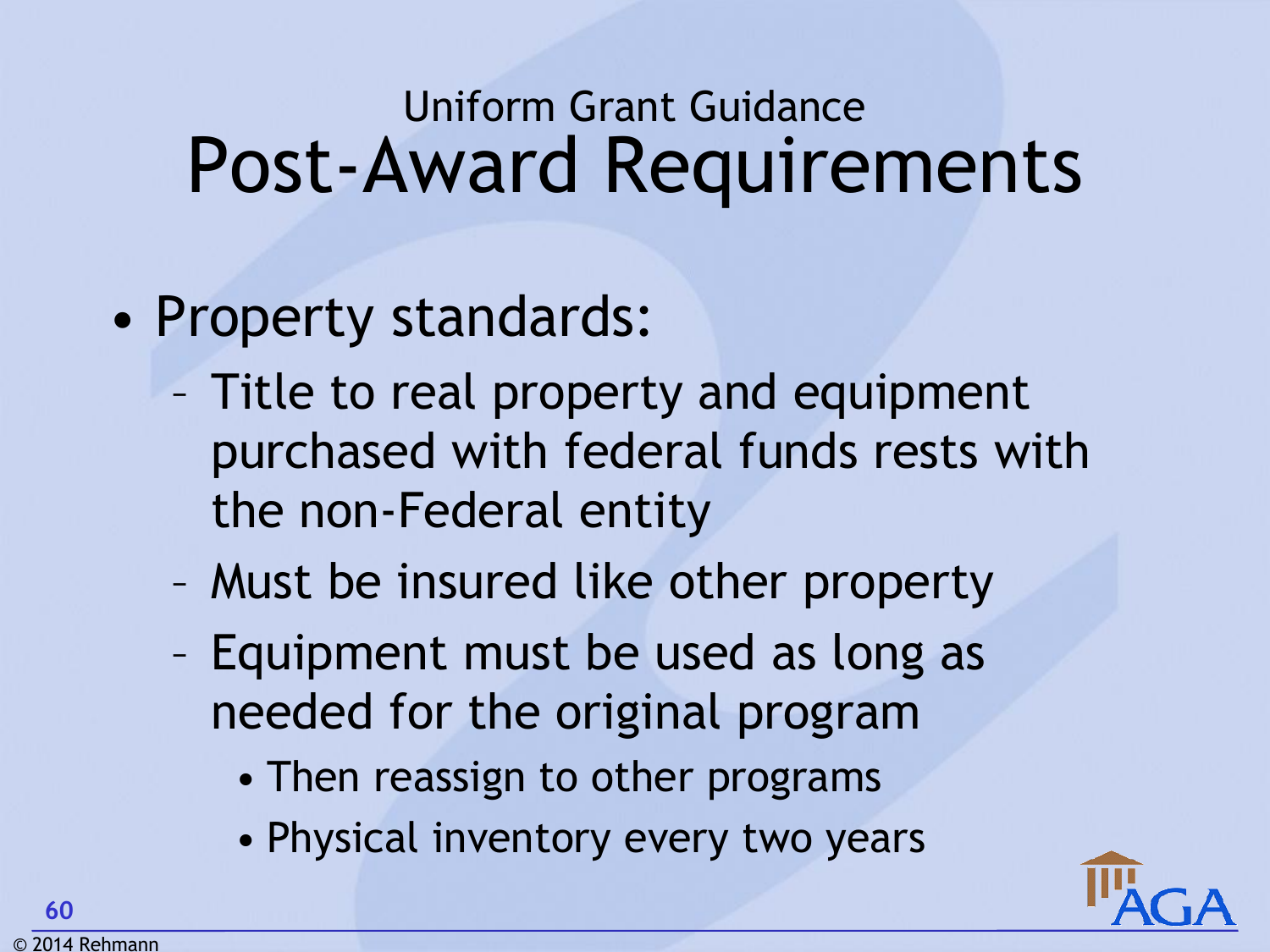- Disposition of real property:
	- Request instructions
	- Options:
		- 1. Retain and compensate the federal agency
		- 2. Sell and compensate the federal agency
		- 3. Transfer title to the federal agency or designated third party

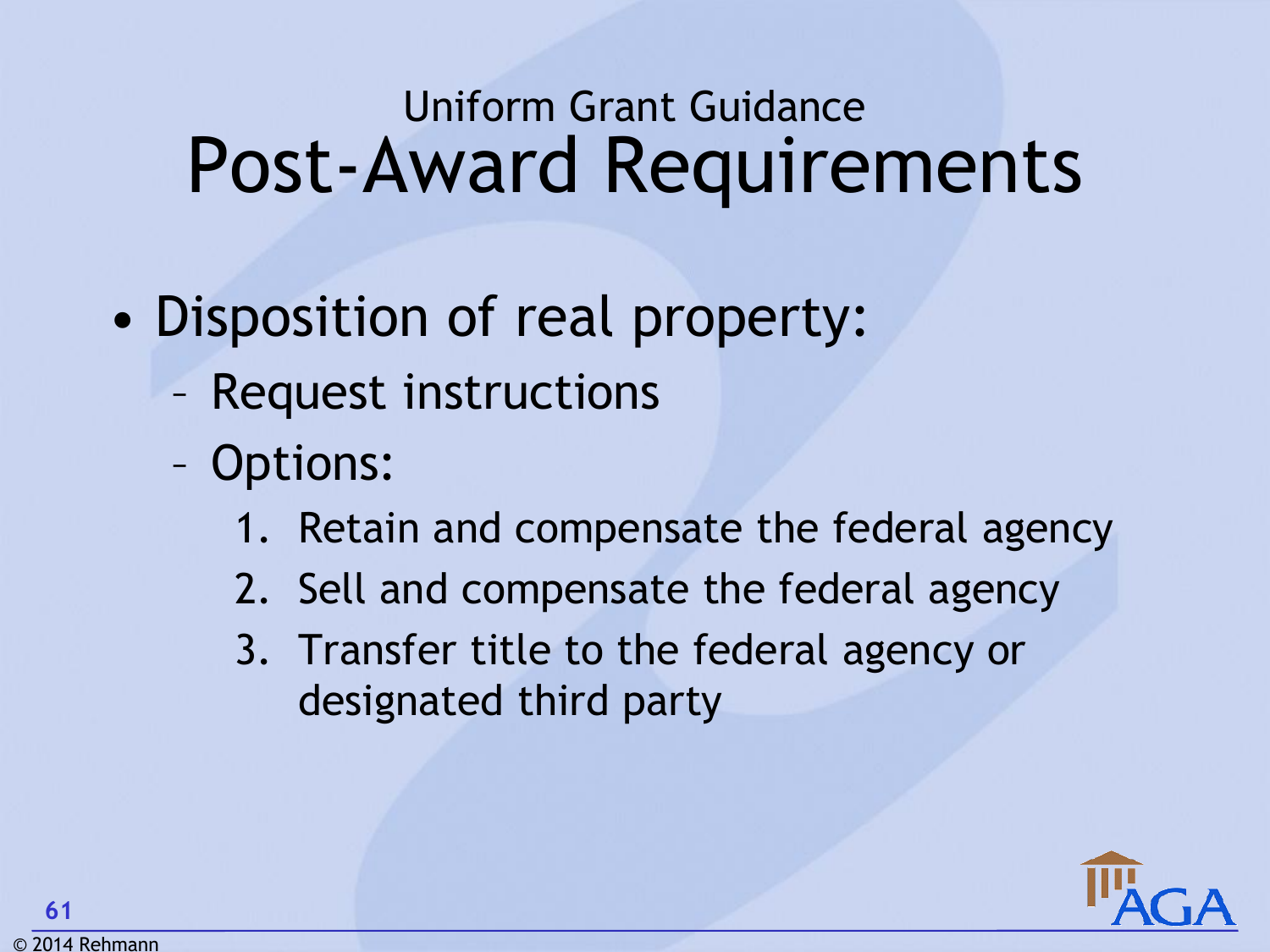- Disposition of equipment:
	- Under \$5,000, no requirements
	- Over \$5,000, request instructions
	- Options:
		- 1. Retain/sell with no compensation
		- 2. Sell and compensate the federal agency
		- 3. Transfer title to the federal agency or designated third party

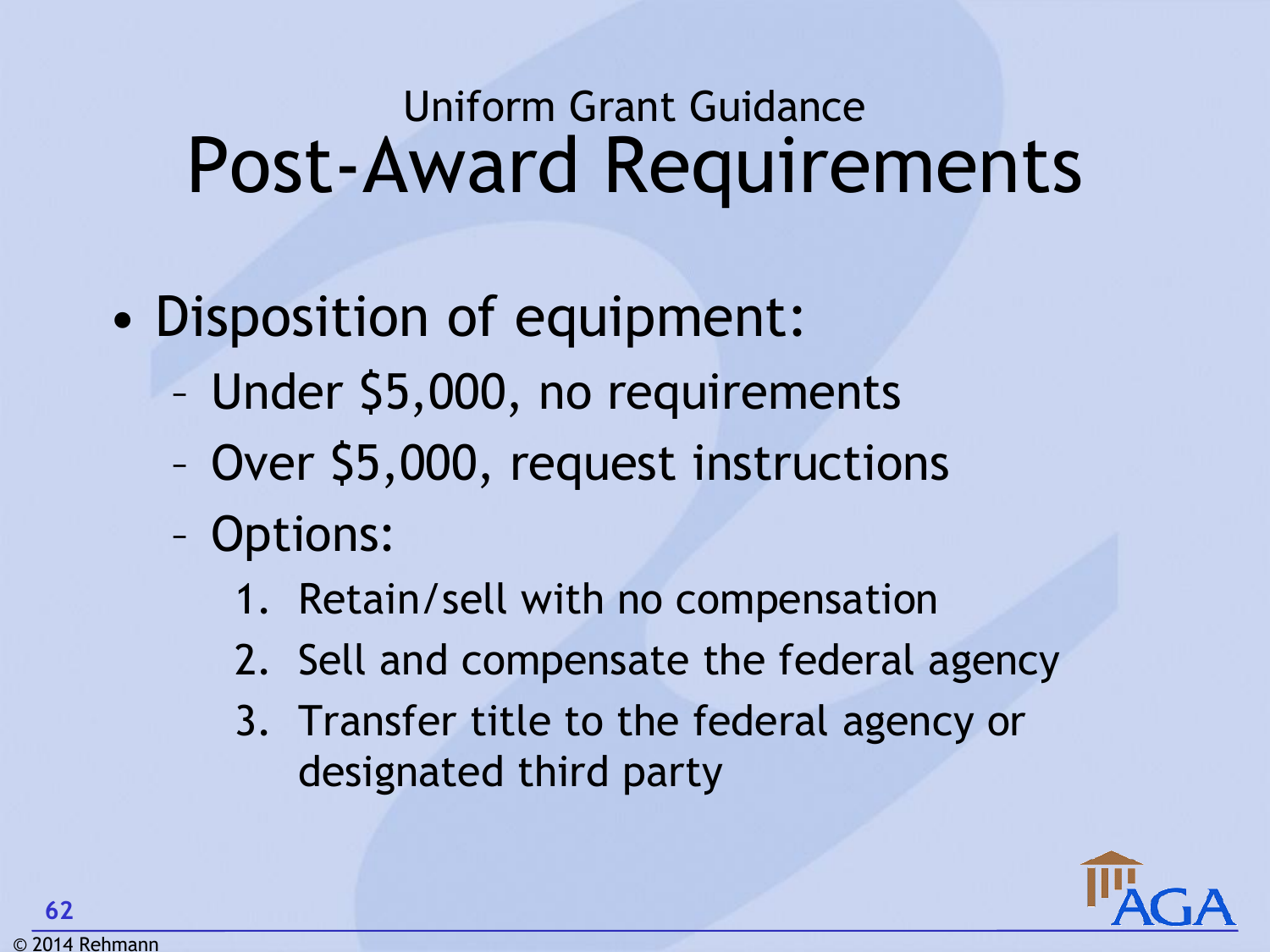- Procurement standards:
	- States may follow their own policies and procedures
	- All others must follow the general procurement standards
		- Use documented procurement procedures
		- No conflicts of interest
		- Consider most economical purchase option

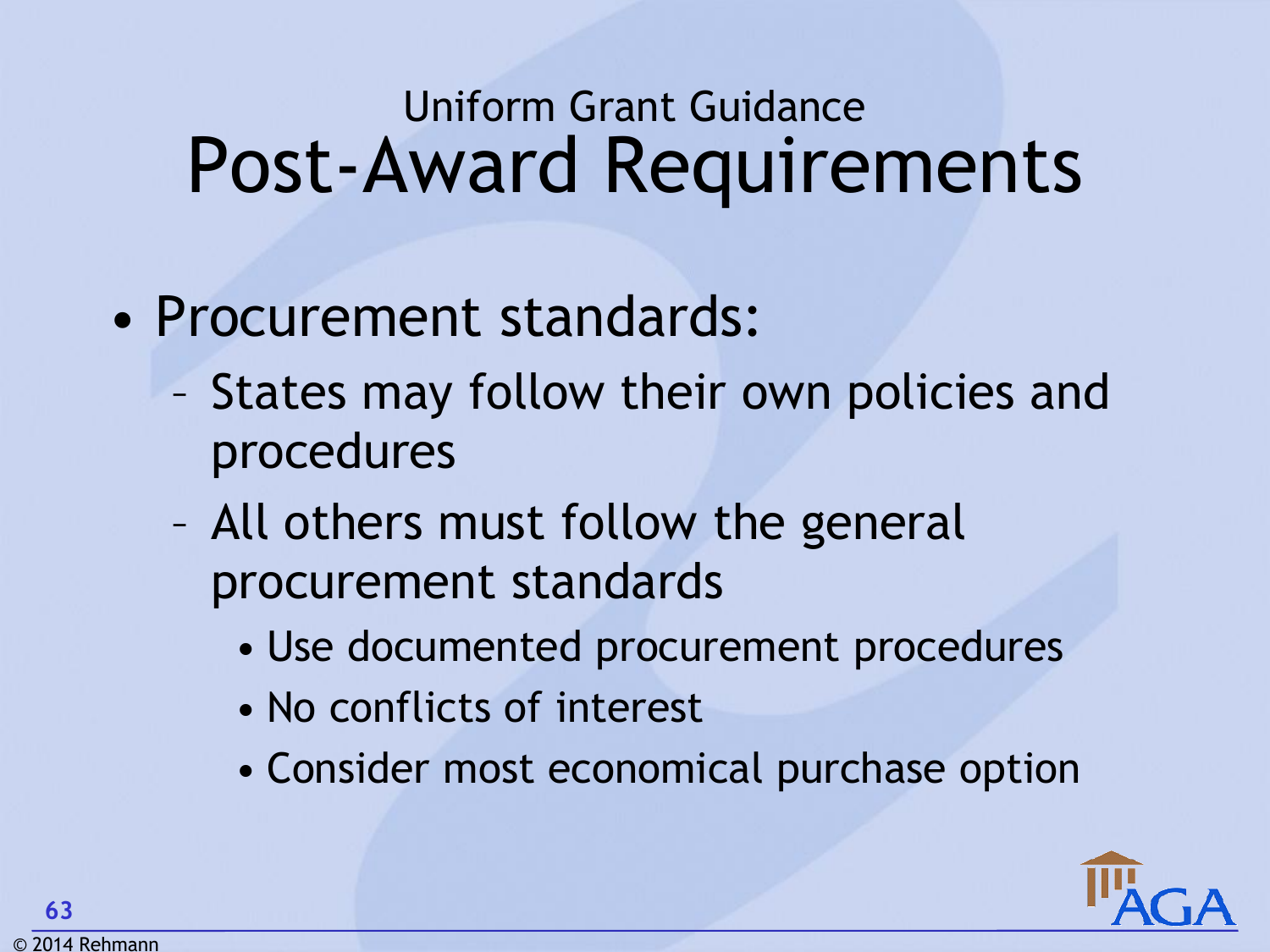- Procurement standards:
	- All procurement transactions must be conducted in a manner providing full and open competition
	- Methods:
		- Micro purchases (<\$3,000)
		- Small purchases (<\$150,000)
		- Sealed bids/formal advertising (>\$150,000)

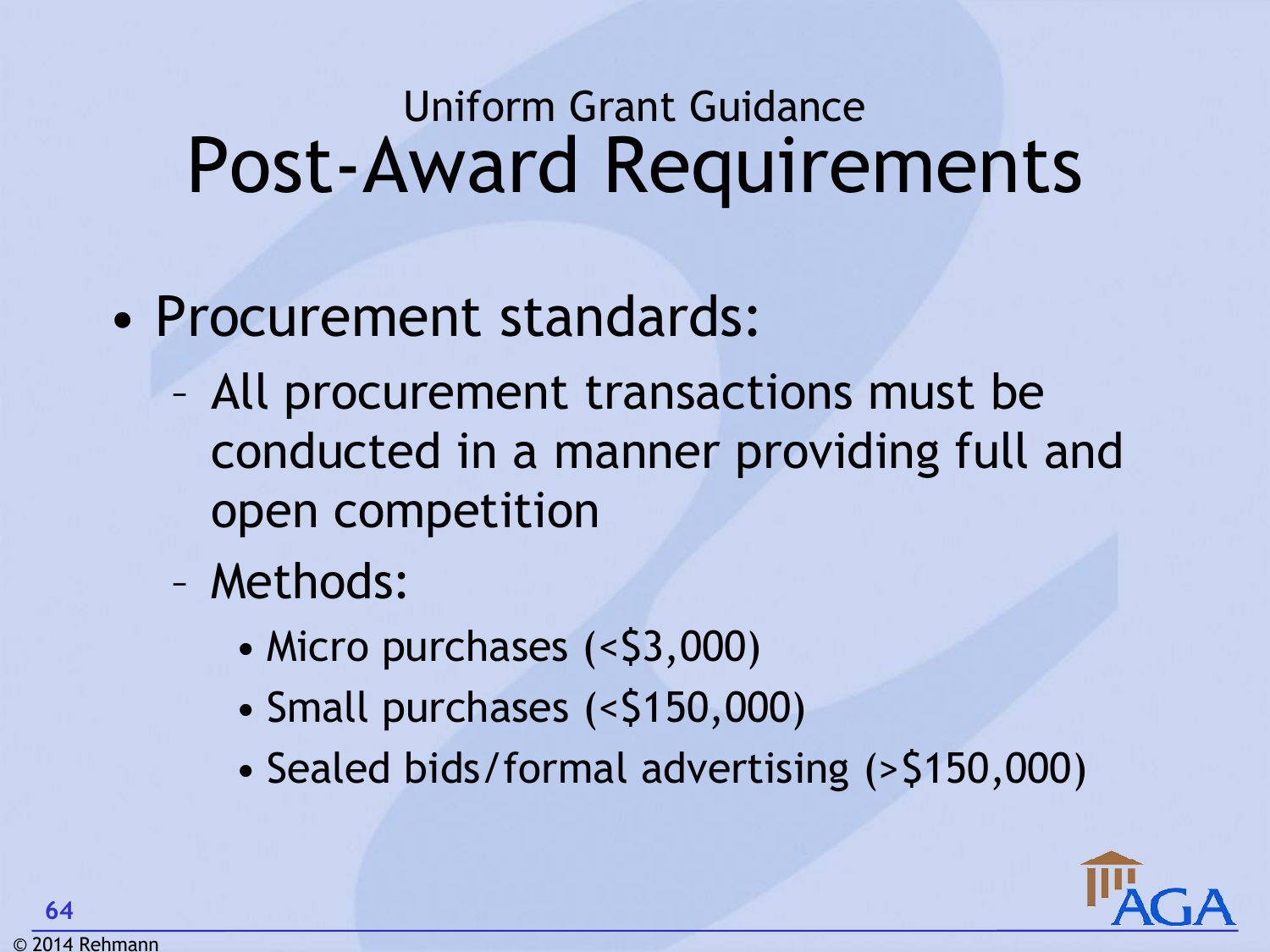- Subrecipient Monitoring/Management:
	- Non-Federal entities may be recipients, subrecipients, or contractors
	- Based on the substance of the agreement
	- Determining whether an agreement creates a subrecipient or contractor requires judgment

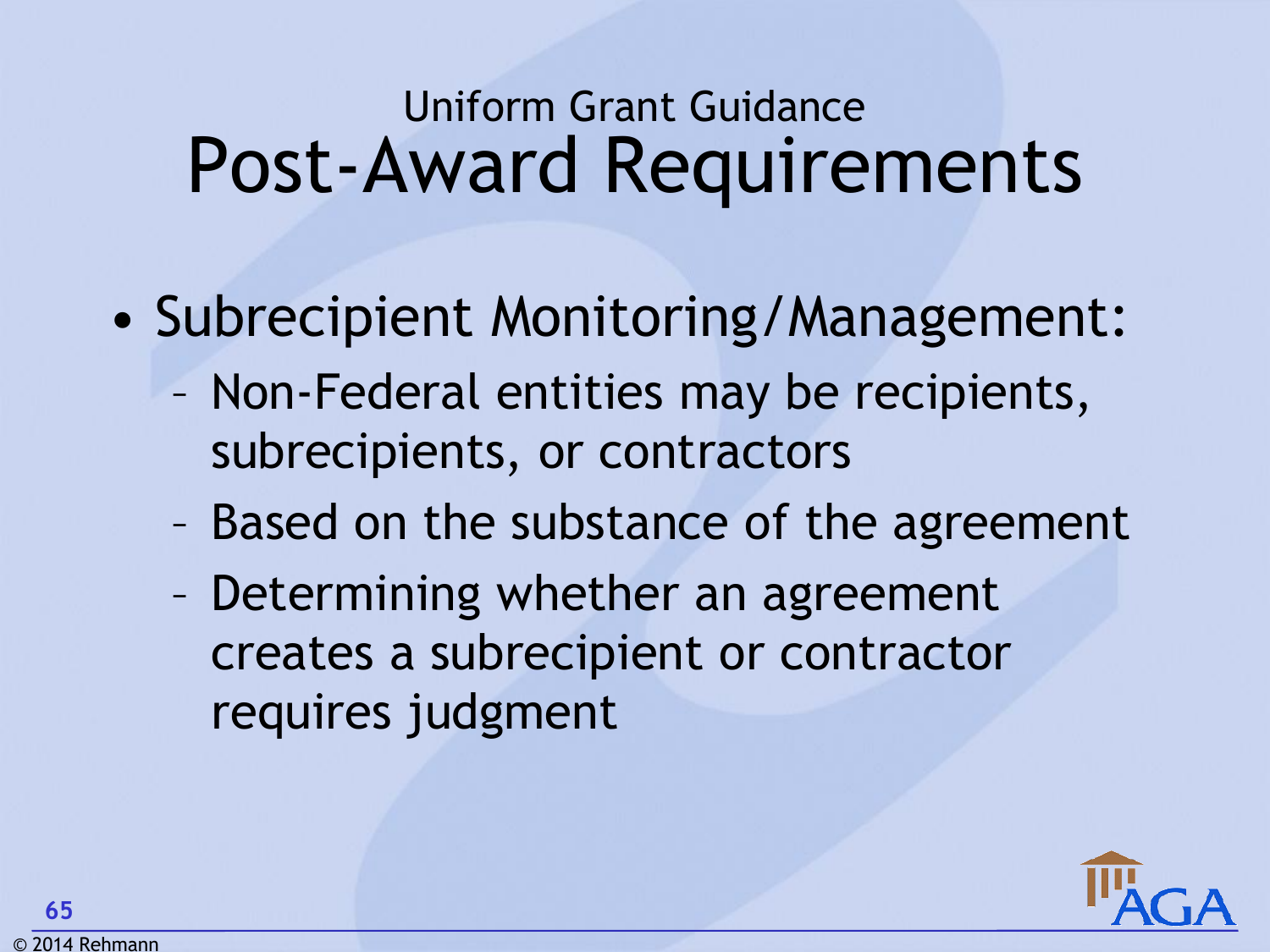- Subrecipient Monitoring/Management:
	- A "subaward" is for the purpose of carrying out a portion of a Federal award and creates a Federal assistance relationship with the subrecipient
	- A "contract" is for the purpose of obtaining goods and services for the non-Federal entity's own use and creates a procurement relationship with the contractor

**66**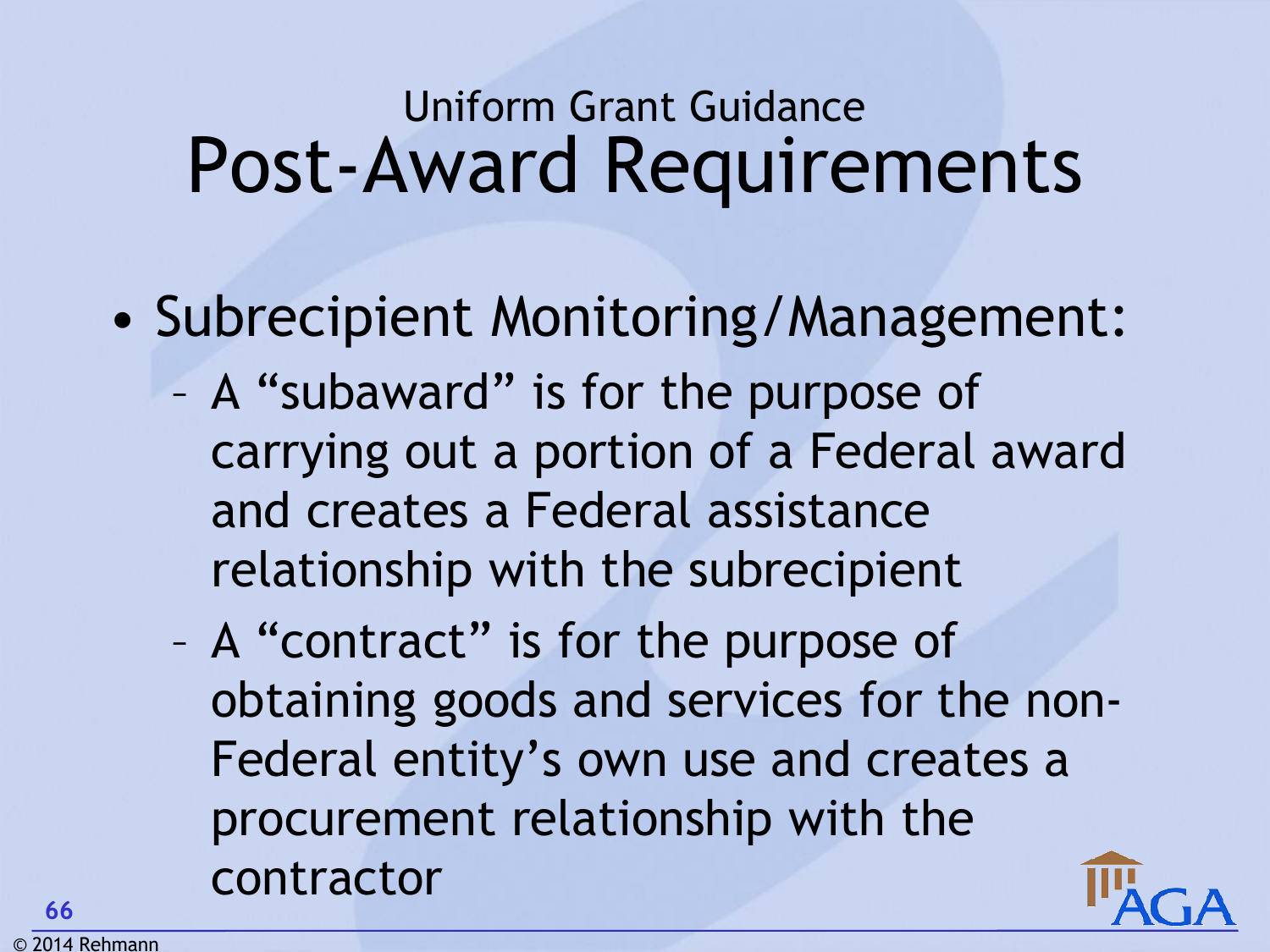• Subrecipient Monitoring/Management:

- Subrecipients:
- 1. Determine who is eligible to receive what Federal assistance
- 2. Have performance measured in relation to whether program objectives were met
- 3. Have responsibility for programmatic decision making
- 4. Are responsible for adherence to applicable Federal program requirements specified in the Federal award
- 5. Use the Federal funds to carry out a program, as opposed to providing goods or services for the benefit of the passthrough entity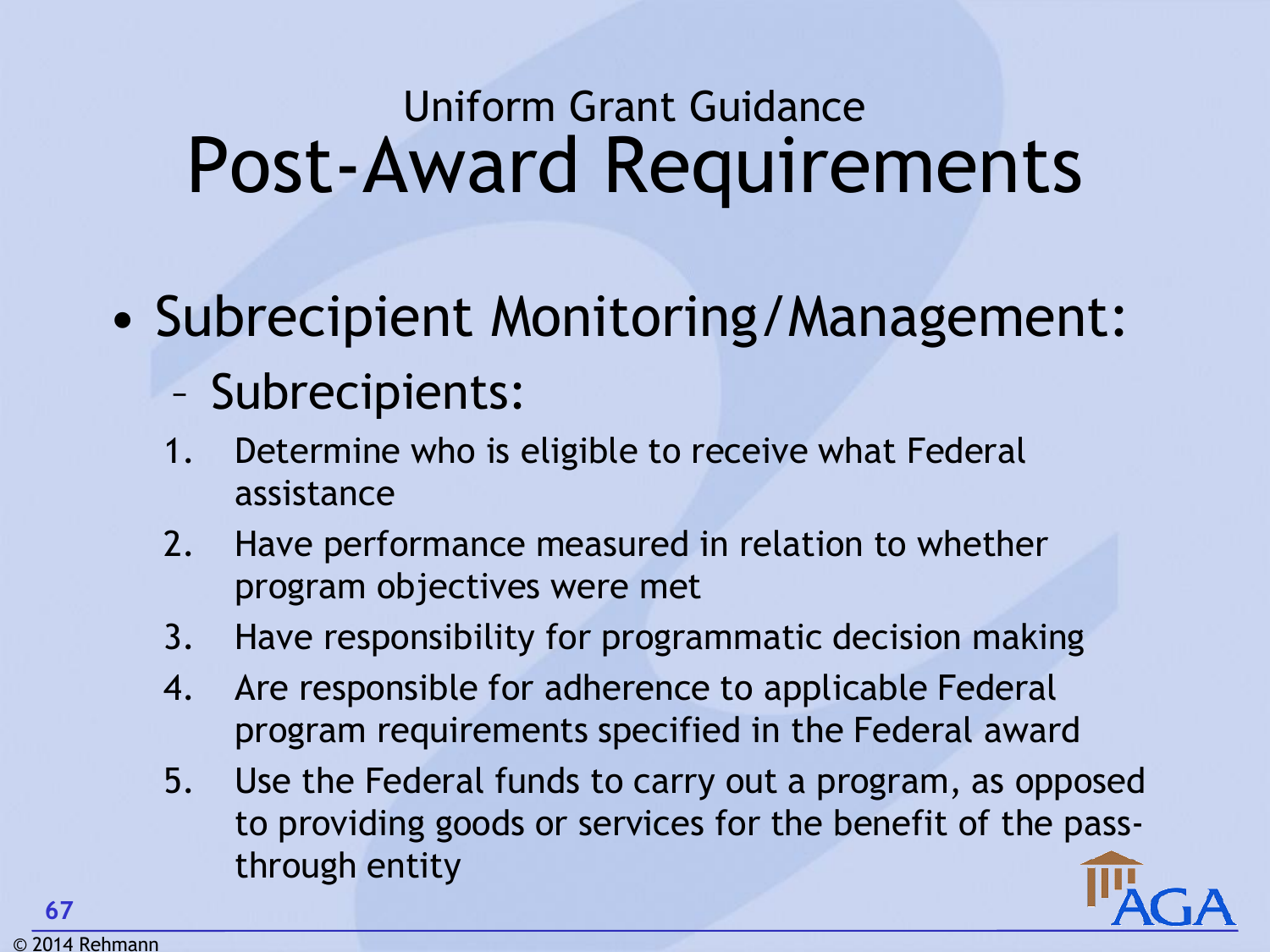• Subrecipient Monitoring/Management:

#### – Contractors:

- 1. Provide goods and services within normal business operations
- 2. Provides similar goods or services to many different purchasers
- 3. Normally operate in a competitive environment
- 4. Provide goods or services that are ancillary to the operation of the Federal program
- 5. Are not subject to compliance requirements of the Federal program as a result of the agreement

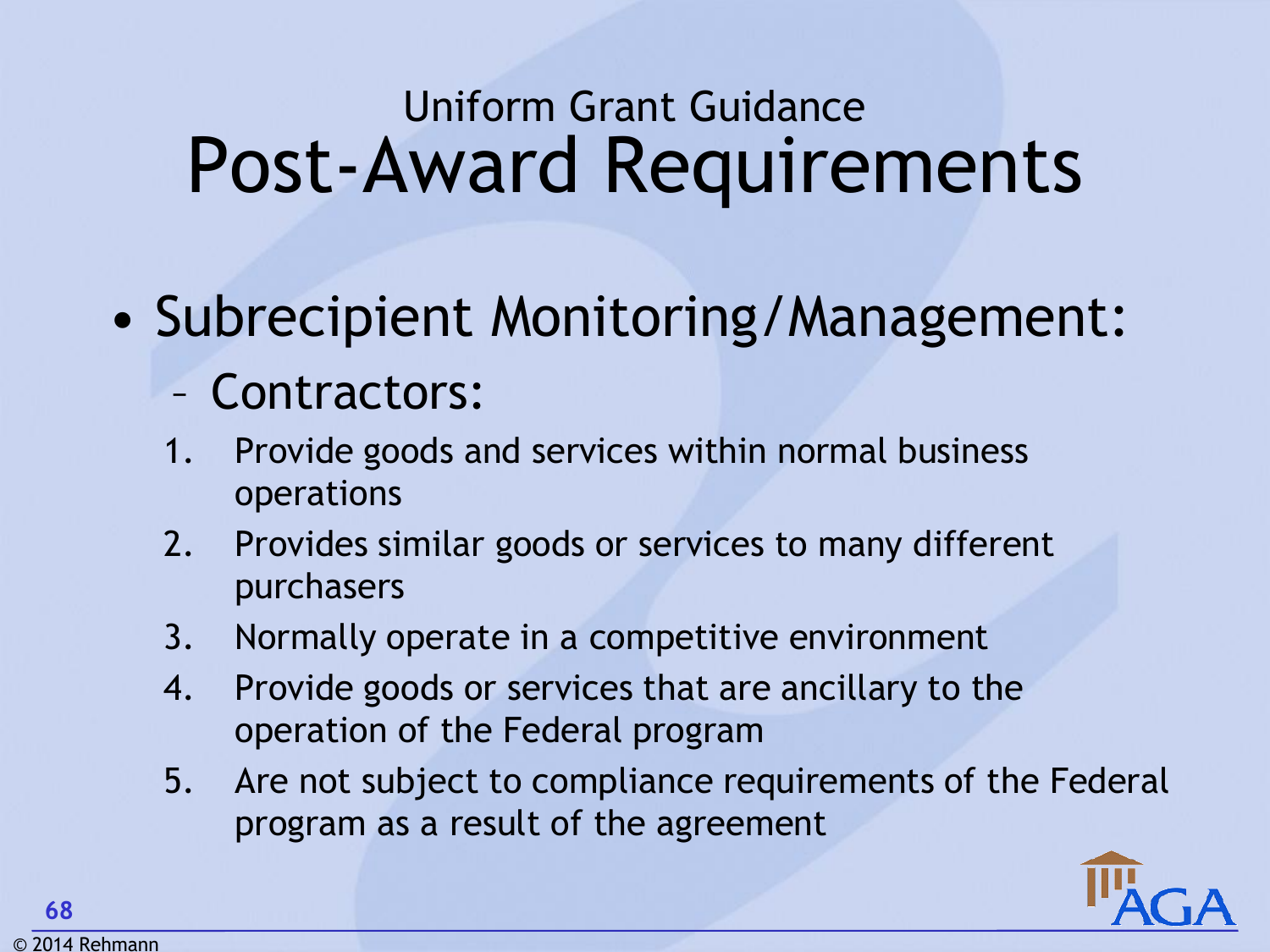- Pass-through entities must:
	- Clearly identify subaward information to subrecipients
	- Evaluate subrecipient risk
	- Consider imposing specific conditions on subrecipients based on risk
	- Monitor subrecipient activities in response to identified risks

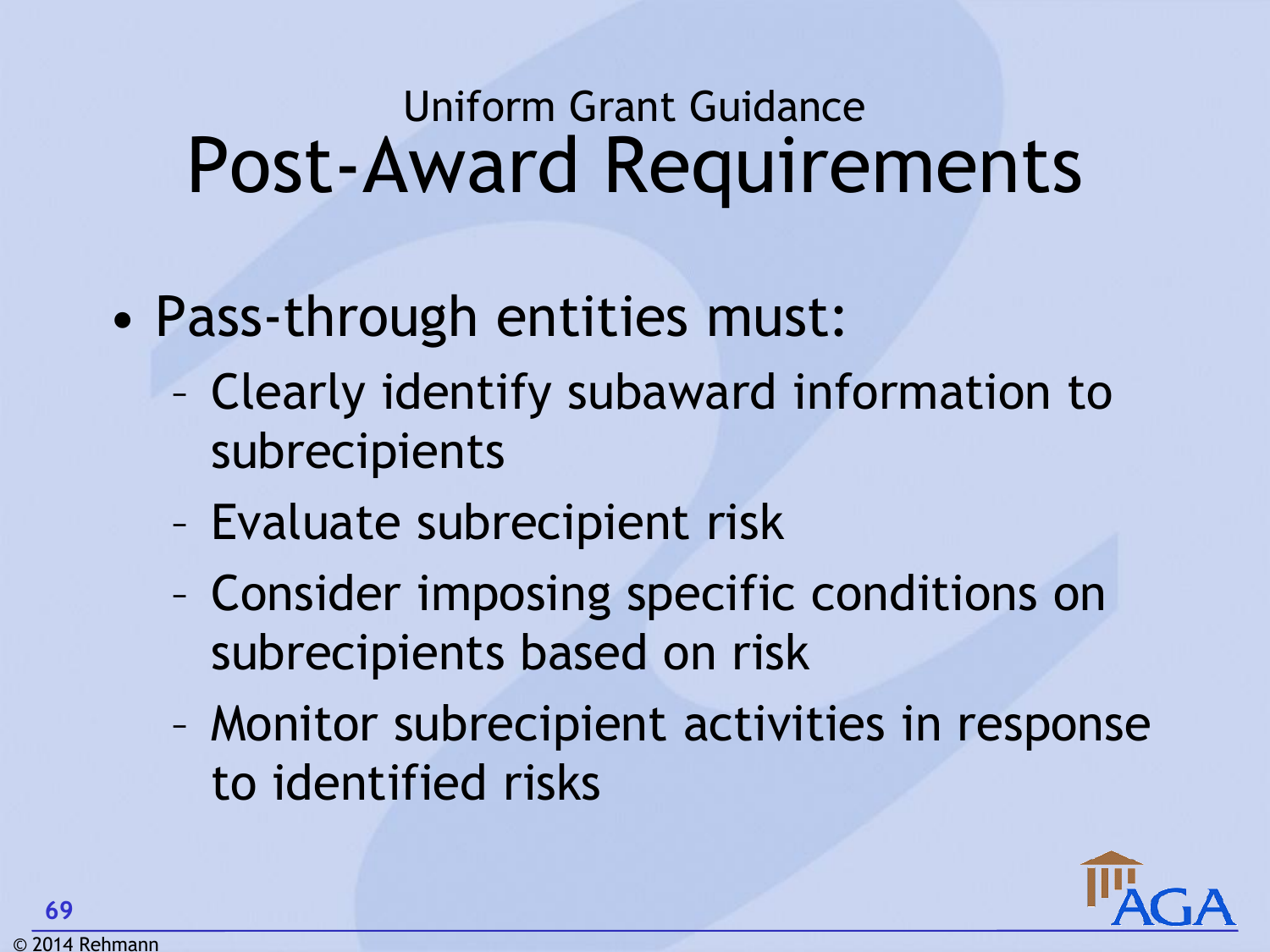- Evaluating subrecipient risk:
	- Subrecipient's experience with similar awards
	- Results of prior audits (including major programs tested)
	- Extent of new personnel
	- Results of any Federal agency monitoring

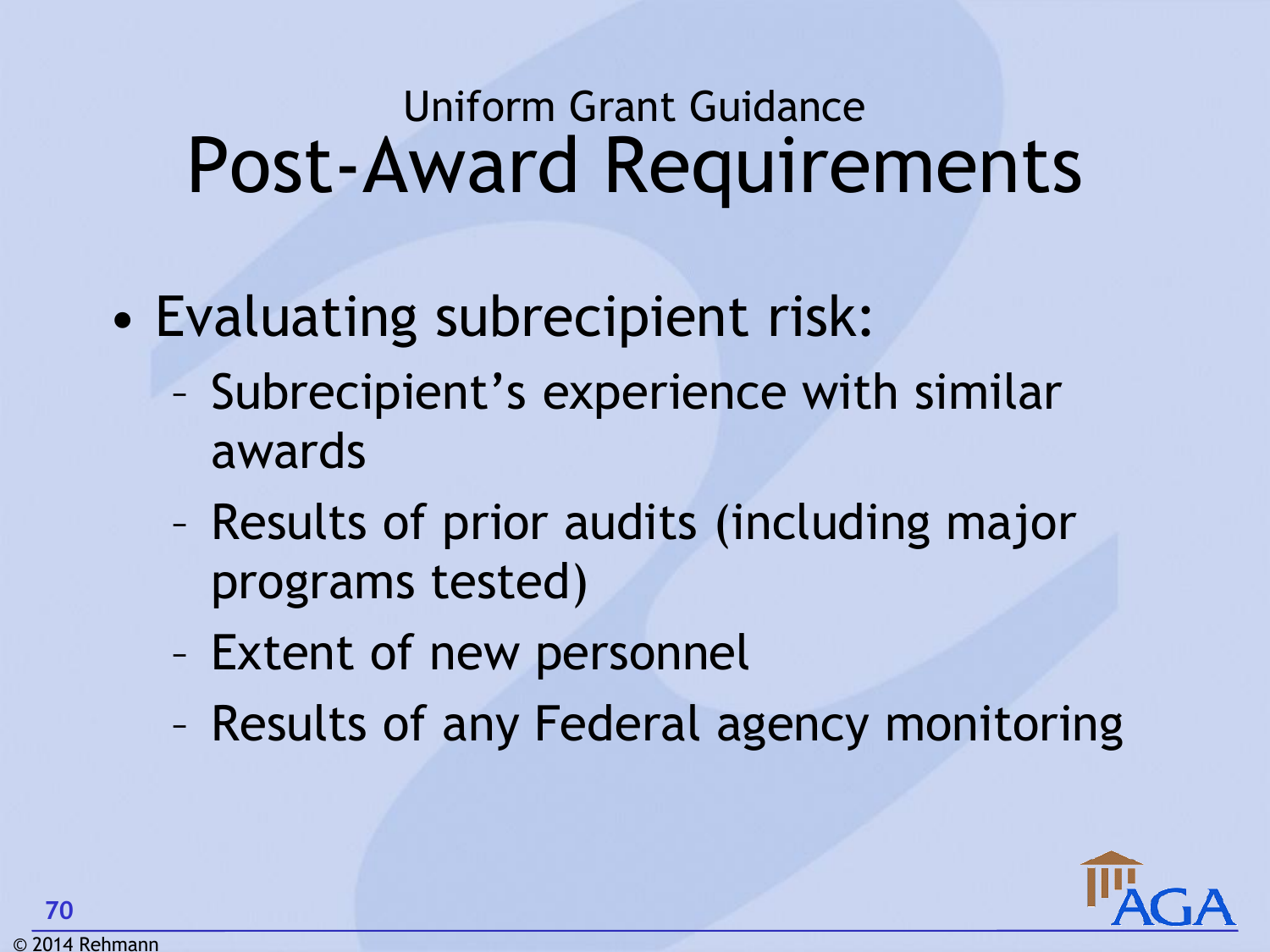- Records retention:
	- Financial records, supporting documents, statistical records, and all other non-Federal entity records pertinent to a Federal award must be retained for a period of three years from the date of submission of the final expenditure report

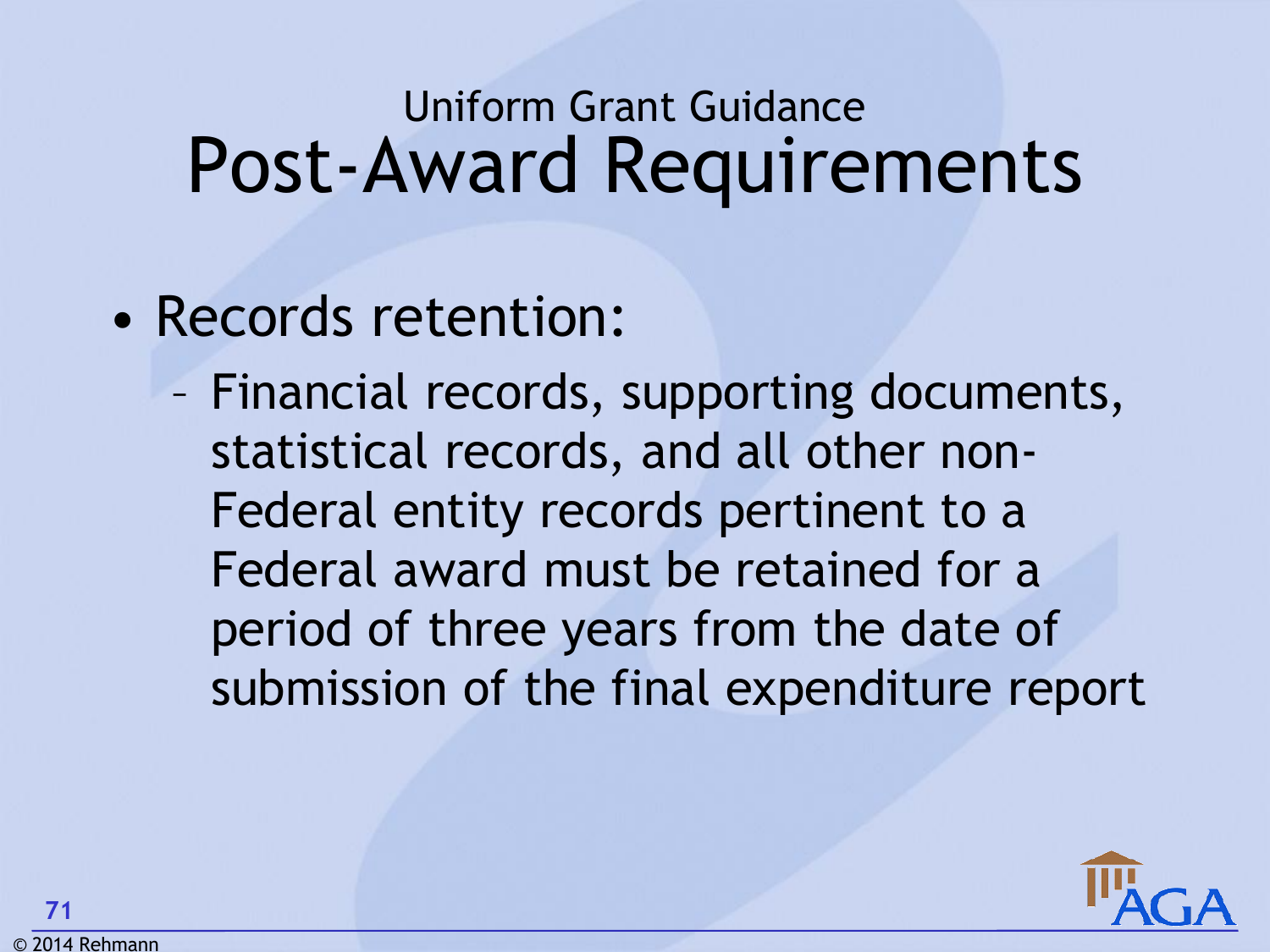### Cost Principles Uniform Grant Guidance

#### • Fundamental premises:

- The non-Federal entity is responsible for effective/efficient administration of the federal award
- The non-Federal entity must comply with agreements, objective, terms, and conditions of the federal award
- The non-Federal entity has primary managerial responsibility

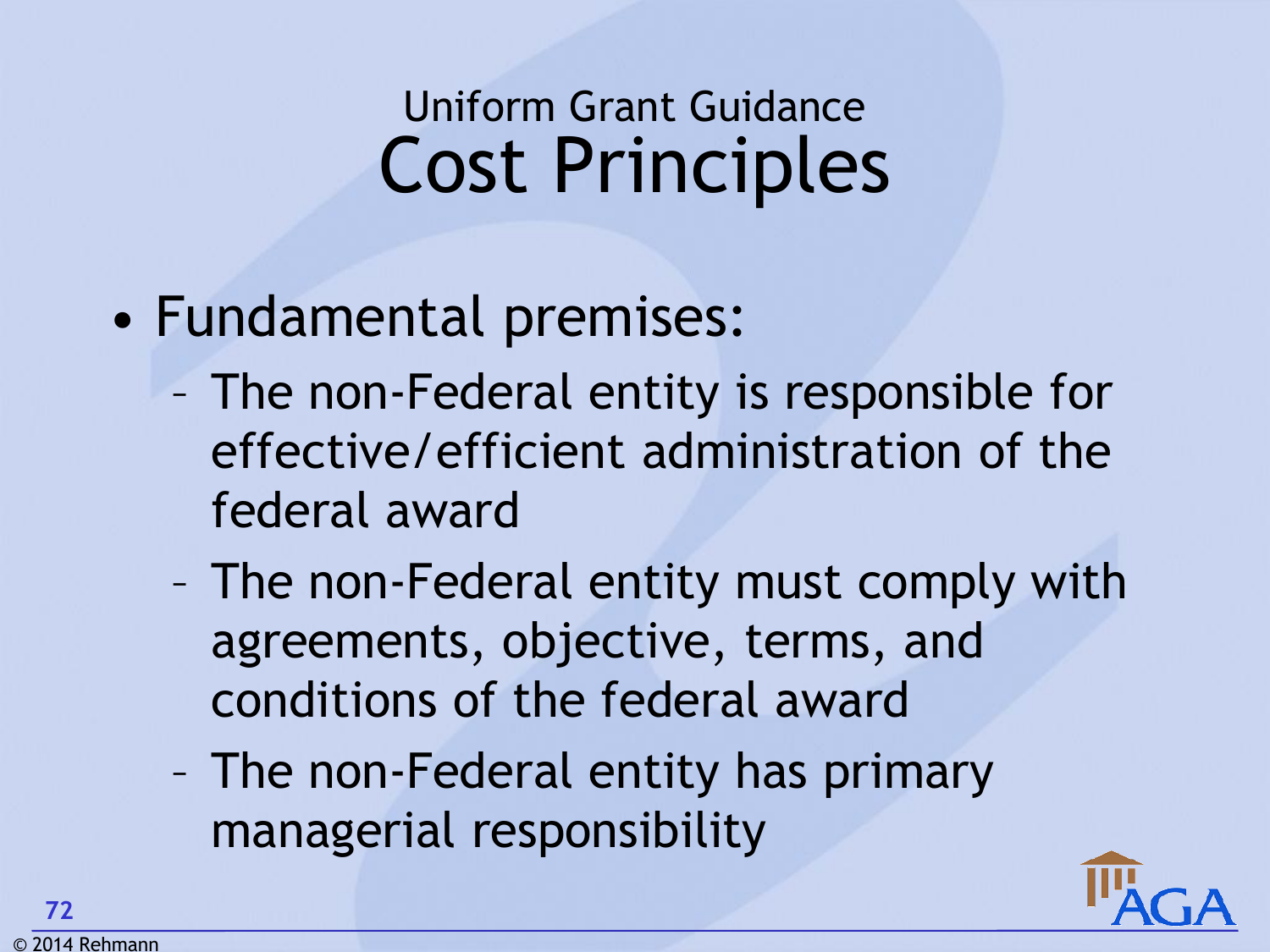- Fundamental premises:
	- Applying these cost principles should require no significant changes to sound internal accounting policies/procedures
	- Indirect costs should be allocated consistently with the negotiated basis
	- The non-Federal entity may not earn or keep profit resulting from Federal awards

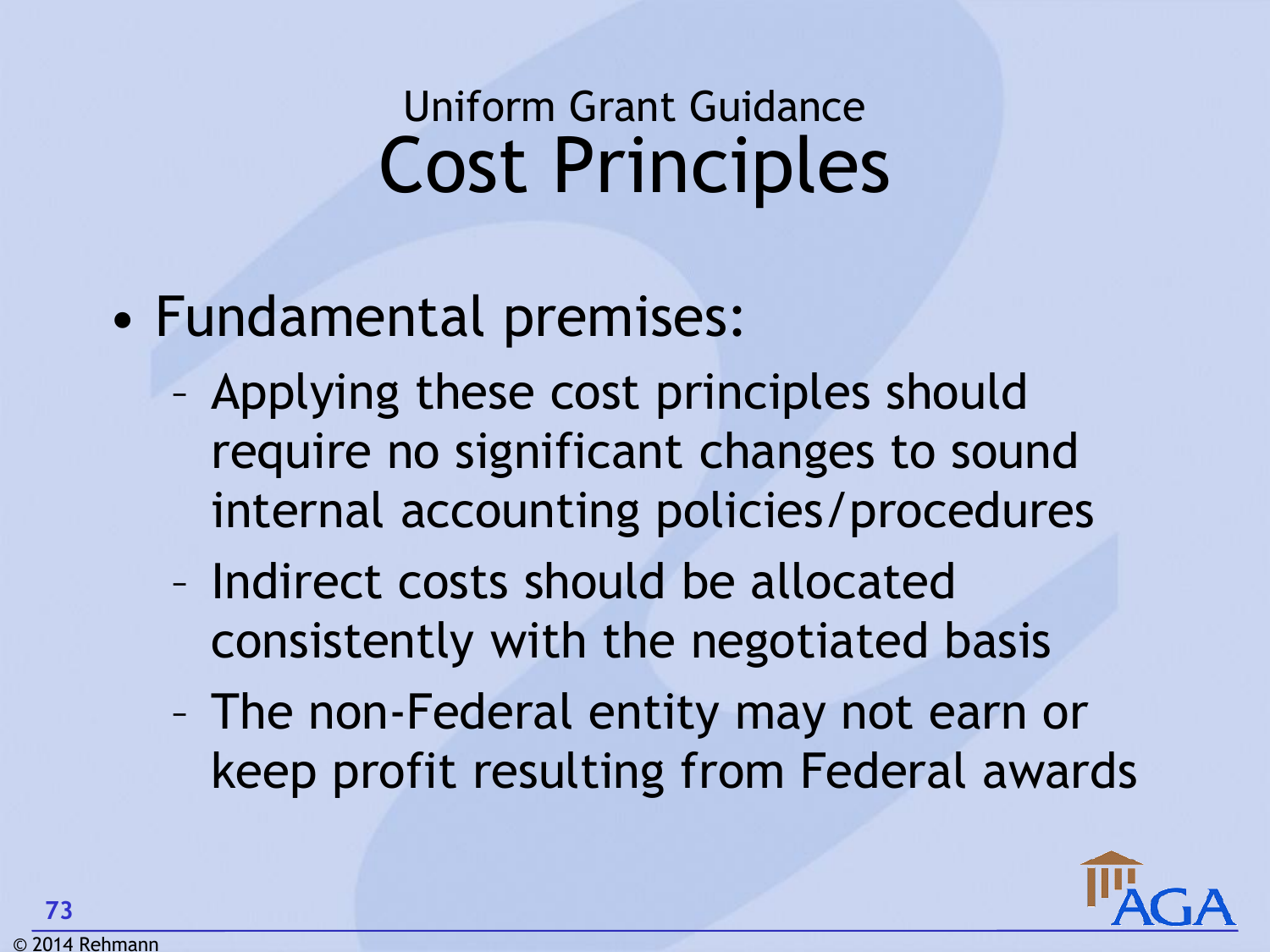#### • Composition of costs:

– The "total cost" of a Federal award is the sum of the allowable direct and allocable indirect costs less any applicable credits

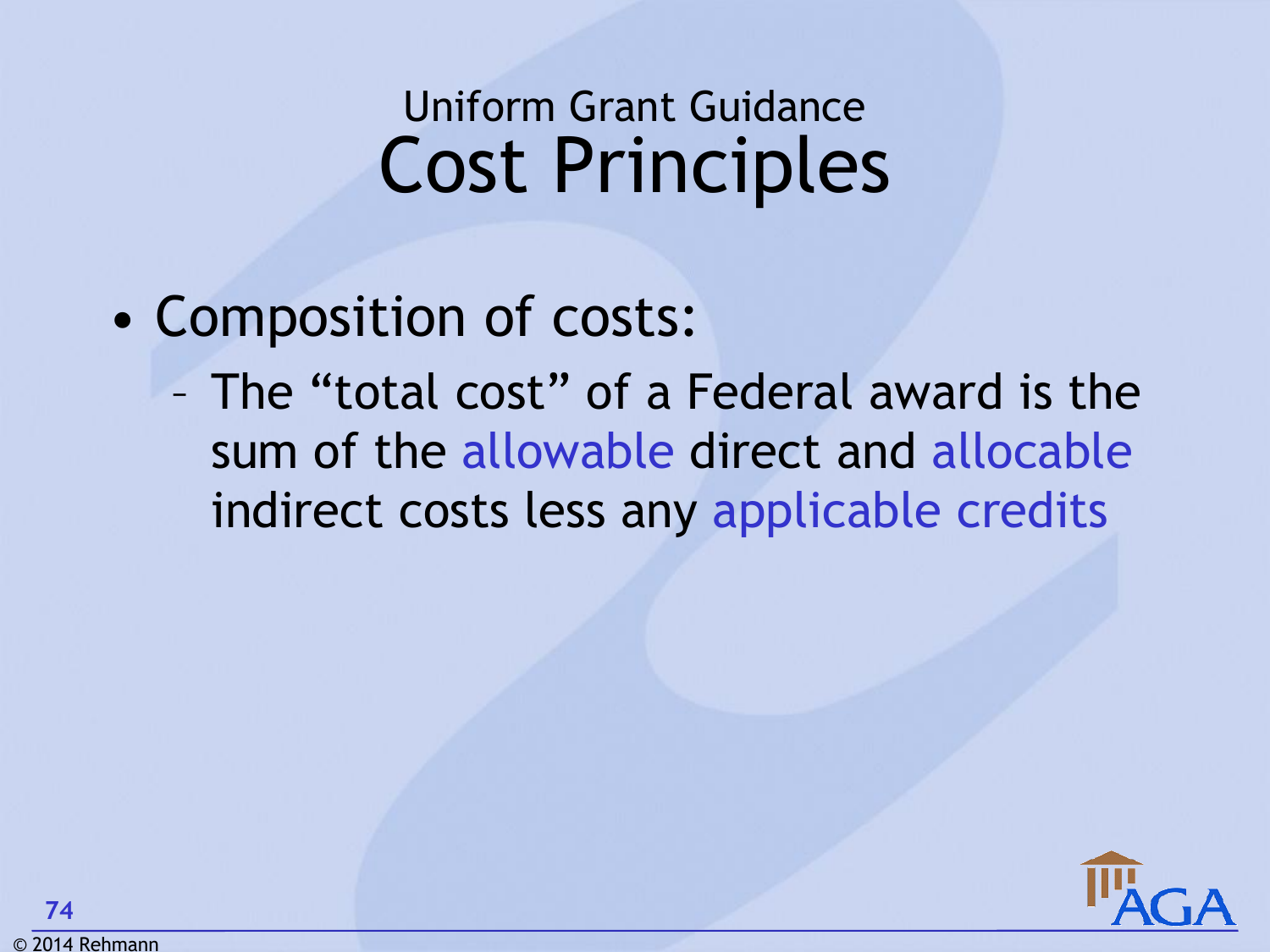- "Allowable" costs:
	- Necessary and reasonable for the performance of the Federal award
	- Conform to any limitations or exclusions set forth in these principles
	- Consistent with policies and procedures that apply uniformly to both federallyfinanced and other activities of the non-Federal entity

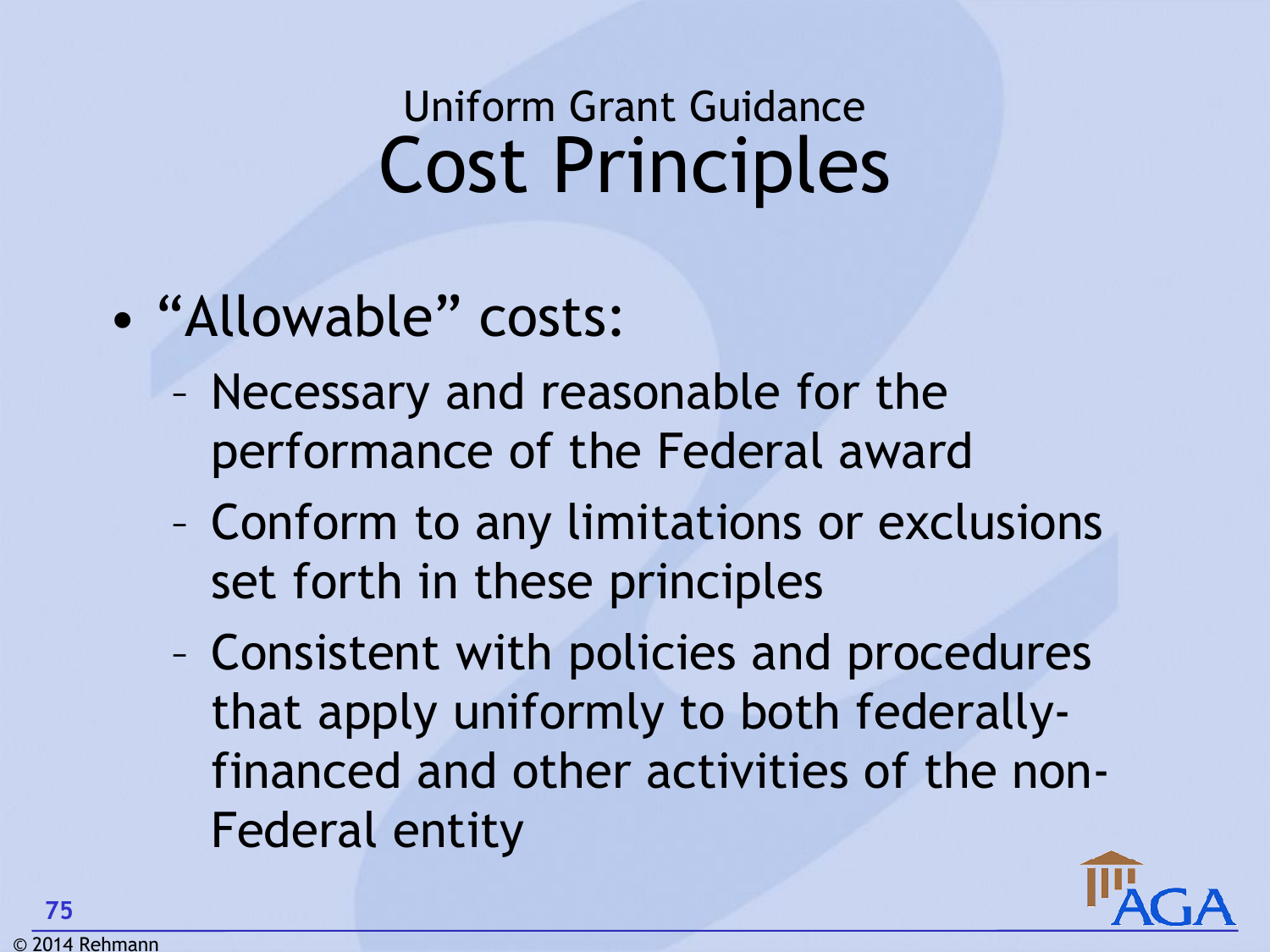- "Allowable" costs:
	- Accorded consistent treatment as either direct or indirect
	- Determined in accordance with generally accepted accounting principles
	- Not included as a cost or used to meet cost sharing or matching requirements of any other federally financed program
	- Adequately documented

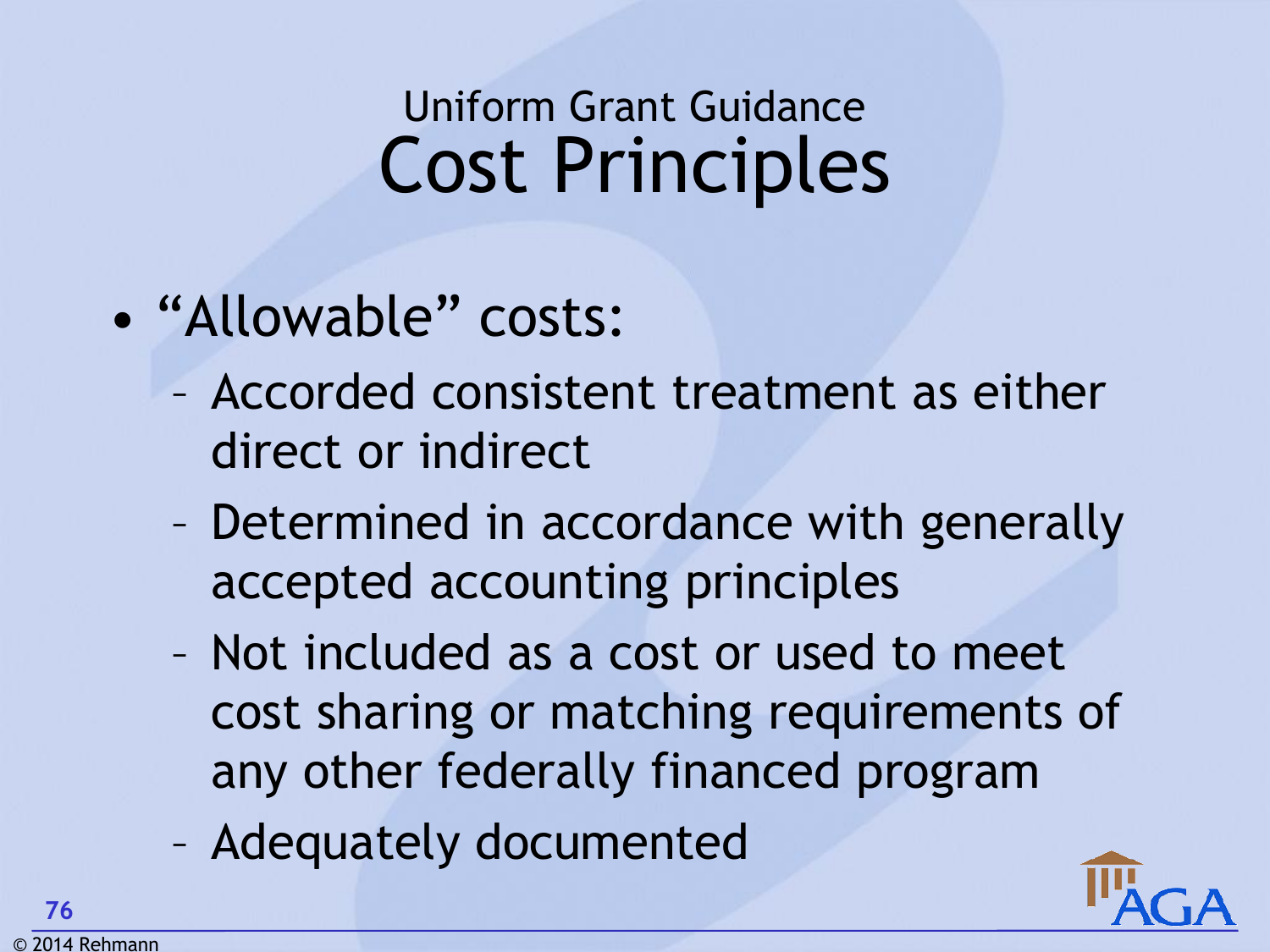#### • "Reasonable" costs:

– A cost is reasonable if, in its nature and amount, it does not exceed that which would be incurred by a prudent person under the circumstances prevailing at the time the decision was made to incur the cost

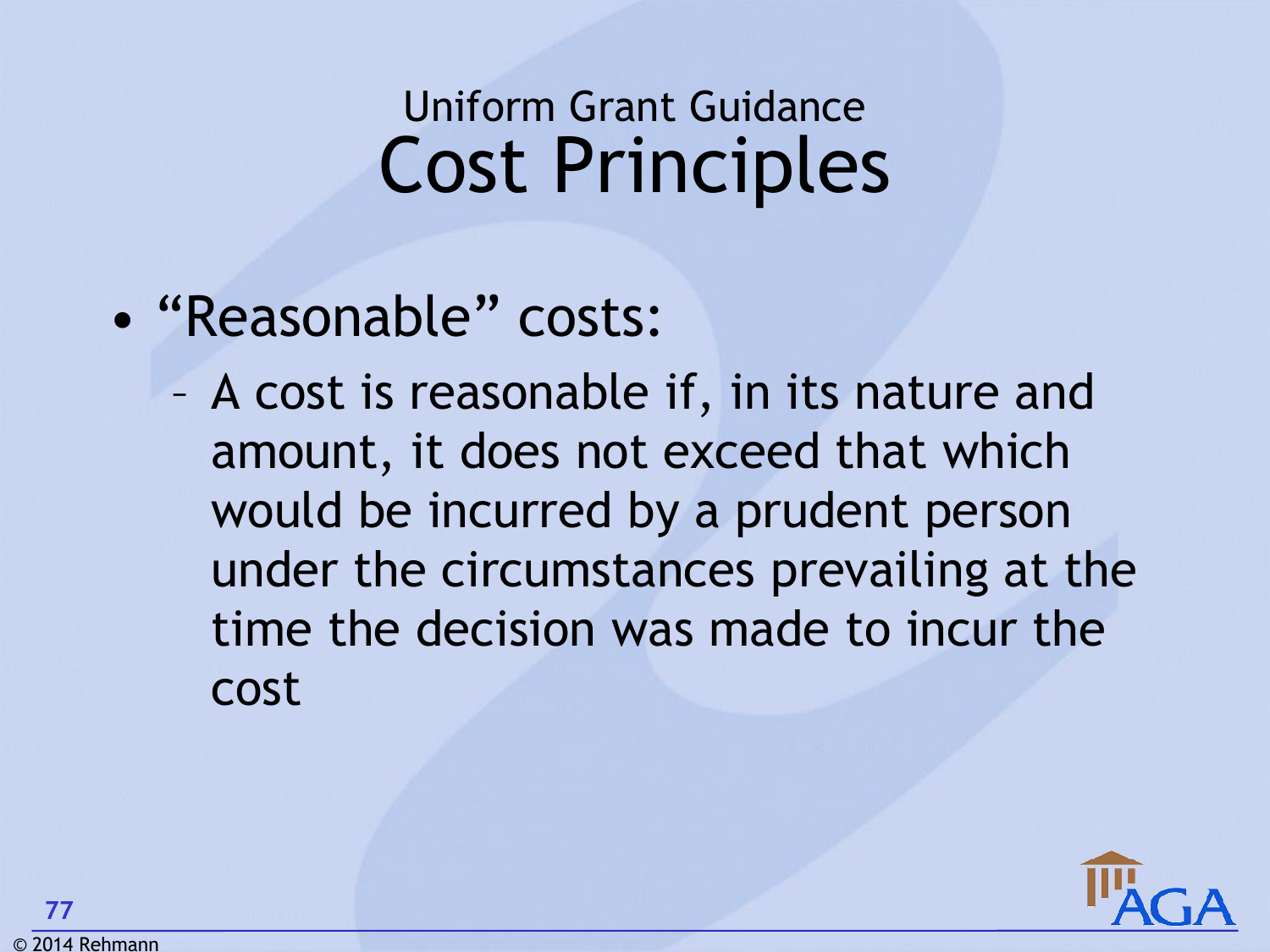- "Reasonable" costs:
	- Ordinary and necessary for operations
	- Sound business practices and arm's-length bargaining
	- Market prices for comparable goods/services for the geographic area
	- Individuals act with prudence
	- No significant deviation from established practices/policies to increase costs

**78**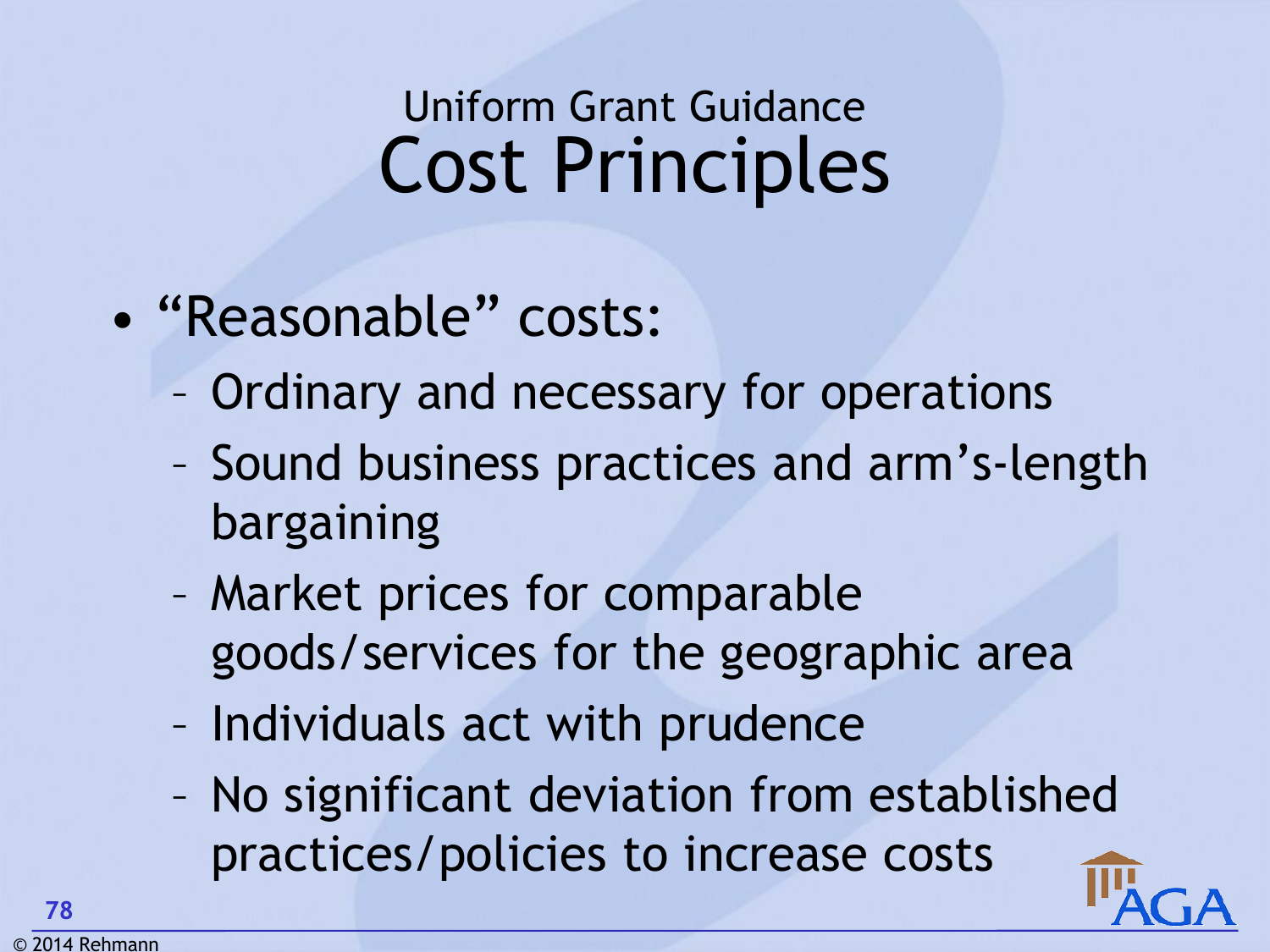- "Allocable" costs:
	- Based on the relative benefits received:
		- Incurred specifically for federal award
		- Benefits both federal awards and other work (distribute proportionately)
		- Necessary for overall operation of the non-Federal entity
	- Allocable costs may not be charged to other Federal awards to overcome funding deficiencies

**79**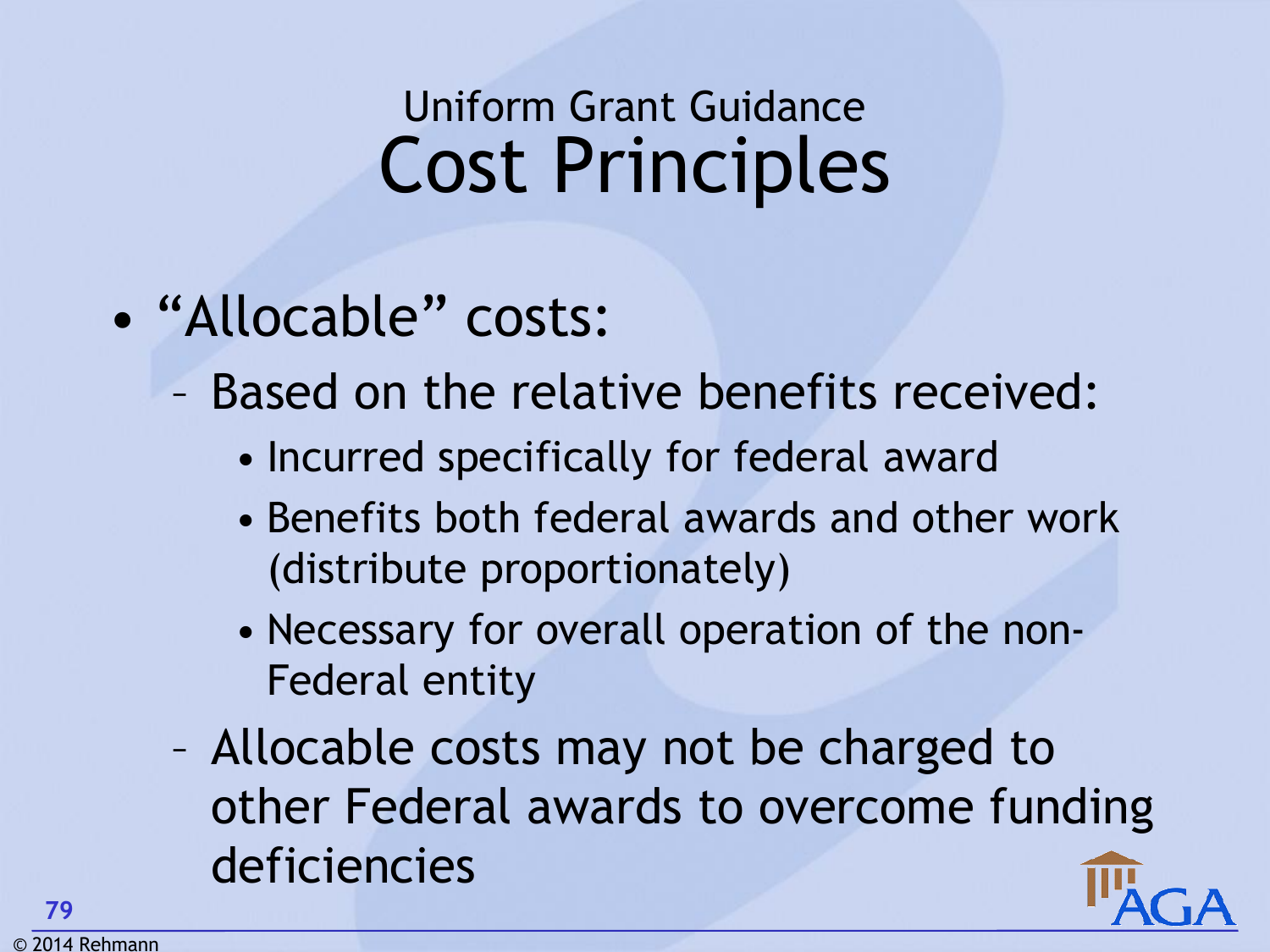- "Allocable" costs:
	- Use direct allocation if feasible without undue effort or cost
	- Otherwise, allocate on any reasonable documented basis



© 2014 Rehmann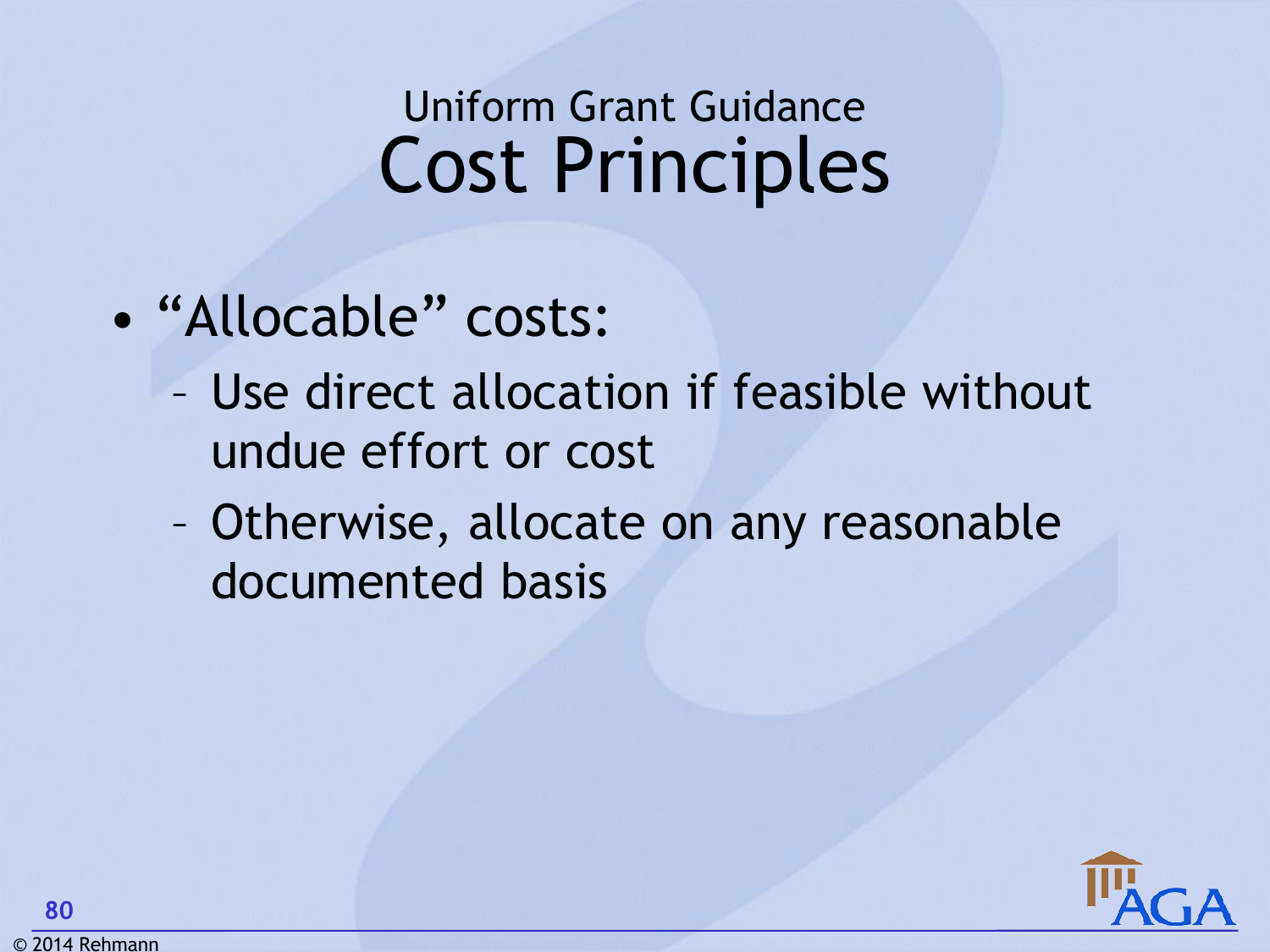#### • "Applicable credits":

- Receipts or reduction-of-expenditure-type transactions that reduce expense items allocable to a Federal award as direct or indirect costs
- Examples: purchase discounts, rebates or allowances, recoveries or indemnities on losses, insurance refunds or rebates, and adjustments of overpayments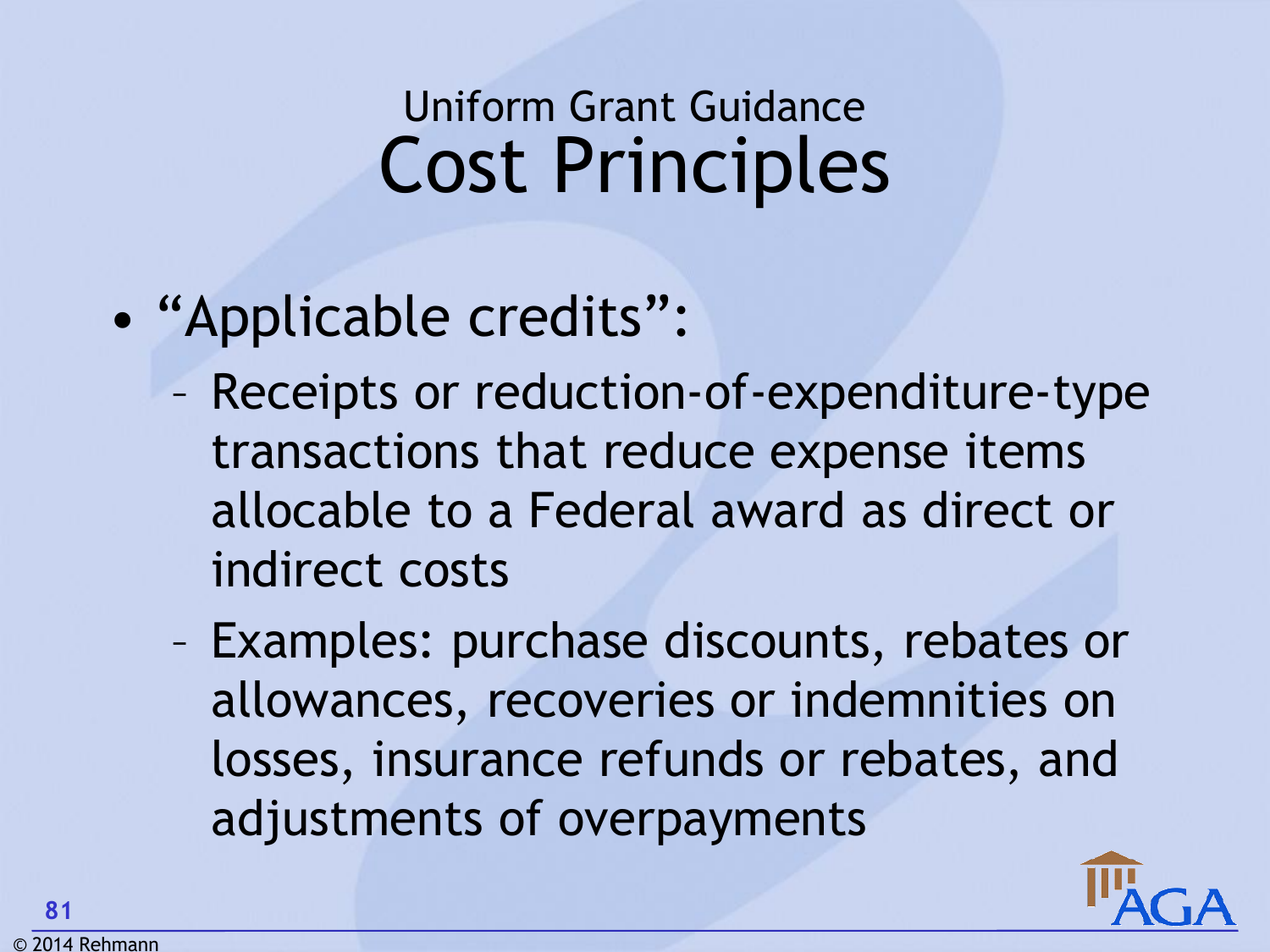- Prior written approval:
	- Reasonableness and allocability can be difficult to determine
	- To avoid later disallowances or disputes, non-Federal entities may request prior written approval

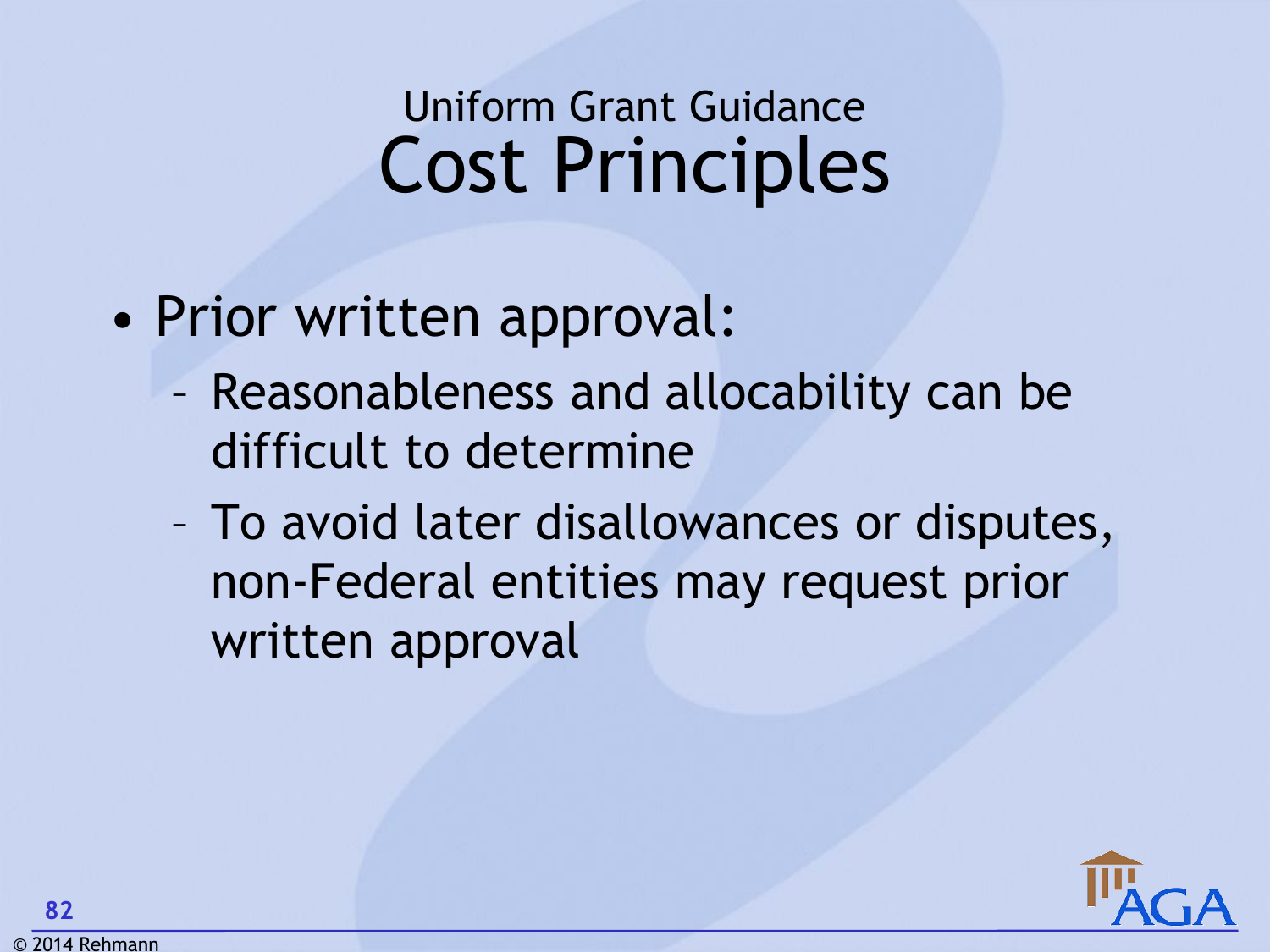- Direct and indirect costs:
	- § 200.412 Classification of costs.

There is no universal rule for classifying certain costs as either direct or indirect (F&A) under every accounting system. A cost may be direct with respect to some specific service or function, but indirect with respect to the Federal award or other final cost objective.

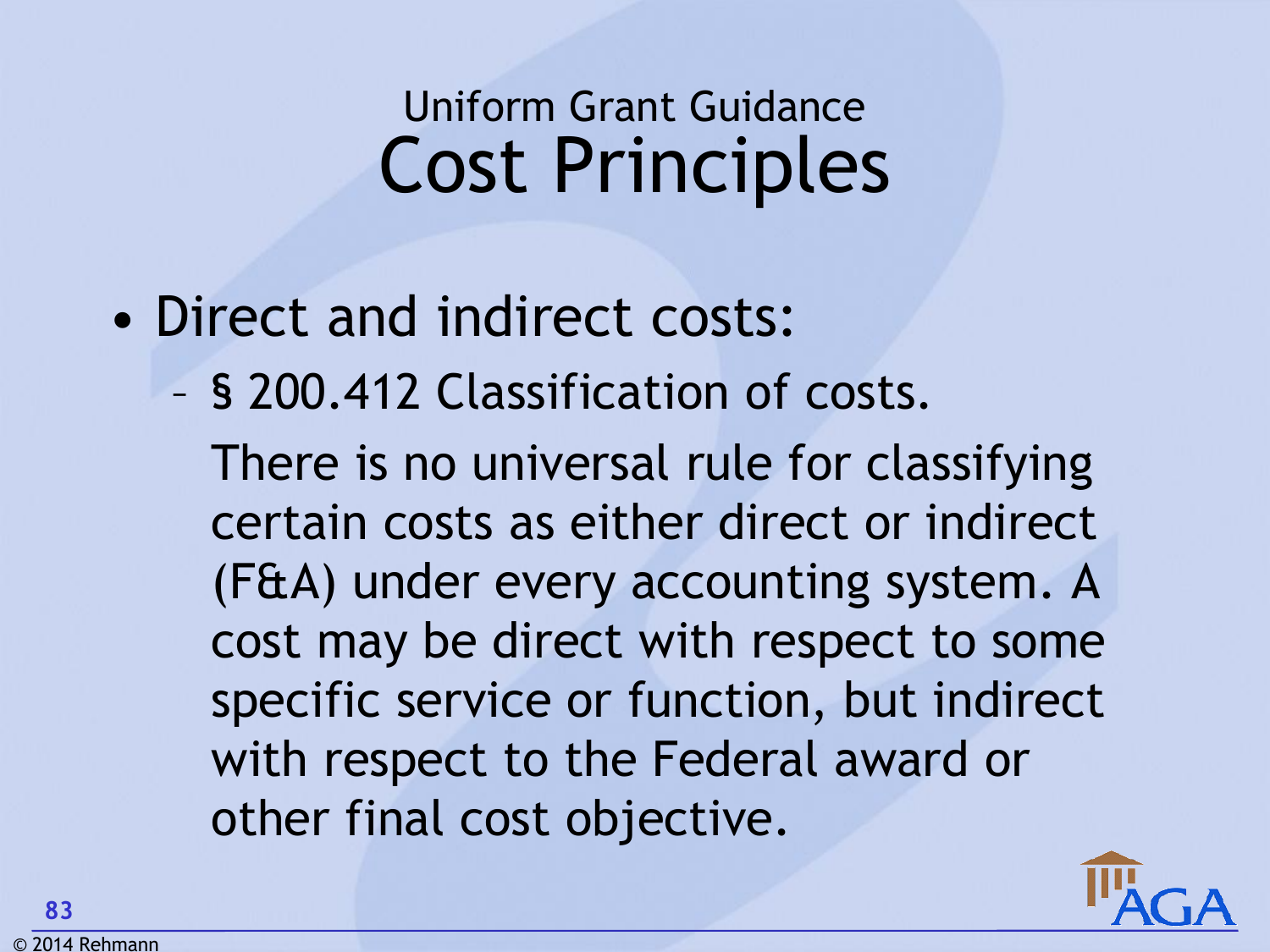- Direct costs:
	- Can be identified specifically with a particular final cost objective
	- Minor items may be treated as indirect for reasons of practicality, if consistently applied
	- Unallowable costs may still be direct

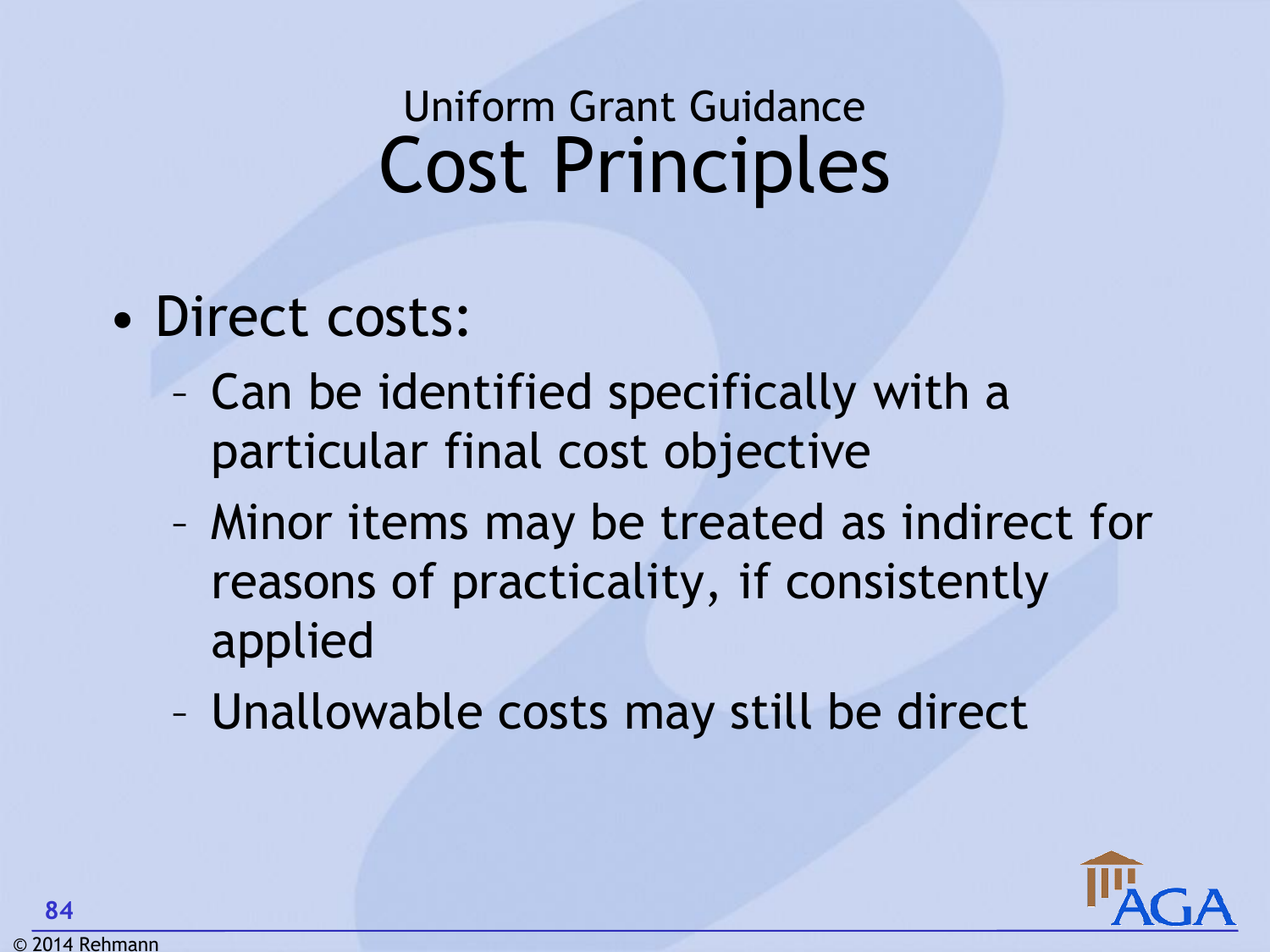- Indirect (F&A) costs:
	- Classified as "facilities" (space costs) or "administration" (overhead costs)
	- Cannot be identified specifically with a particular final cost objective

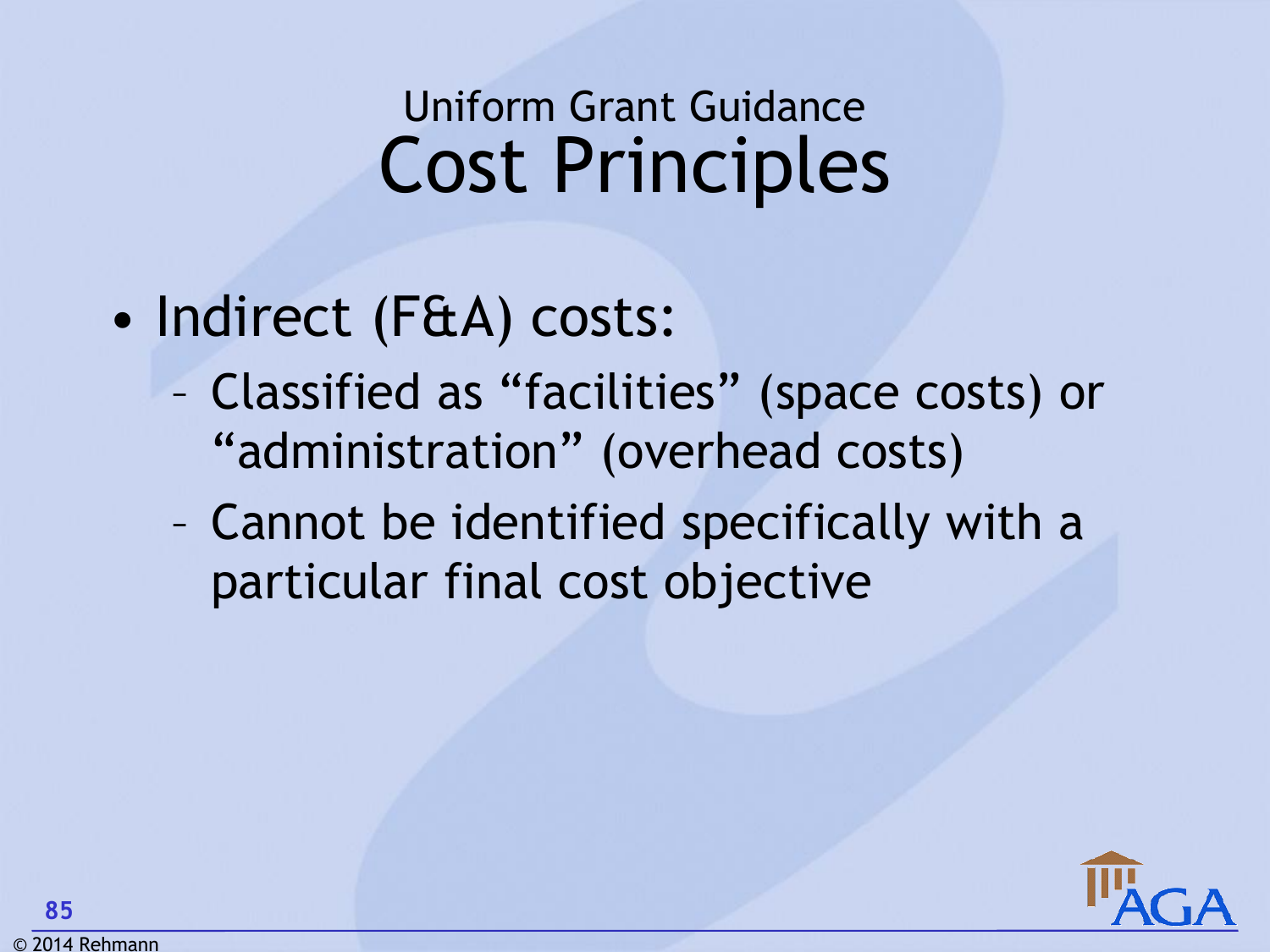- Selected items of cost:
	- 55 specific items are included
	- Apply to both direct and indirect costs
	- Failure to mention a particular item of cost does not imply that it is either allowable or unallowable (apply general principles of allowability)

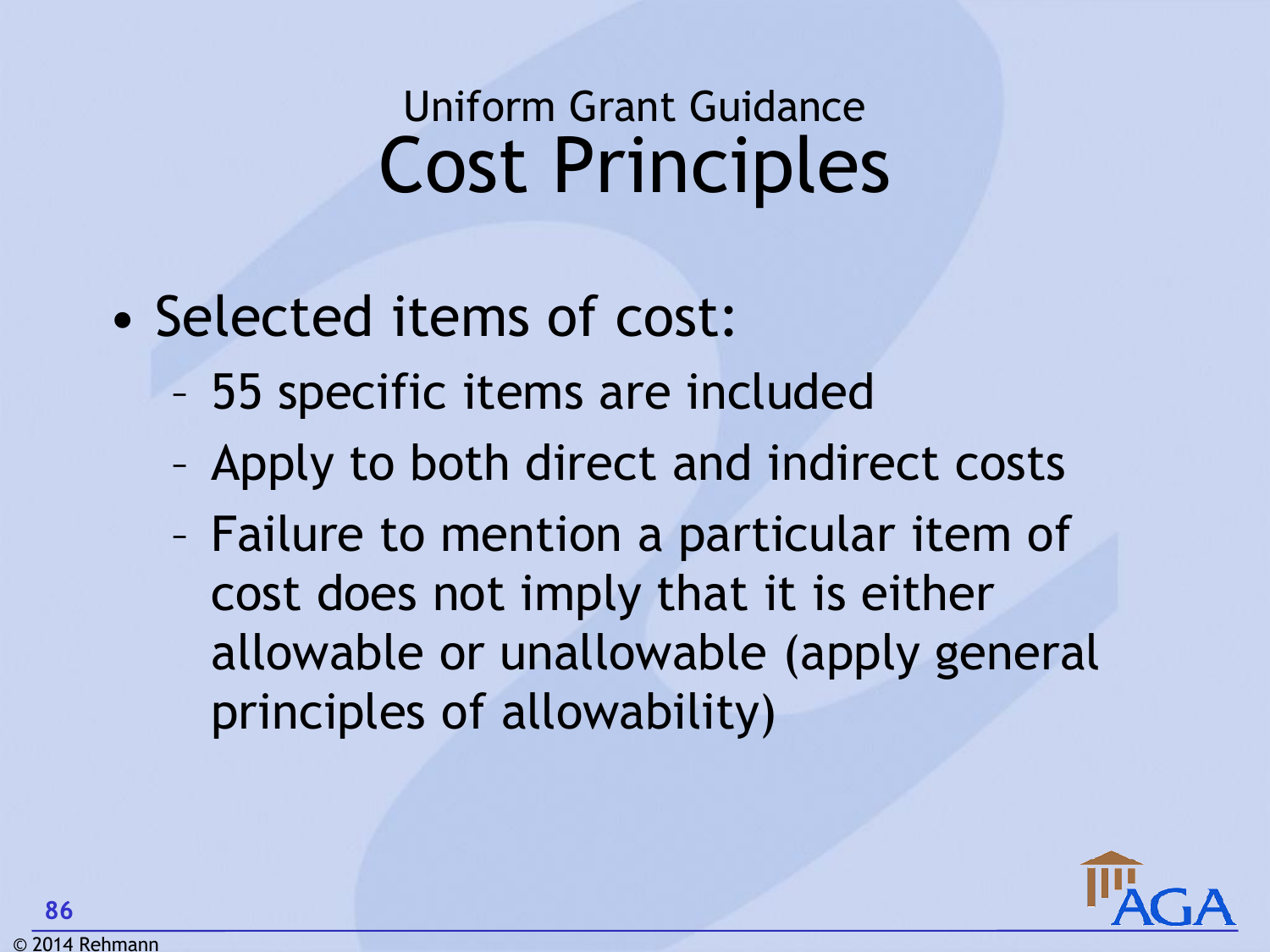- The overall approach for a single audit was largely left unchanged
- The increase in thresholds will drop approximately 12.9% of the single audits (around 5,000 entities) while retaining 99.7% of the Federal expenditures tested

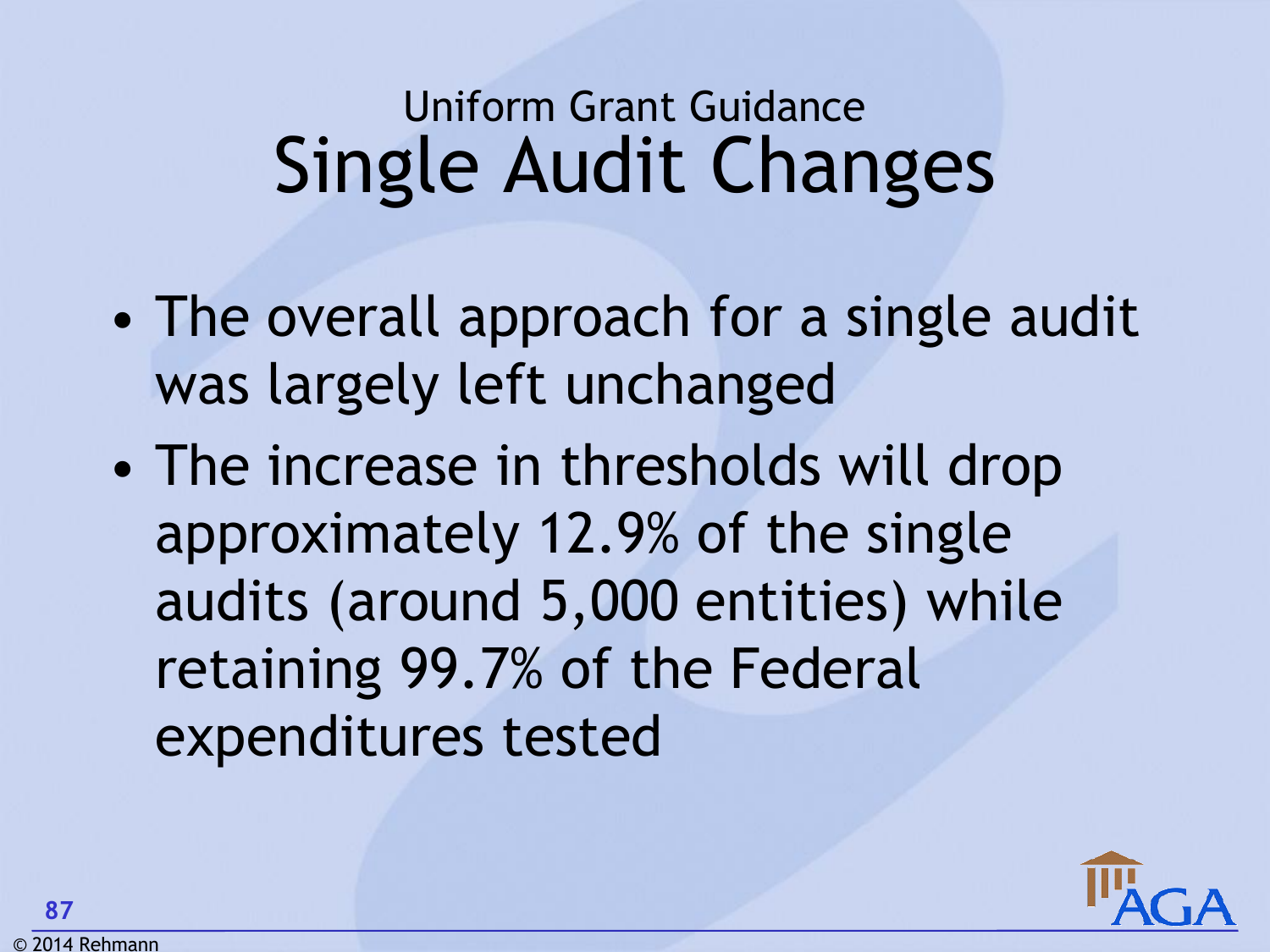- Threshold for a single audit
	- Increased from \$500k to \$750k
- Type A/B Threshold
	- Increased from \$300k to \$750k
- High-Risk Type A programs
	- Material noncompliance, material weakness or questioned costs > 5% (currently, SD is enough for high-risk)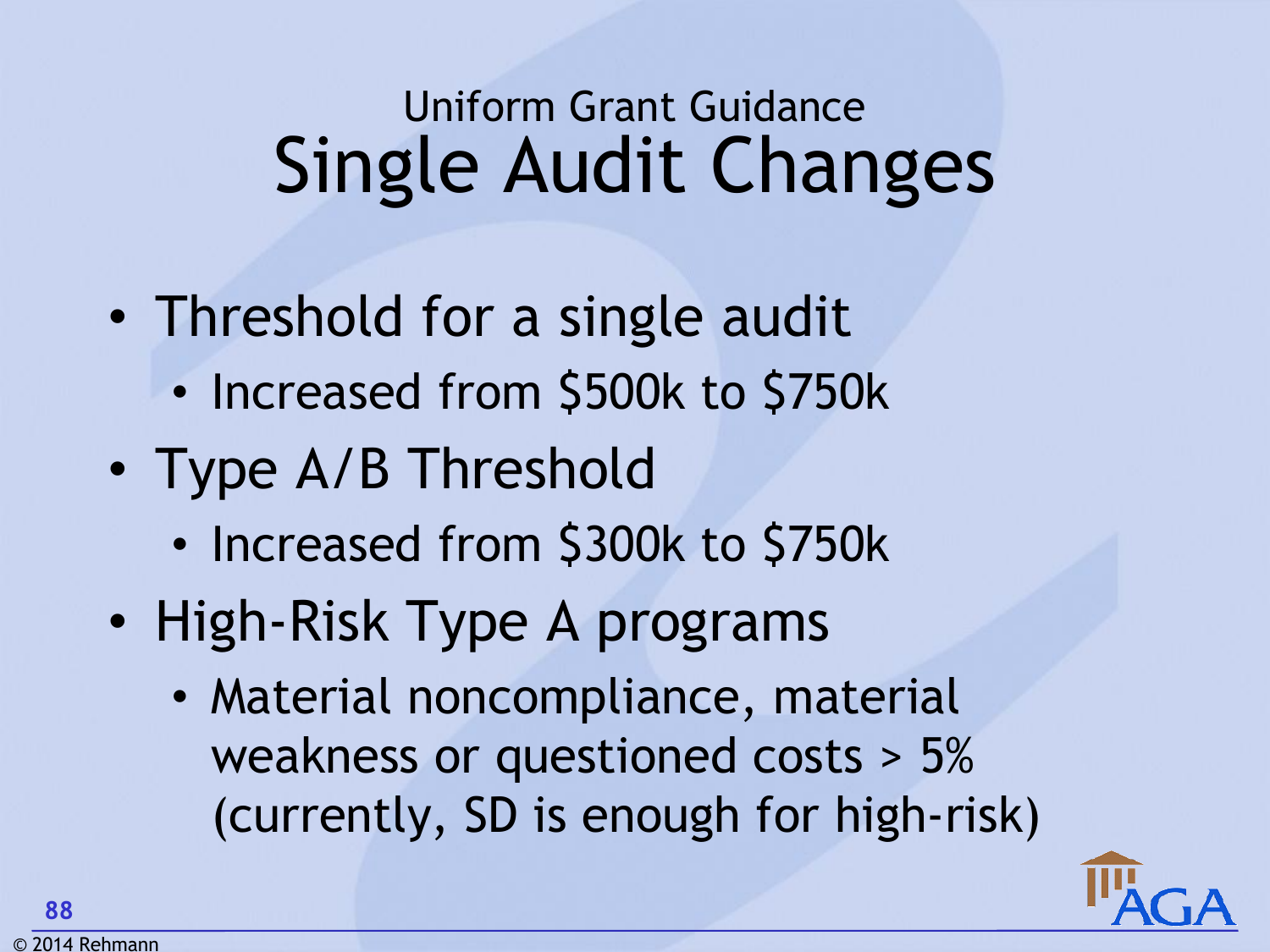- Type B programs
	- Large Type B threshold changed to 25% of Type A threshold
	- Only required to test 1/4 of high-risk Type B programs (instead of ½)
- Percent of coverage
	- Coverage reduced from 50% to 40%
	- Low-risk coverage reduced from 25% to 20%

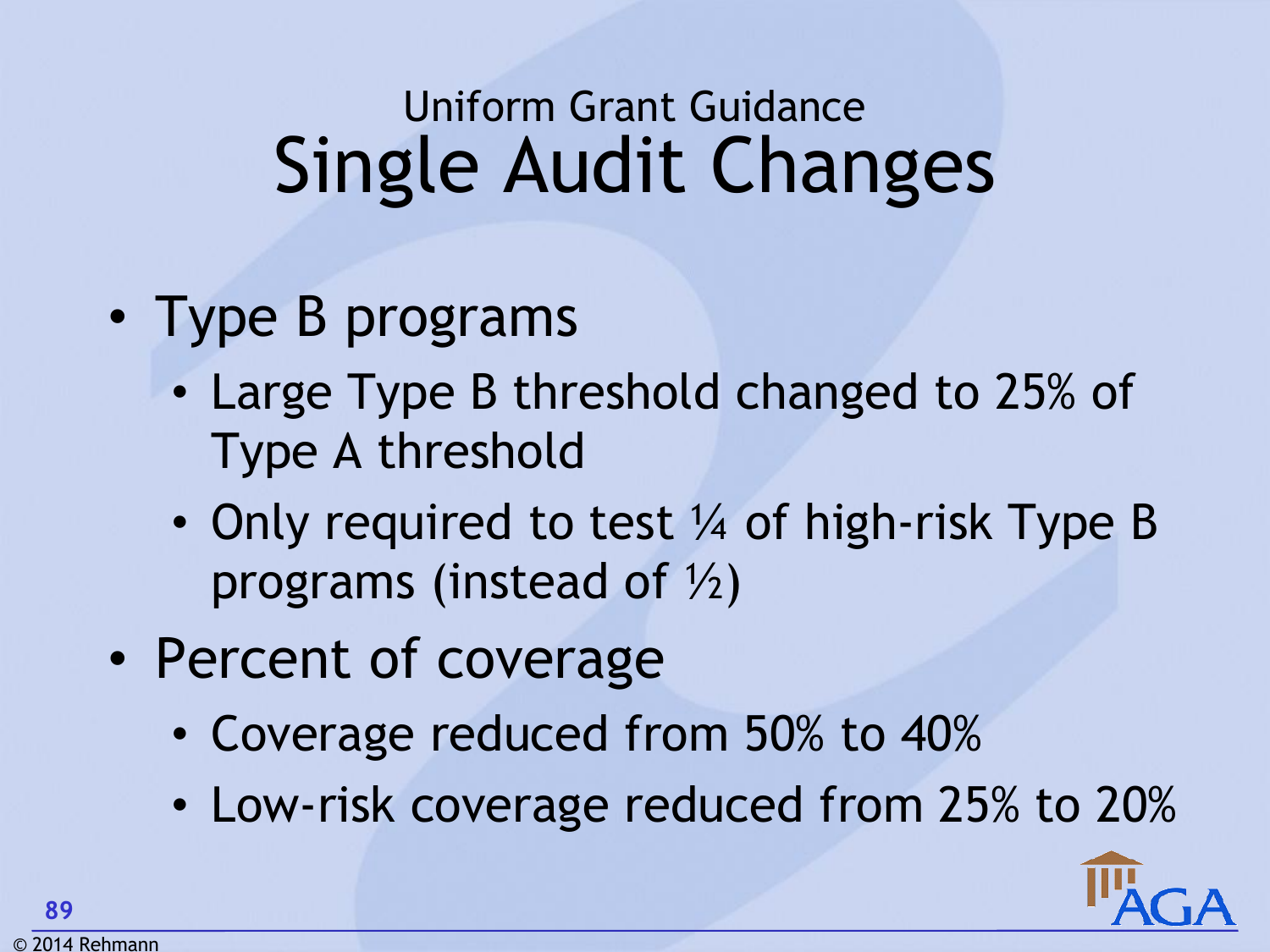- Low-Risk Auditee Status
	- Explicitly considers timing of DCF submission
	- No going concern comments permitted
- Compliance Areas
	- List of 14 areas reduced to ???
	- Pending "further public outreach"

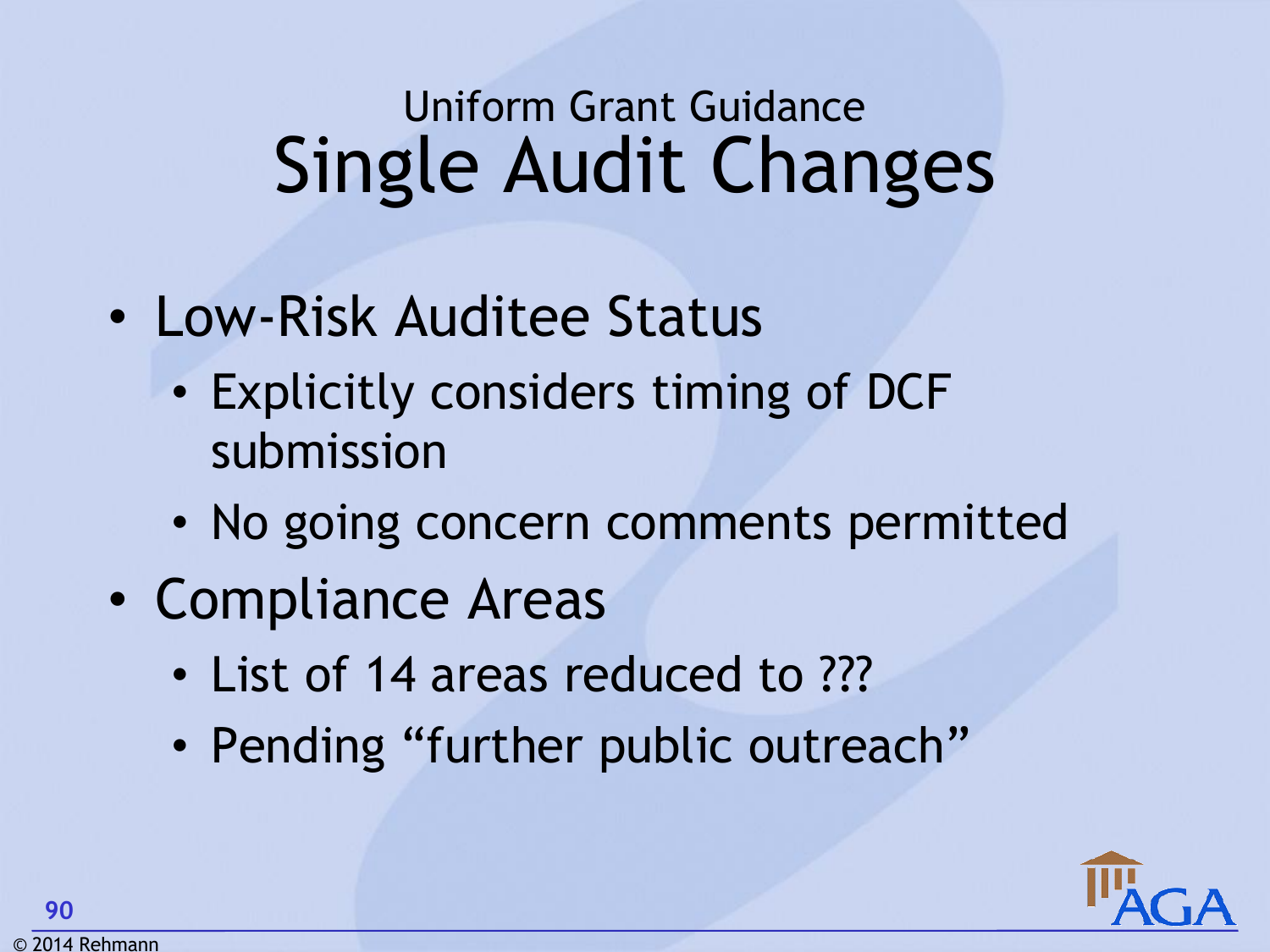- Findings
	- Questioned costs increased from \$10k to \$25k
	- More detail required
- Federal cost principles simplified
	- Indirect costs
	- Time and effort reporting

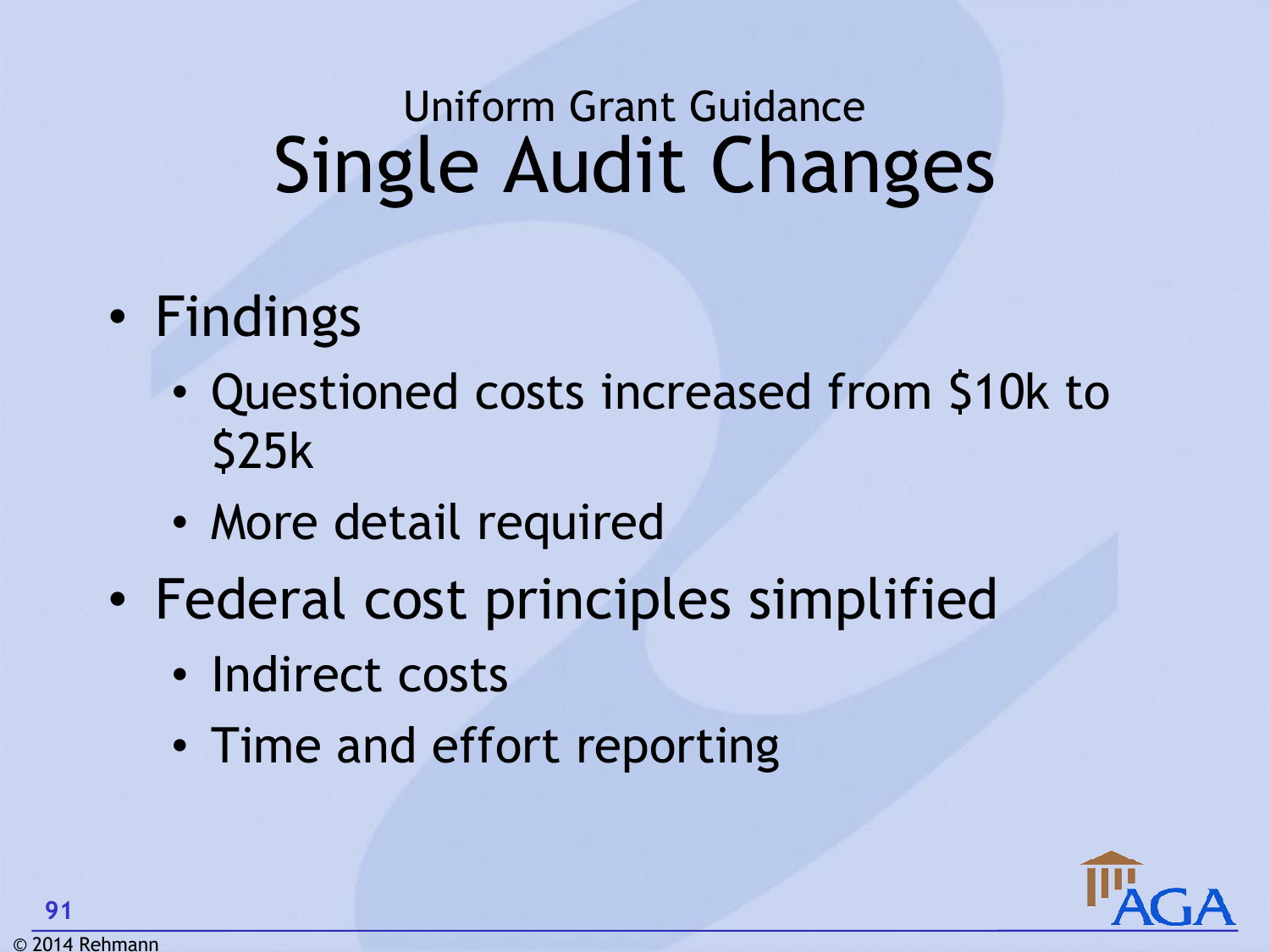## What's Next?

- COFAR's top priority is implementation of the new guidance
- The 2015 Compliance Supplement is still being deliberated (further public outreach)

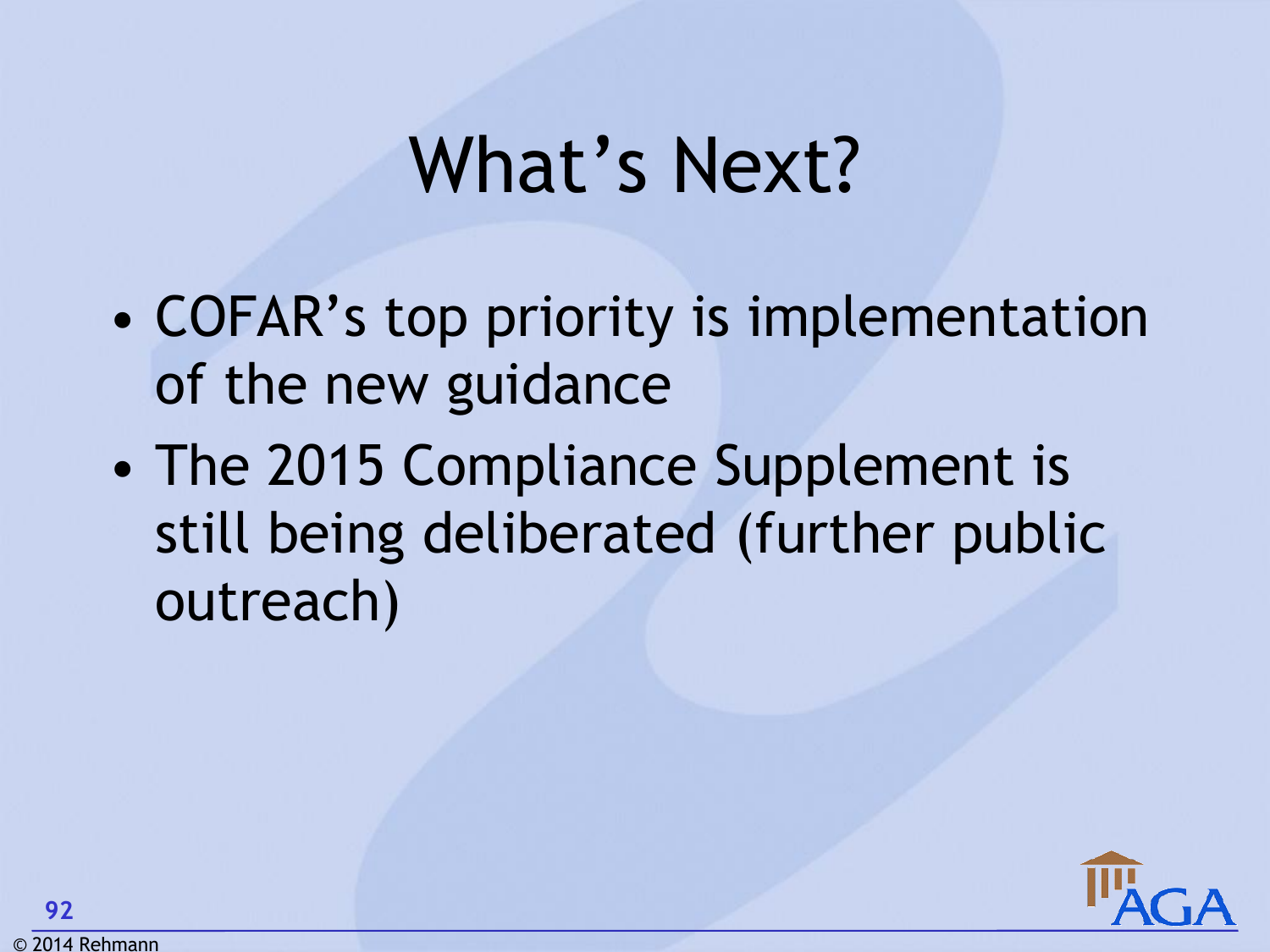# What's Next?

- More FAQ documents to come
- Best practice documents on audit resolution
- Further enhancements to the Federal Audit Clearinghouse (FAC) to reduce the reporting burden and improve analytics on audit finding resolutions



**93**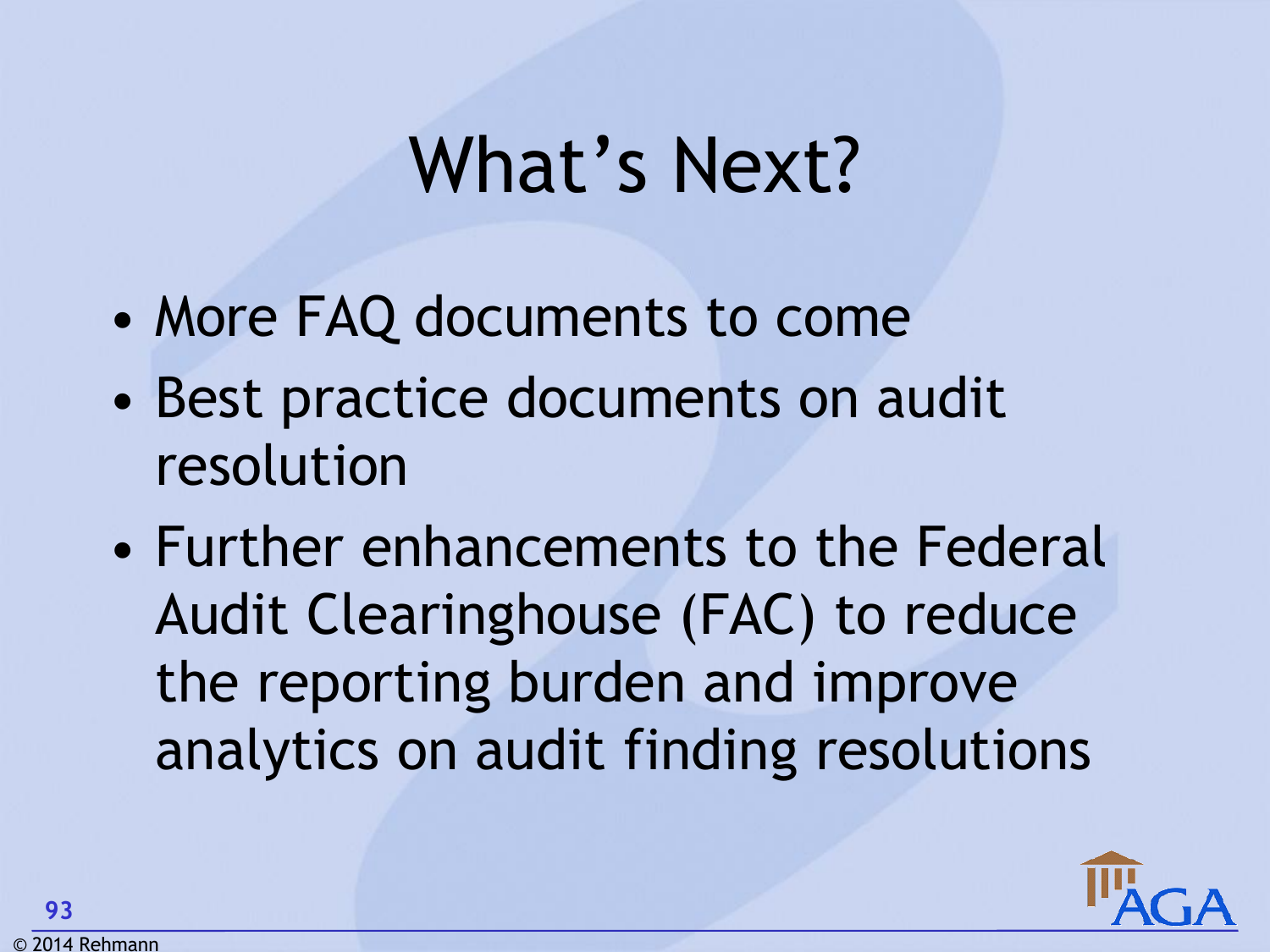## Online Resources

- www.whitehouse.gov/omb/grants
- https://cfo.gov/cofar/
- http://www.aicpa.org/INTERESTAREAS /GOVERNMENTALAUDITQUALITY/RESOU RCES/AUDITEERESOURCECENTER/Pages /AuditeeResourceCenter.aspx



© 2014 Rehmann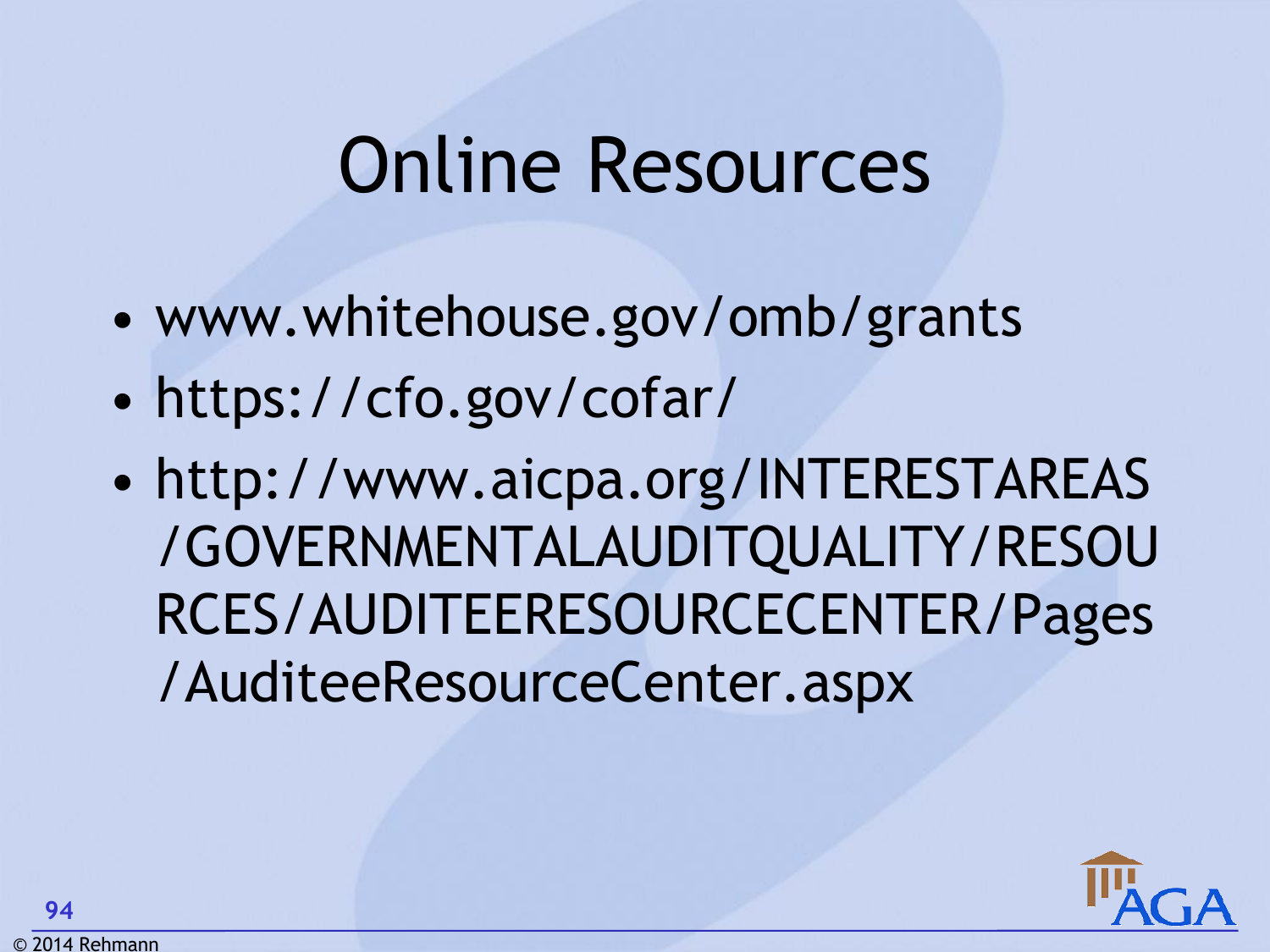# Questions and Answers…